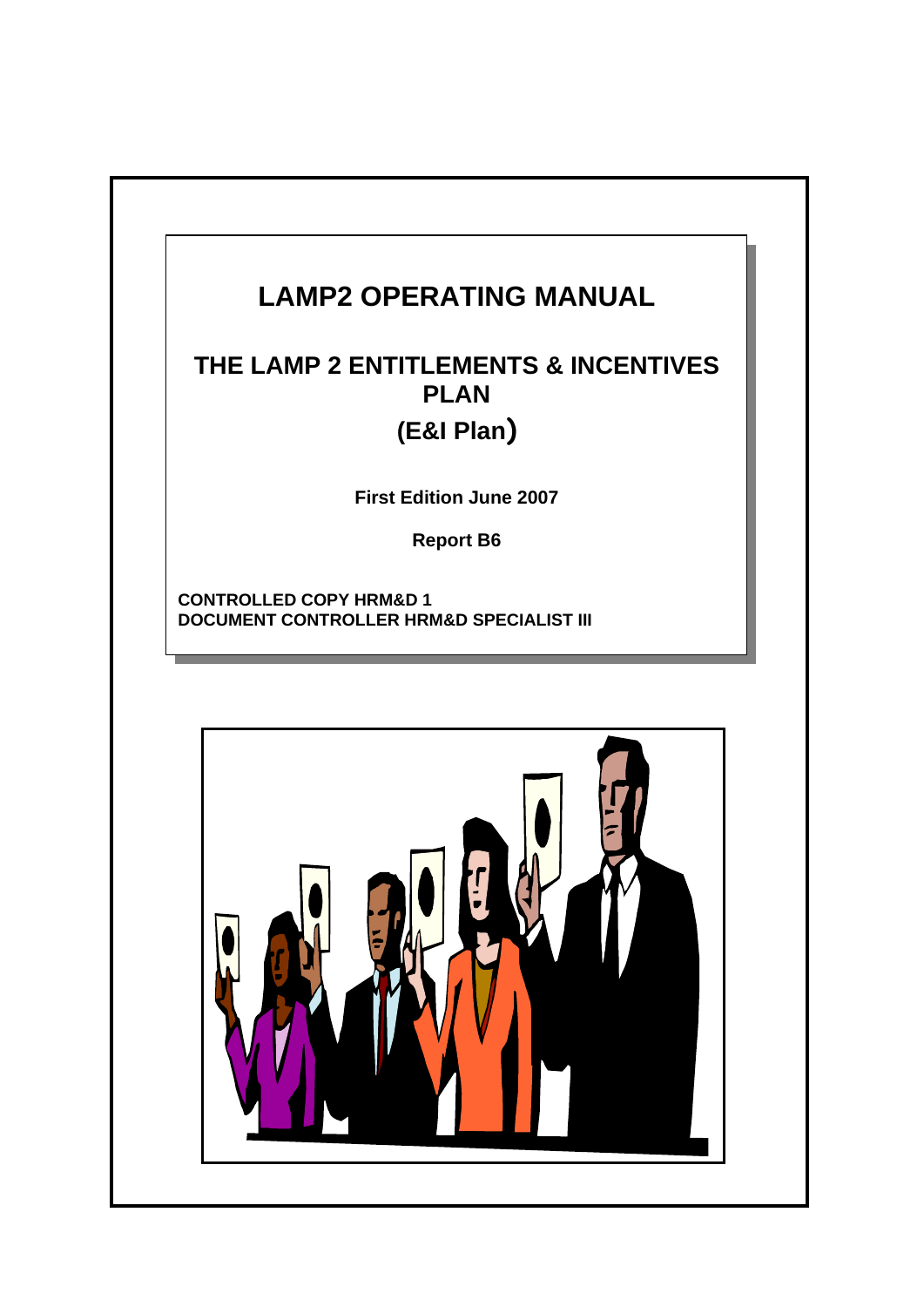### **Document Preparation and QA check**

### **DOCUMENT VERIFICATION & APPROVAL**

| <b>Title: LAMP2 Entitlements and Incentives Plan</b> |             |                                   |                                             |         |                             |
|------------------------------------------------------|-------------|-----------------------------------|---------------------------------------------|---------|-----------------------------|
| <b>General Description:</b>                          |             |                                   |                                             |         |                             |
| <b>Referenced Documents:</b>                         |             |                                   |                                             |         |                             |
|                                                      | Originator: | Name:<br>D Burrowes<br>A Parafina | Position:<br>TA for<br>HRM&D<br><b>HRMO</b> | Signed: | Date:<br>30 June 2007<br>06 |
| Sign offs:                                           | Approved:   | Name:                             | Position:                                   | Signed: | Date:                       |
|                                                      | Approved:   | Name:                             | Position:                                   | Signed: | Date:                       |

#### **REVISIONS & DISTRIBUTION**

| <b>Revisions:</b>        |            |                                                   |    |         |          |  |
|--------------------------|------------|---------------------------------------------------|----|---------|----------|--|
| Ver No.                  | Date       | Description                                       | By | Checked | Approved |  |
| 01                       | 30 June 07 | draft<br>Operating<br>First<br>of<br>Manual       |    |         |          |  |
|                          |            |                                                   |    |         |          |  |
|                          |            |                                                   |    |         |          |  |
| <b>Distribution List</b> |            |                                                   |    |         |          |  |
| Copy                     | Date       | Recipient                                         |    |         |          |  |
| 1                        |            | Dir Arthus Tenazas, Executive Director PALAMP     |    |         |          |  |
| $\overline{2}$           |            | Atty. Emetero Villanoza, Jr. Manager OSS Leyte    |    |         |          |  |
| 3                        |            | Winston Deputy Manager PPIO Leyte                 |    |         |          |  |
| 3                        |            | Genevieve Padilla, Deputy Executive Director, PCO |    |         |          |  |
| 3                        |            | Henry Pacis, Deputy Executive Director, PCO       |    |         |          |  |
| 4                        |            | Ian Lloyd, Australian Team Leader, PCO            |    |         |          |  |
| 5                        |            | AO and HRM&D team PPIO1                           |    |         |          |  |
| 6                        |            | AO and HRM&D team PPIO2                           |    |         |          |  |
| $\overline{7}$           |            |                                                   |    |         |          |  |
| 8                        |            | TA records                                        |    |         |          |  |
|                          |            |                                                   |    |         |          |  |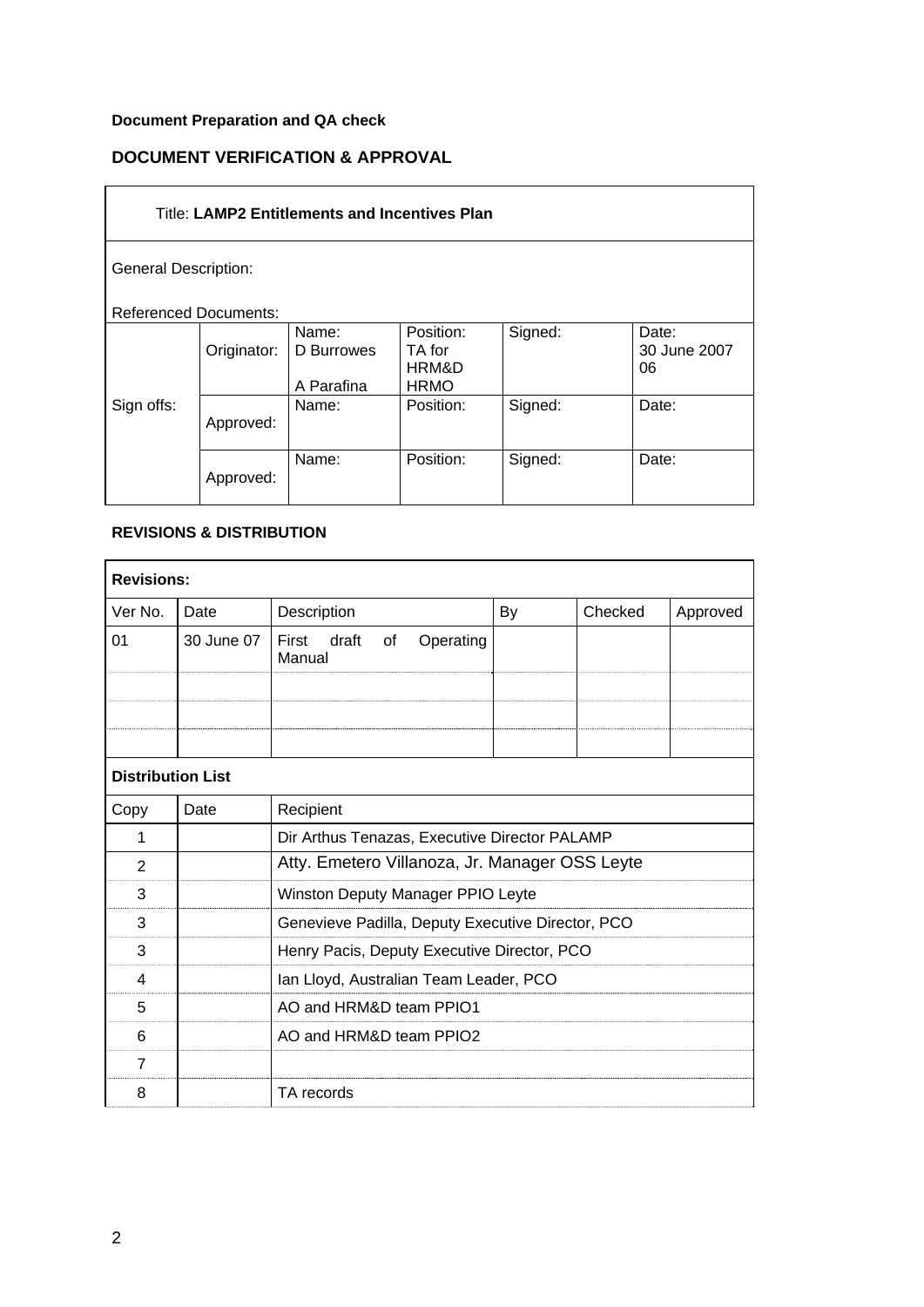#### **THIS DOCUMENT HAS BEEN PREPARED IN TWO SECTIONS:**

#### **SECTION ONE: BACKGROUND TO THE ENTITLEMENTS AND INCENTIVES PLAN**

This Section describes the current situation of regular personnel and contractuals with regard to entitlements and incentives. The section makes recommendations for which entitlements and incentives "PACKAGES" should be pursued for both groups.

There is no package as such for Entitlements as these are being pursued within the usual channels of GOP personnel management. Action towards entitlements are relying on the analysis in Section 1.

Section One may be regarded as a research document to provide useful background for the actual incentives packages and how they have been derived.

#### **SECTION TWO: THE LAMP2 INCENTIVES PACKAGE**

This Section outlines the recommended LAMP2 Incentives Package for both regular staff and contractuals. It describes both monetary and non monetary incentives.

**------------------------------------**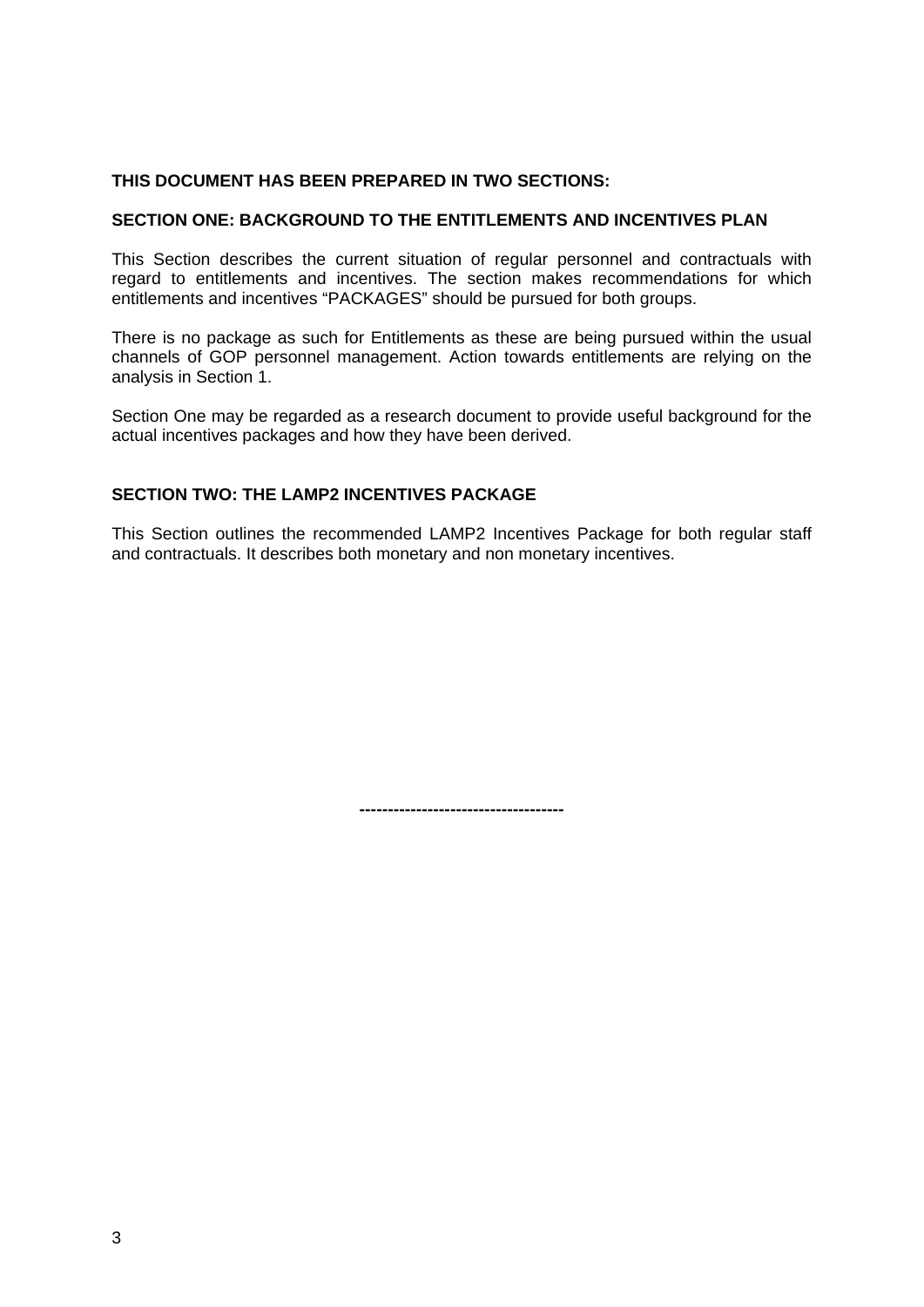## **CONTENTS**

#### **SECTION ONE**

#### **BACKGROUND TO THE ENTITLEMENTS AND INCENTIVES PLAN**

1. Why the Package is called 'Entitlements and Incentives'!

2. The Annual Plan for AusAID and the inclusion of an amount for Entitlements and Incentives (Overtime and Rata)

- 3. Background and Issues involved in the E&I Plan
- 4. Lack of clarity of and disadvantageous working conditions policies for Contractuals
- 5. The current arrangements for entitlements and incentives and what may be possible.
- 6. Purpose(s) of the E&I Plan
- 7. Are the necessary HRM&D systems in place to support the Incentives Package
- 8. The results of Performance Assessment and the payment of incentives
- 9. The special cases of staff of BLGF and NTRC
- 10. Managing the Incentives Package
- 11. When can the E&I Package be installed?

#### **SECTION TWO**

#### **THE LAMP2 INCENTIVE PACKAGE FOR REGULAR AND CONTRACTED PERSONNEL**

**Part One**: The Productivity Incentive (PI) for all Regular and Contracted Project staff

Part Two: The Secondment package for regular personnel

**Part Three**: Meal Allowances (or MA) in lieu of overtime for Contractuals

- Summary of estimates of costs for Incentives Package

- Implications for Incentives Package on PCO and LEI staffing

Part Four: Non monetary allowances for Regular and Contractual staff

**Part Five:** Training and orientation for HRM&D Teams and other Project Personnel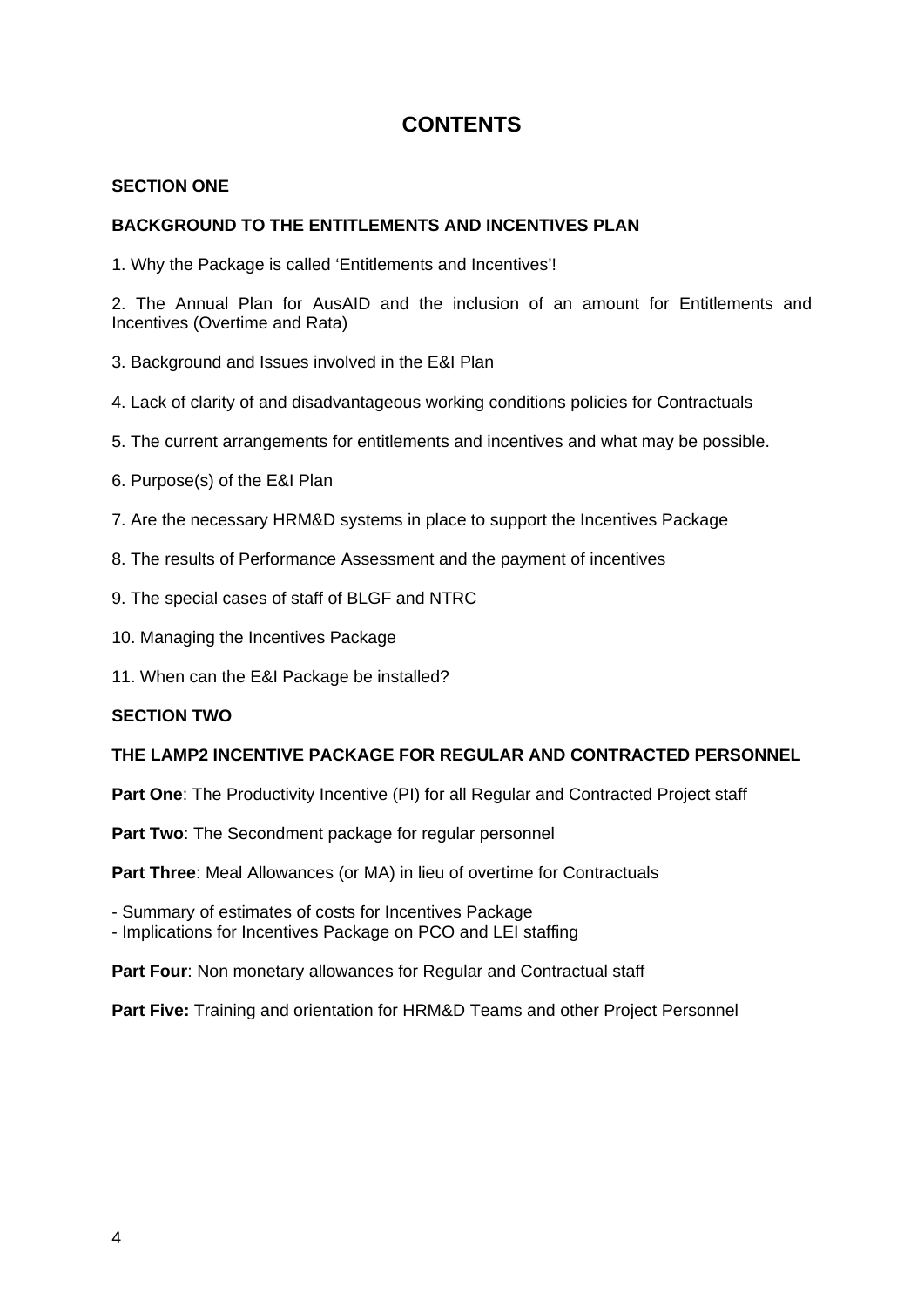## **SECTION ONE: BACKGROUND TO THE ENTITLEMENTS AND INCENTIVES PLAN**

#### **Definition of terms**

The project needs to be clear as to the meanings it applies to the various terms within any E&I arrangements. The following terms have these meanings within the Package:

**Regular staff:** Are the staff who have been designated (volunteered or assigned) to work in LAMP from mother agencies such as DENR, ROD etc. In June 2007 there are approximately 43 regular personnel assigned to LAMP

**Contractuals:** Are the contracted staff recruited from various sources to work under contract to LAMP. In June 2007, there are 203 Contractuals in LAMP.

**Remuneration**: generic term referring to the cash payment amount (cheque or in bank) of salary

**Benefits**: Refers to payments in cash or in kind over and above remuneration to make a job more attractive, to provide security in employment or to provide incentives for increased productivity or effectiveness.

**Entitlements**: Refers to the salary payment and other benefits that all or any employee is entitled to under the law. A minimum wage would be a good example of entitlement

**Salary**: Same as remuneration

**Wages**: Same as remuneration.

**Awards**: Not used in this package but refers to a package of remuneration and benefits won through arbitration or by Union action to describe a package of minimum salary and benefits to a cadre of workers or employees

**Incentives**: These are an item, money or otherwise provided to employees in order to motivate them to be more productive or effective

**Productivity Incentive:** A bonus paid to all employees who meet the requirements of the LAMP2 Performance Recognition System

**Secondment Package**: A package of documents covering all aspects of a GOP regular employee's assignment (secondment) to LAMP2

**Non monetary incentives:** Training programs and other activities (such as give-aways) provided to Project employees (regular and contractual) that have the two fold purpose of enabling the employee to perform the job more effectively but also to provide the employee with training that should be useful in his or her career planning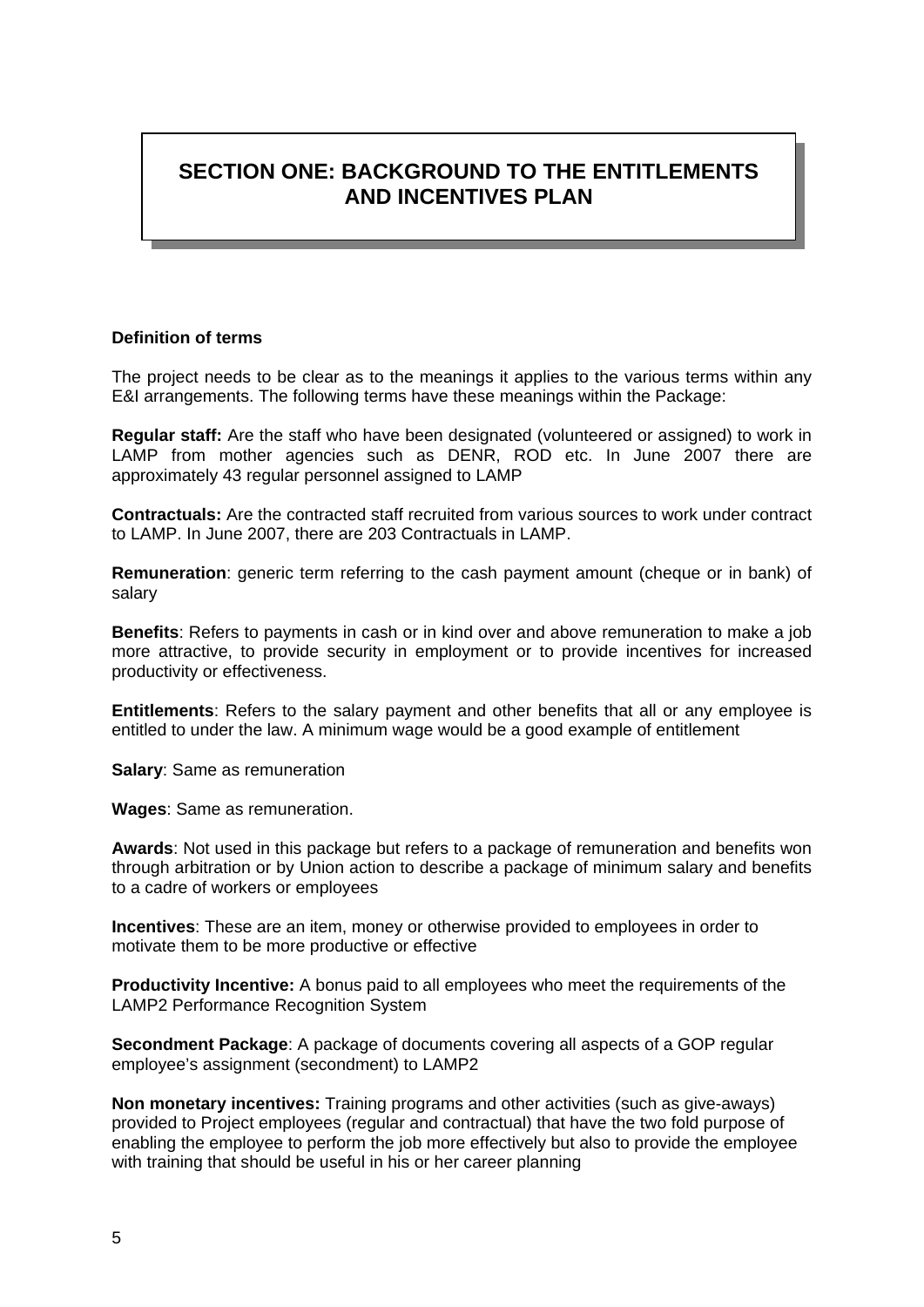#### **1. Why the Package is called 'Entitlements and Incentives'!**

A stance this E&I Plan takes is that the Project as a good employer **should** be paying and providing benefits that would normally be considered as 'Entitlements'. For example, RATA (Representation and Transportation Allowance) and Overtime Allowance if paid **should be regarded as Entitlements** and should be paid as part of the employment package and not something that can be used as incentives. Incentives for productivity and effectiveness should be derived from other sources as this Plan recommends for installation. This distinction between Entitlements and Incentives is important.

Because of the differences in working conditions for assigned personnel to the project and the Contractual staff, the E&I Plan comprises two parts, one for each cadre of employees. The Plan is also based on the premise that Incentives for one group may not have the same effect on the other.

However, it must be said that even without the purposes of the E&I package to rectify the negatives of staff morale, turnover and productivity, the project has a strong obligation to simply be a better employer. Much of the E&I package will contribute in large measure to this obligation. If it can reduce turnover, raise motivation and increase productivity so much the better.

#### **2. The Annual Plan for AusAID and the inclusion of an amount for Entitlements and Incentives**

Included in the Budget and Resource Plan for 2007–08 is an amount in the Cash Flow Table (Item 4) for Incentives for LAMP2.

The E&I Plan assumes the reference to **GOP staff** includes both Contractuals and regular staff assigned to the project.

It is expected that AusAID will provide feedback on the Annual Plan after the conclusion of the World Bank/Ausaid Review mission during the last week of June 07. The Review of Component 2 will also be completed around the same time with the following recommendation for a package of Entitlements and Incentives (I and B).

As a combined group they will be referred to in the Plan as "Employees".

#### **3. Background and Issues involved in the E&I Plan**

LAMP2, in mid 2007 is experiencing a range of difficulties, some originating from a lack of senior government decisions, commitment and ownership of the Project, others originating from the way the project has to recruit, hire and manage Contractual and regular personnel and still others to a seemingly resulting mix of high turnover of staff, low productivity and lack of commitment to LAMP ideals and methods.

**It is believed rectifying the Entitlements and a package of incentives arranged for both contracted and regular personnel (but different for each) may contribute in large measure to raising motivation levels and productivity, reducing staff turnover and increase adherence to Project principles and methods.**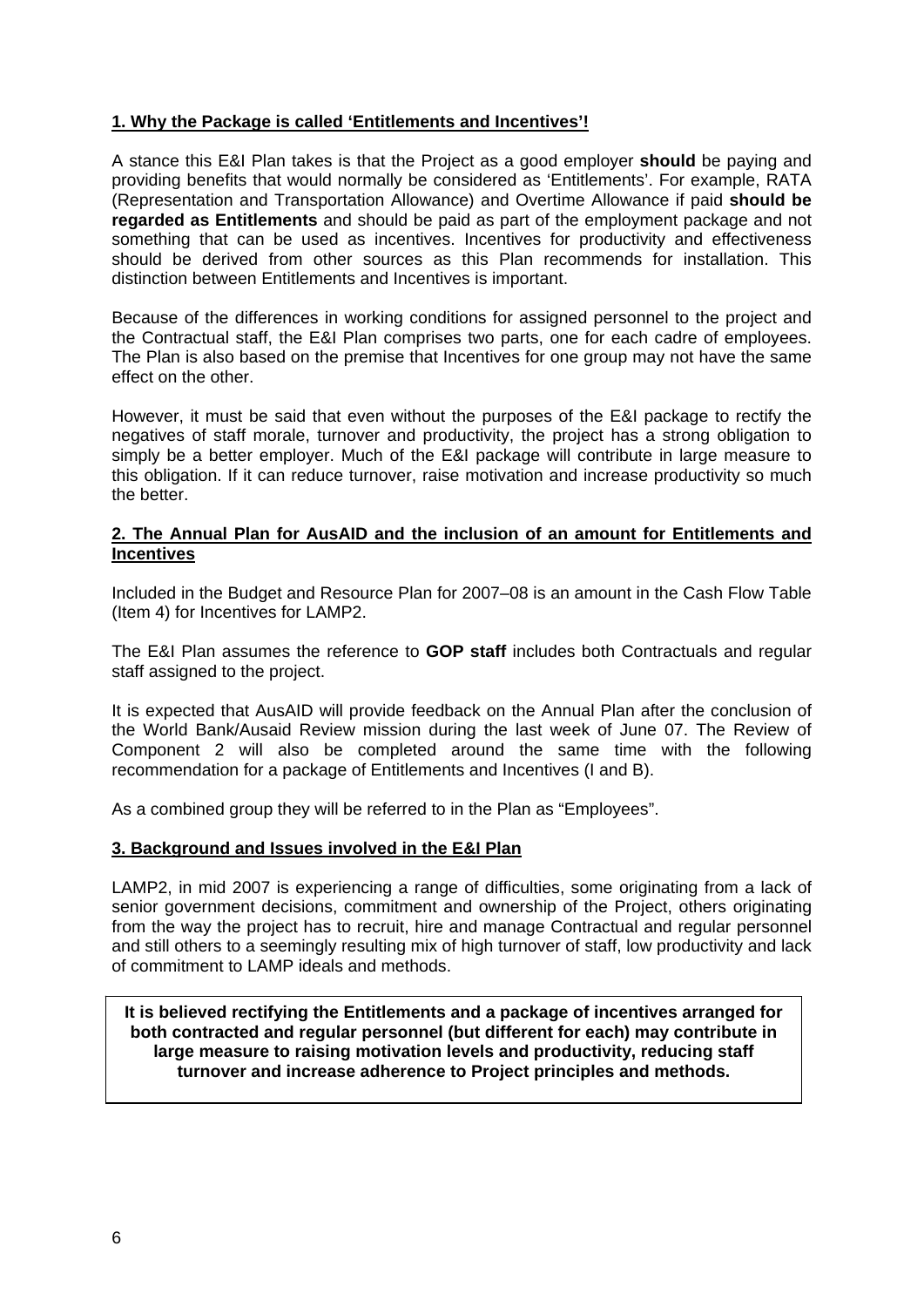There is now and established set of linkages between the Project Competency (work) standards derived from functional analysis and the following HRM&D systems and methods:

i. Standards based job descriptions with clear and measurable Key Result Areas or KRAs (in June 2007 these are still to be prepared for assigned personnel)

- ii. Recruitment and selection procedures
- iii. Operating and training manuals
- iv. In-service training

v. Performance assessment (called the Performance Recognition System or PRS) and

vi. Contracts issued to contractuals (as well as Special orders within 'to be prepared' Secondment Packages to be issued to assigned personnel

In June 2007, these various systems have been consolidated into what will be known as the LAMP2 Performance Management System.

#### **\*\*\* Note that the first PRS exercise is being undertaken for contractual staff in mid June 2007.**

**As at 18 June the PRS has not been installed in Component 4 but will be. Installation within the ISF also needs consideration.** 

#### **It is essential that the results of the PRS (as performance assessment is the driver of the Incentives part of the E&I Plan.**

#### **4. Lack of clarity of and disadvantageous working conditions policies for Contractuals**

The issues for assigning and hiring and managing and adequately compensating Contractuals and Assigned Personnel to LAMP 2 are complex and difficult due, in many instances to a lack of any clearly written policy or directive for particular and important issues. This results in many of the possible initiatives for incentives for project personnel (particularly contractuals) subject to the decision of a senior government officer interpreting or following a convention that has been followed in the past without regard to the needs of the Project.

The outstanding example of this and from which the majority of disadvantageous working conditions for contractuals stems from the unwillingness and/or inability of the government agencies to regard contractuals to projects (and its own contractuals) as 'Employees'. The Philippine Labour code does not appear to apply to contractuals as that code is regarded as applying only to private sector employees (**which project and government contractuals are not**) whilst the Civil Service seems to have stated that it does not/no longer has or wants any jurisdiction over the same cadres and only exercises jurisdiction over regular civil servants (**and also which the contractuals are not**).

#### **This leaves Contractual employees (and this term is being used to describe them as such in this Plan) without any clear status (although verbally and as included in their contracts, the status will always be stated as (not employees of government).**

During the research conducted in preparing this plan and from reviewing cases in the Courts which provided judgments where the status as an employee had to be handed down it became quite clear that **if ever** a case for GOP contractuals came before the courts it would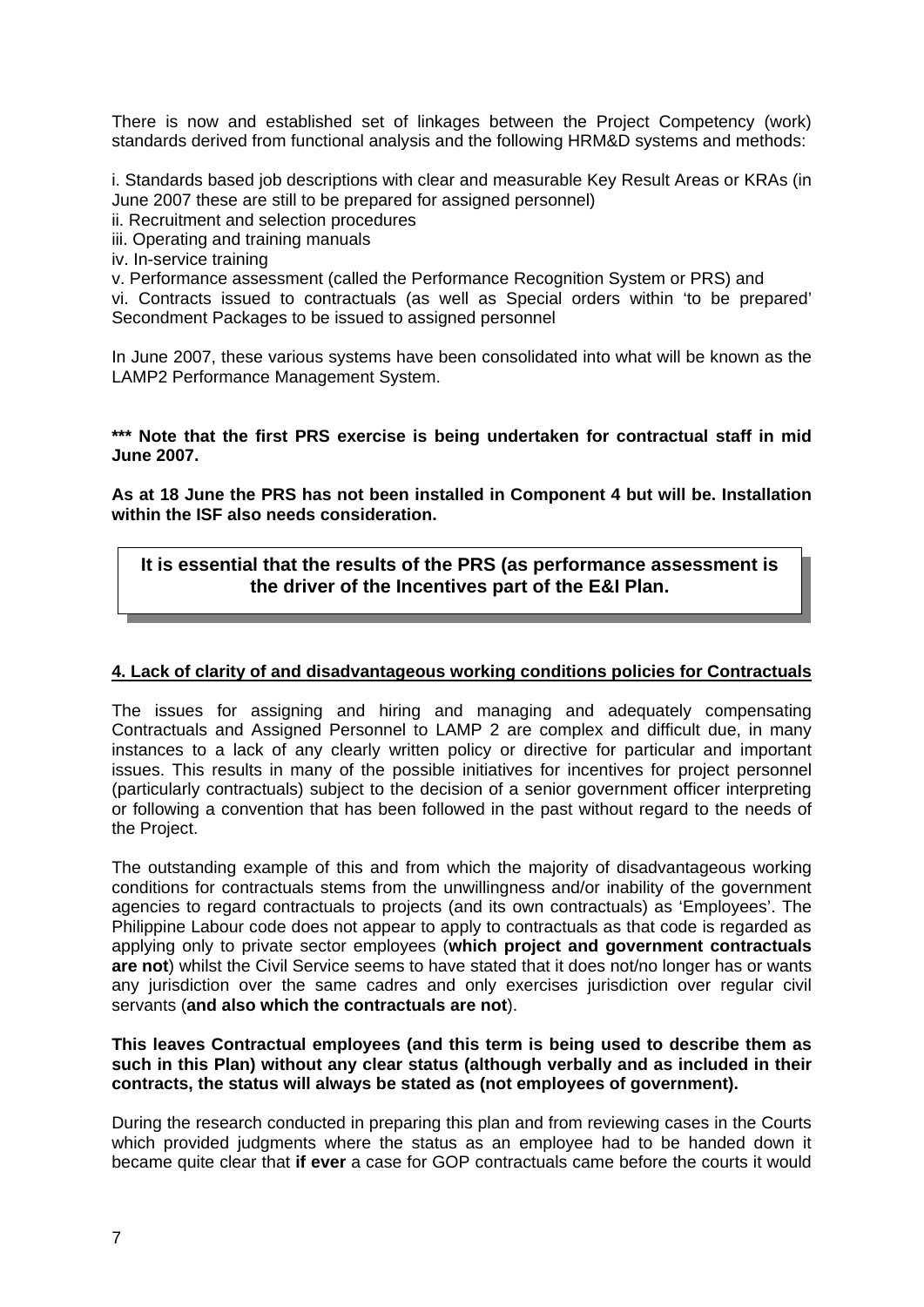be highly likely they, as a cadre would be held to be 'Employees'. This appears so on the following bases:

i. That contractuals are in regular employment, paid on a regular basis and pay 13% of each salary payment in taxation

ii. That the government as employer has the authority to hire and fire all of its contractual employees.

iii. Contract salaries are charged to Item 29, Personal Services

iv. Contractuals are told **what to do** through the terms of their contracts

v. Contractuals are told **how to do** the work through the terms in their contracts, AOs, Operating and Training manuals, Office orders and so on

Also, quite clear now from the research is that …*'if contractuals are not employees of the government and simultaneously, they are not regarded as employees of a private sector firm'* then… the hiring, firing and management of contractuals for LAMP 2 by a managing agent/firm would place Contractuals clearly within the jurisdiction of the Philippine Labor Code (as it applies to all private sector employees). This approach could yet provide the best way forward for the Project to manage all of its contractuals.

#### **It is believed that the arrangements in the E&I Package could be quite easily incorporated into a contract between a managing firm and the Project**

A further glaring issue (and stemming from the above) is that of the discrepancies in working conditions (ie entitlements and benefits) between Contractuals and Assigned personnel performing the same work. There is no principal in operation for 'Equal pay for Equal Work'. In certain cases, this applies to both assigned personnel and contractuals.

Despite their superior conditions overall (and including other benefits such as Insurance, annual cash payments etc) assigned personnel at times regard themselves at a disadvantage to contracted personnel.

So…. This E&I Plan attempts to incorporate Entitlements and Incentives for both Contractuals and Regular (assigned) personnel to the Project.

**A further aspect not analysed here but marked for attention soon is that of gender balance in recruitment, gender sensitivity and the ensuring of rights of female employees in LAMP2. For the moment, this E&I package devotes itself to males and females equally** 

**The intention of the Plan is NOT to just 'even things up' or balance the scorecard between contractuals and assigned personnel.**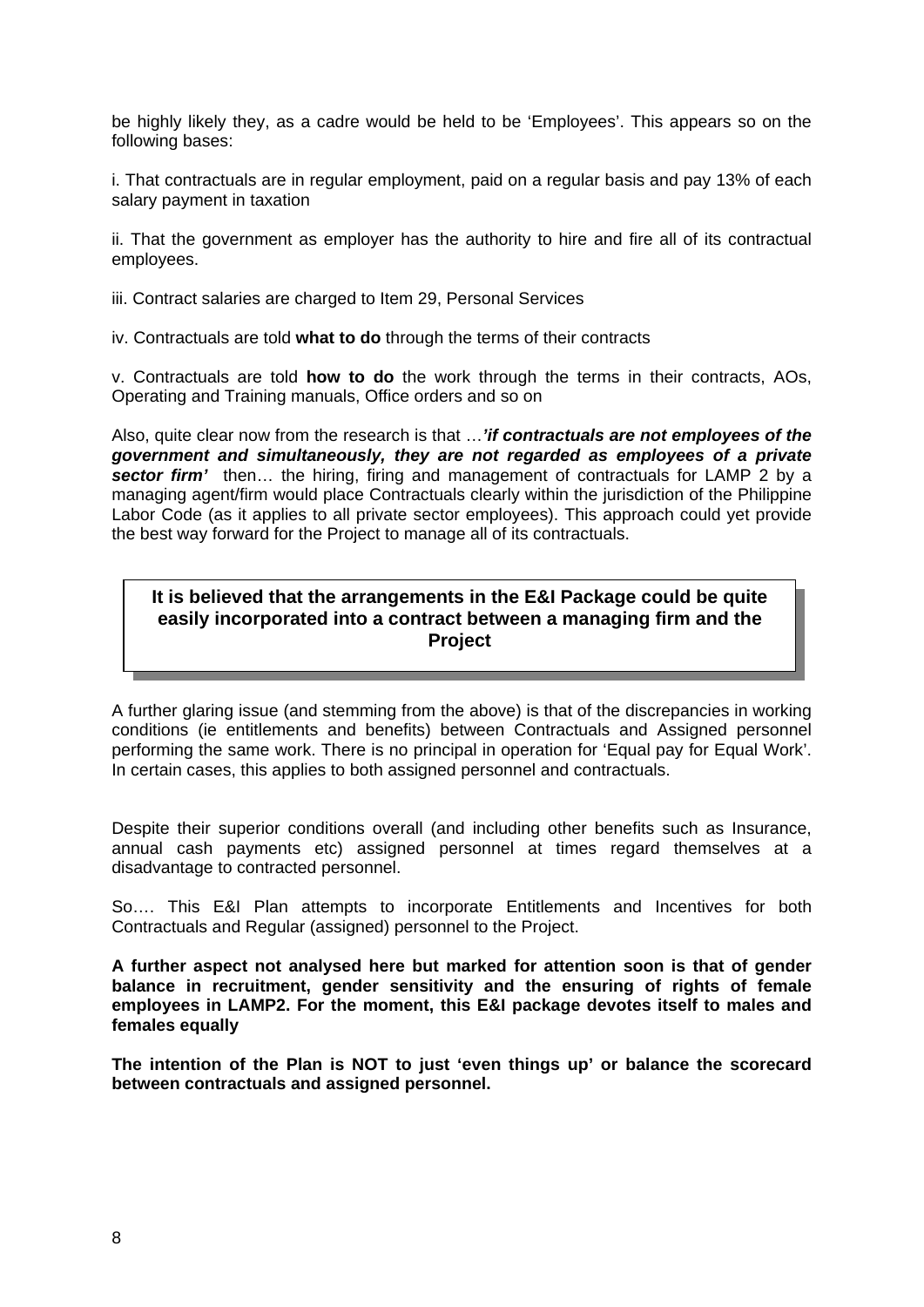#### **5. The current arrangements for entitlements and incentives and what may be possible.**

These are outlined in Tables One to Five below.

## **TABLE ONE: Current entitlements and possible incentives paid to Contractuals - Item 29 (as at 30 June 2007)**

| Entitlements as at           | <b>Incentives possible</b>                                                                                                                         | <b>Comments</b>                                                                                                                                                                                                                                                                                                                                     |
|------------------------------|----------------------------------------------------------------------------------------------------------------------------------------------------|-----------------------------------------------------------------------------------------------------------------------------------------------------------------------------------------------------------------------------------------------------------------------------------------------------------------------------------------------------|
| June 07                      |                                                                                                                                                    |                                                                                                                                                                                                                                                                                                                                                     |
| 1. Basic Pay Less<br>13% Tax |                                                                                                                                                    | Based on Government Salary Scheme but<br>there are discrepancies between what is<br>taxed at the national level and to the<br>regions and other differences actually<br>between regions. This item requires further<br>investigation.                                                                                                               |
| within<br>2.<br><b>Steps</b> |                                                                                                                                                    | Based on Government Salary Scheme                                                                                                                                                                                                                                                                                                                   |
| salary Grade after 3         |                                                                                                                                                    |                                                                                                                                                                                                                                                                                                                                                     |
| years of service             |                                                                                                                                                    |                                                                                                                                                                                                                                                                                                                                                     |
| 3.                           | Personal<br>Economic<br>Relief<br>1500<br>Allowance<br>(PERA)<br>0f<br>pesos per month.<br>If paid, would be included as<br>part of regular salary | Waiting for verbal reply from Director FMS<br>as to whether this will be allowed to be<br>paid from Project budget.<br>If not, could be included in AusAID<br>Incentives scheme (if Plan approved by<br>AusAID)                                                                                                                                     |
|                              |                                                                                                                                                    | The submission to Director FMS should be<br>in a written submission to elicit a response.                                                                                                                                                                                                                                                           |
|                              |                                                                                                                                                    | Update 30 June 07. Project advised that<br>PERA has been disallowed.                                                                                                                                                                                                                                                                                |
| 4.                           | Additional<br>Compensation<br>Allowance (ACA)<br>500 pesos per month.<br>If paid, would be included as part                                        | Waiting for verbal reply from Director FMS<br>as to whether this will be allowed to be<br>paid from Project budget.<br>If not, could be included in AusAID                                                                                                                                                                                          |
|                              | of regular salary                                                                                                                                  | Incentives scheme (if Plan approved by<br>AusAID)                                                                                                                                                                                                                                                                                                   |
|                              |                                                                                                                                                    | The submission to Director FMS should be<br>in a written submission to elicit a response.                                                                                                                                                                                                                                                           |
|                              |                                                                                                                                                    | Update 30 June 07. Project advised that<br>PERA has been disallowed.                                                                                                                                                                                                                                                                                |
| 5.                           | Travel<br>Allowance<br>and<br>Transportation<br>800 per diem/per day travelled<br>If paid, would be included as part<br>of regular salary          | Travel Allowance is not<br>paid to<br>Contractuals but is paid to regular staff<br>assigned to the Project but they allow<br>reimbursing of transportation expenses.<br>Project vehicles and motor bikes have<br>been provided for field staff for day usage<br>If paid as part of regular salary might be<br>difficult to regard as Incentive. See |
|                              |                                                                                                                                                    | definition of Incentive later                                                                                                                                                                                                                                                                                                                       |
| 6.                           | Performance Incentive                                                                                                                              | Not presently paid to contractuals.<br>2,000 pesos presently as paid to all GOP<br>personnel<br>after all receiving Above                                                                                                                                                                                                                           |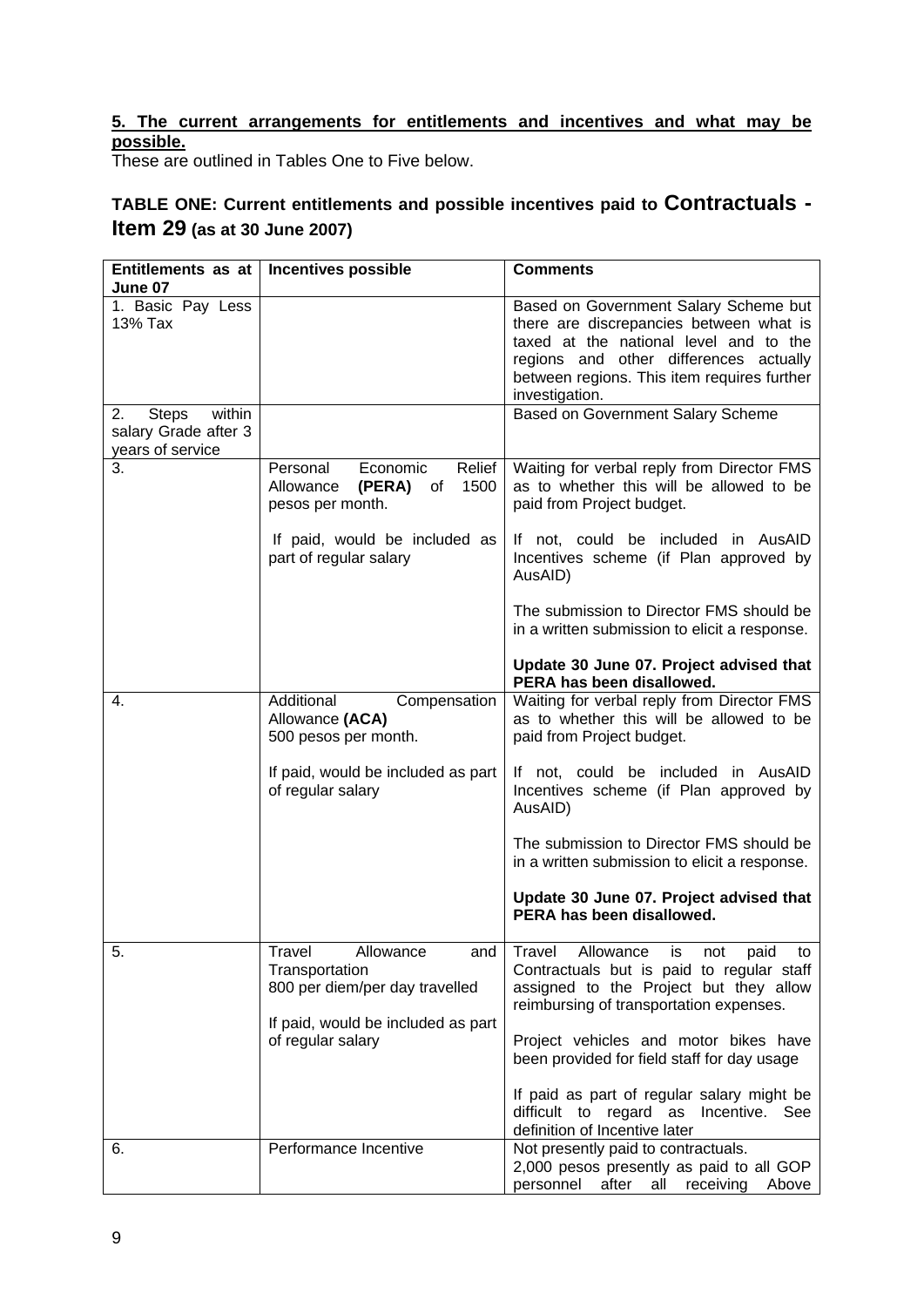|                        |                                                     | ranking<br>in l<br>Average<br>Government<br>Performance Evaluation System (PES).<br>This will be charged to GOP funds.<br>This item might be able to be used as<br>incentive<br>payment for<br>contractuals<br>depending on 100% performance ranking<br>from Project PRS                                                                                                       |
|------------------------|-----------------------------------------------------|--------------------------------------------------------------------------------------------------------------------------------------------------------------------------------------------------------------------------------------------------------------------------------------------------------------------------------------------------------------------------------|
| 7.                     | Overtime                                            | Not paid to Contractuals. (Also not paid to<br>Regular staff due to Austerity measures<br>attached to GOP budget but could be paid<br>from GOP project funds                                                                                                                                                                                                                   |
|                        |                                                     | If paid as part of regular salary might be<br>difficult to regard as Incentive. See<br>definition of Incentive.                                                                                                                                                                                                                                                                |
|                        |                                                     | May also be applied as an offset (or what<br>is also known as flexitime) in which an<br>employee could take time off in lieu of<br>being paid overtime                                                                                                                                                                                                                         |
| 8.                     | Representation & Transportation<br>Allowance (RATA) | See Table Three of RATA payments.<br>Payment of RATA for detailed personnel in<br>PCO and PPIO Bohol has not been<br>approved. A letter of request has been<br>sent to DBM.                                                                                                                                                                                                    |
|                        |                                                     | Is currently paid to Leyte staff at the<br>following levels of regular staff assigned to<br>the project. Project Manager, Deputy<br>Project Manager, Unit Chiefs and SAT<br>leaders.                                                                                                                                                                                           |
|                        |                                                     | There appears to be different COA<br>interpretations from the national to the<br>regions and between regions                                                                                                                                                                                                                                                                   |
|                        |                                                     | Might be able to be considered as an item<br>for an incentive payment for Contractuals if<br>in these positions.<br>See Table Three                                                                                                                                                                                                                                            |
|                        |                                                     | Update as at 30 June 2007. No word has<br>been received from DBM on this matter                                                                                                                                                                                                                                                                                                |
| 9.                     | Honoraria                                           | See National Compensation Circular No 75<br>of March 1, 1995. Presently covers only<br>government personnel but may also be<br>paid to non government personnel for<br>special services or membership in projects.<br>For rendering services not among regular<br>functions eg delivering training, workshops<br>etc which Leyte staff are certainly doing for<br>Bohol staff. |
|                        |                                                     | See also Table Four<br>This item should be able to be considered<br>for Incentive payment but must be included<br>in KRAs in job descriptions and then in<br>contracts for contractuals and special<br>orders for assigned personnel.                                                                                                                                          |
| Promotion<br>10.<br>of | <b>Based</b><br>on                                  | This will depend on the management                                                                                                                                                                                                                                                                                                                                             |
| position/salary        | performance/productivity<br>(at                     | decision as this will be the result of                                                                                                                                                                                                                                                                                                                                         |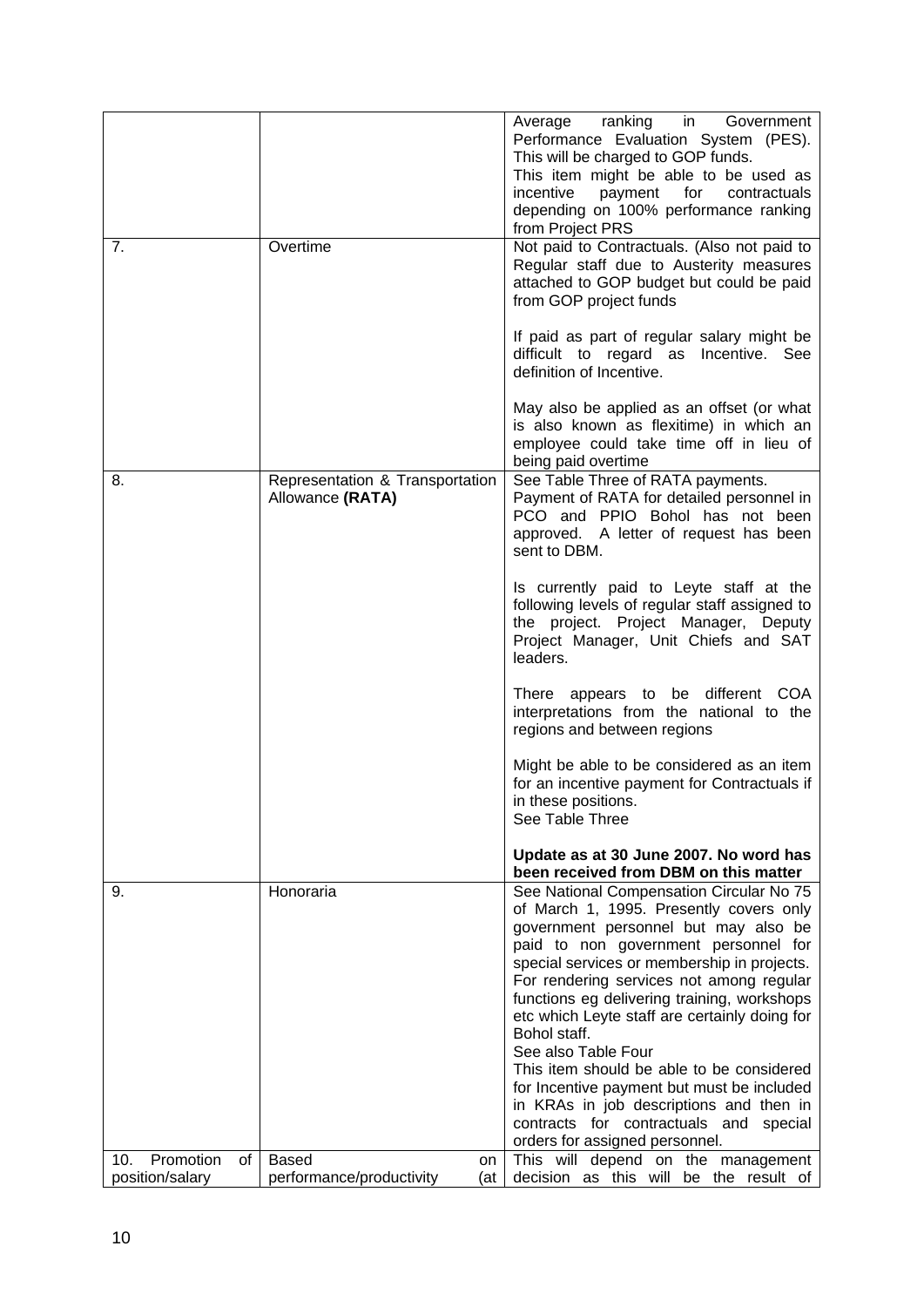|     | management discretion).                                          | performance<br>the<br>assessment<br>and<br>availability of position in the approved<br>staffing plan.<br>The PRS now able to provide<br>the<br>information for this                                                                                                                                      |
|-----|------------------------------------------------------------------|----------------------------------------------------------------------------------------------------------------------------------------------------------------------------------------------------------------------------------------------------------------------------------------------------------|
| 11. | <b>Communication allowances</b>                                  | Not currently paid to Contractuals.<br>Based on Departmental Order. Presumably<br>being already paid to ED, DED, PENRO<br>and Deputy PPIO.                                                                                                                                                               |
|     |                                                                  | Currently (June 07) has been approved for<br>the Project Driver at P300 per month.                                                                                                                                                                                                                       |
|     |                                                                  | Check whether paid to OSS Manager. If<br>not might be used as incentive. Who would<br>actually pay would be an issue to resolve<br>as the OSS Manager is LRA staff.<br>See Table Five                                                                                                                    |
| 12. | 13 month pay                                                     | 1-month salary. Being paid biannually on<br>or before May 15 and November 15<br>respectively.                                                                                                                                                                                                            |
|     |                                                                  | Not presently paid to Contractuals<br>because they are not 'employees' of<br>government.<br>This item might be used as incentive                                                                                                                                                                         |
| 13. | Cash gift                                                        | P5,000.00 paid annually at end of year or<br>in half biannually same time with the 13<br>month pay.<br>Not presently paid to Contractuals because<br>they are not 'employees' of government<br>If approved for payment, this item would be<br>an entitlement in the same way as for<br>regular personnel |
| 14. | Study tour                                                       | Subject for consideration<br>by Project<br>Management in relation to function and<br>performance assessments. This item might<br>be used as an incentive.                                                                                                                                                |
| 15. | Overseas work attachment or<br>study tour                        | Subject for consideration by management<br>in relation to function and performance<br>assessment.                                                                                                                                                                                                        |
|     |                                                                  | This item might be used as an incentive as<br>well as an item to enhance peoples<br>competencies through overseas exposure                                                                                                                                                                               |
| 16. | Training offered (over & above<br>LAMP requirements) but related | Subject for approval by the management<br>in relation to function and performance<br>assessment. This item might be used as<br>an incentive                                                                                                                                                              |
| 17. | Insurance                                                        | A group insurance policy might be taken<br>out for all contractuals for protection whilst<br>on travel, working etc                                                                                                                                                                                      |
|     |                                                                  | This item not so much as an incentive but<br>rather an essential working condition so<br>not regarded as an item for Incentive.                                                                                                                                                                          |
|     |                                                                  | An insurance package should be explored<br>as part of the Project being a good<br>employer.                                                                                                                                                                                                              |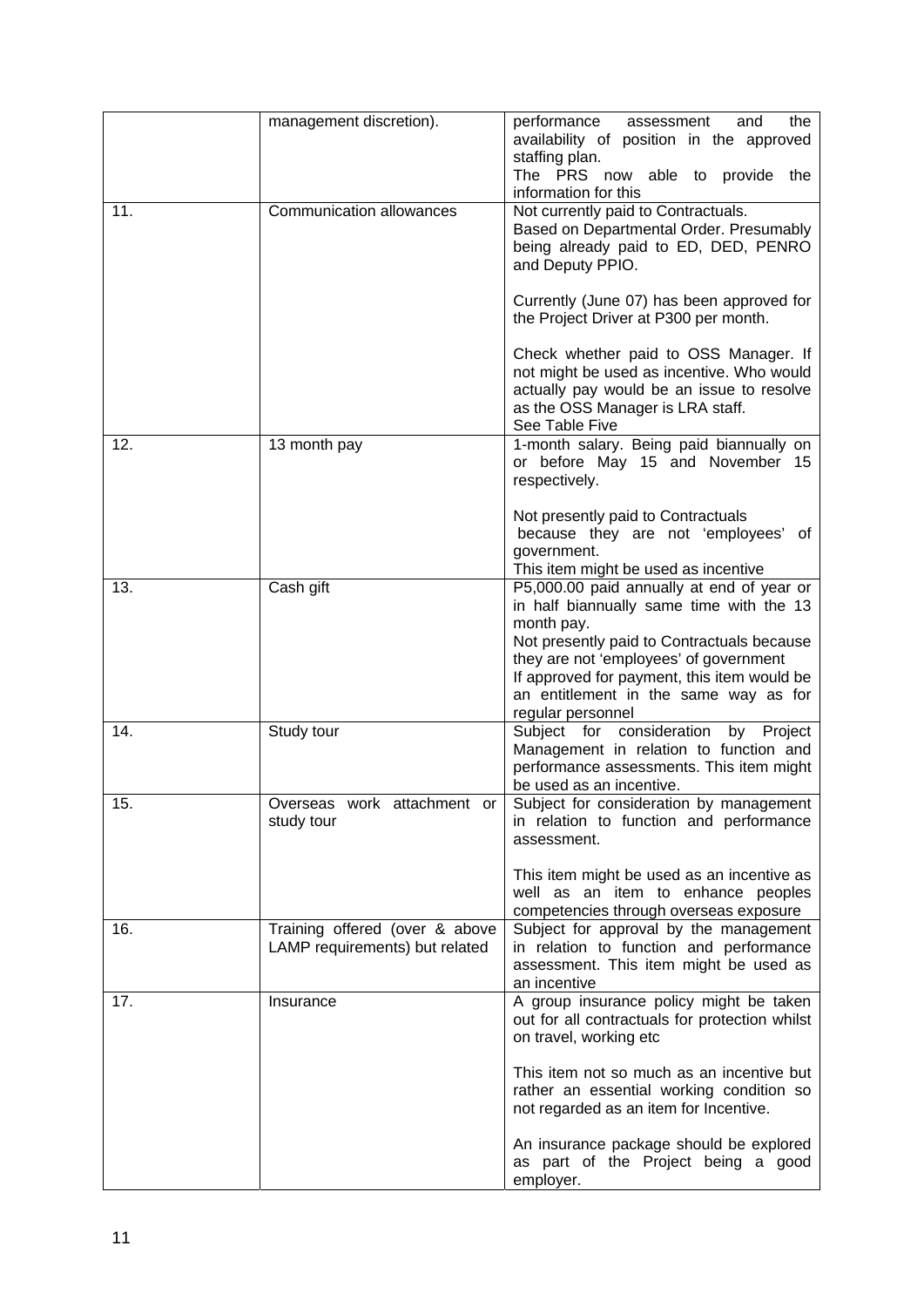| 18. Meal allowance | Paid in lieu of an overtime<br>allowance. Considered a meager<br>payment as employees may<br>work all Saturday for this as only<br>compensation |  |
|--------------------|-------------------------------------------------------------------------------------------------------------------------------------------------|--|
|                    | GOP Project presently pays 50<br>pesos as meal allowance for<br>working on Saturday                                                             |  |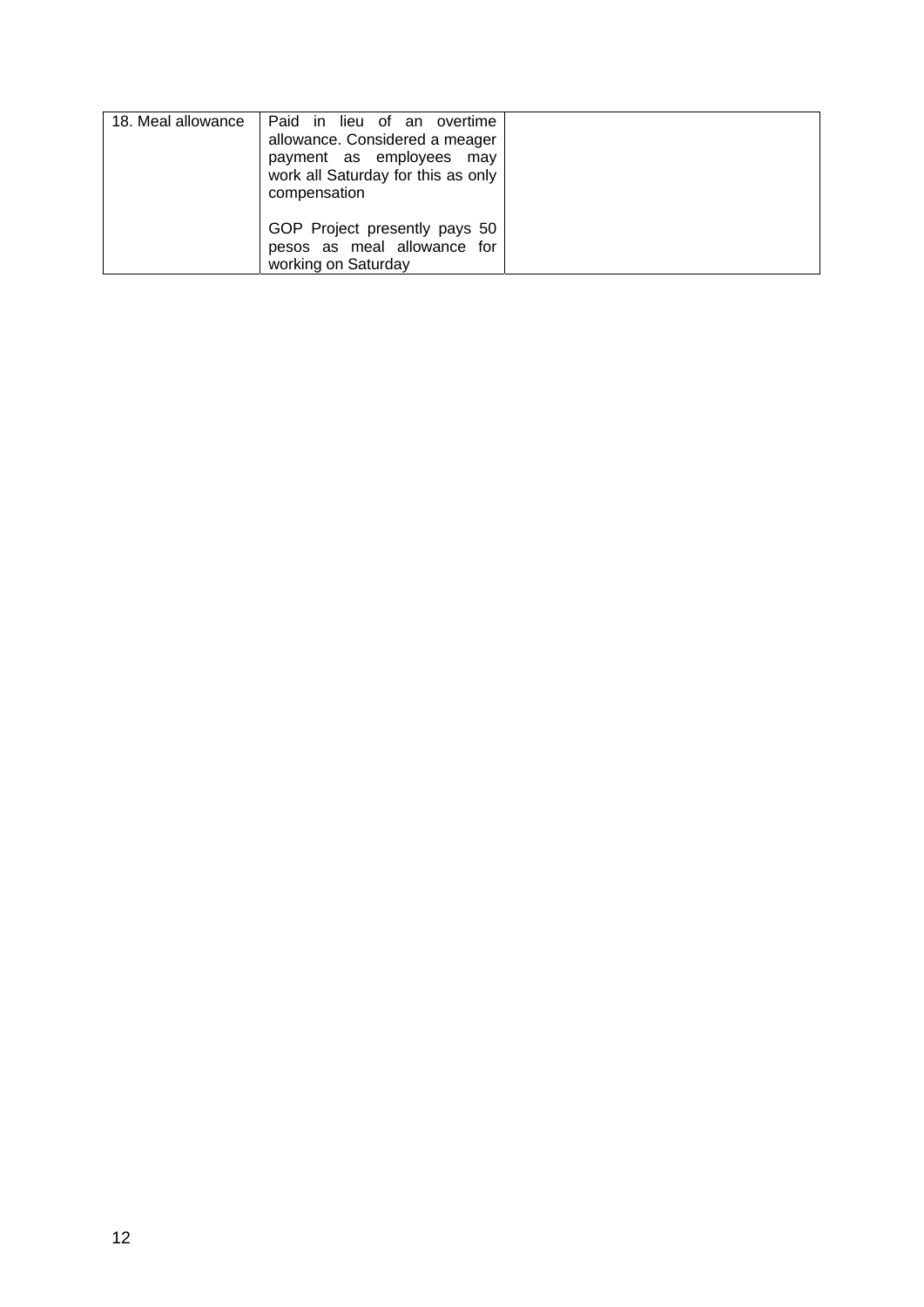#### **TABLE TWO: Current entitlements and Possible Incentives for regular personnel assigned to LAMP (as at 30 June 2007)**

| <b>Entitlements</b>                                      | Paid                                                                             | Current Amounts   Incentives possible | <b>Additional comments</b>                                                                                                                                                                         |
|----------------------------------------------------------|----------------------------------------------------------------------------------|---------------------------------------|----------------------------------------------------------------------------------------------------------------------------------------------------------------------------------------------------|
| 1. Basic Pay                                             |                                                                                  |                                       | Based on Government<br><b>Salary Scheme</b>                                                                                                                                                        |
| 2. Steps within salary<br>Grade after 3 years<br>service |                                                                                  |                                       | $1st$ step after 3 years of<br>service and $2^{nd}$ step<br>after 3 years                                                                                                                          |
| 3. Performance Incentive                                 | 2,000 paid after<br>end of year PES<br>(GOP Performance<br>Evaluation<br>System) | No incentive implications             | All<br>GOP personnel<br>receive the 2,500                                                                                                                                                          |
| 4. PERA                                                  | 1,500.00                                                                         |                                       | Paid as part of monthly<br>salary                                                                                                                                                                  |
| 5. ACA                                                   | 500.00                                                                           |                                       | Paid as part of monthly<br>salary                                                                                                                                                                  |
| 6. Travel Allowance                                      | 800.00 per diem                                                                  |                                       | advance<br>Cash<br>or<br>reimbursement<br>after<br>travel                                                                                                                                          |
|                                                          |                                                                                  |                                       | Project vehicles<br>and<br>motor bikes have been<br>provided to field staff                                                                                                                        |
| 7.13 month pay                                           | Equiv to 1/2 month<br>salary<br>each<br>payment                                  |                                       | Paid bi-annually<br>but<br>recommended to<br>be<br>paid after two years<br>continuous service. In<br>this<br>regard<br>the<br>13<br>month pay can be an<br>entitlement as well as<br>an incentive. |
| 8. Cash gift                                             | 5000.00                                                                          |                                       | Paid at end of year but<br>recommended to<br>be<br>paid after two years<br>continuous service.                                                                                                     |
| Promotion<br>οf<br>9.<br>position/salary                 |                                                                                  |                                       | Though<br>the<br>usual<br>government procedures                                                                                                                                                    |
| 10.<br>Communication<br>allowances                       |                                                                                  |                                       | Based on Departmental<br>Order.<br>Presumably<br>being already paid to<br>ED, DED, PENRO and<br>Deputy PPIO.                                                                                       |
|                                                          |                                                                                  |                                       | Check whether paid to<br>OSS Manager. If not<br>might<br>be<br>used<br>as<br>incentive.<br>See Table Five                                                                                          |
| 11. Study tour                                           |                                                                                  |                                       | Subject<br>for<br>consideration by project<br>management in relation<br>function<br>to<br>and<br>performance                                                                                       |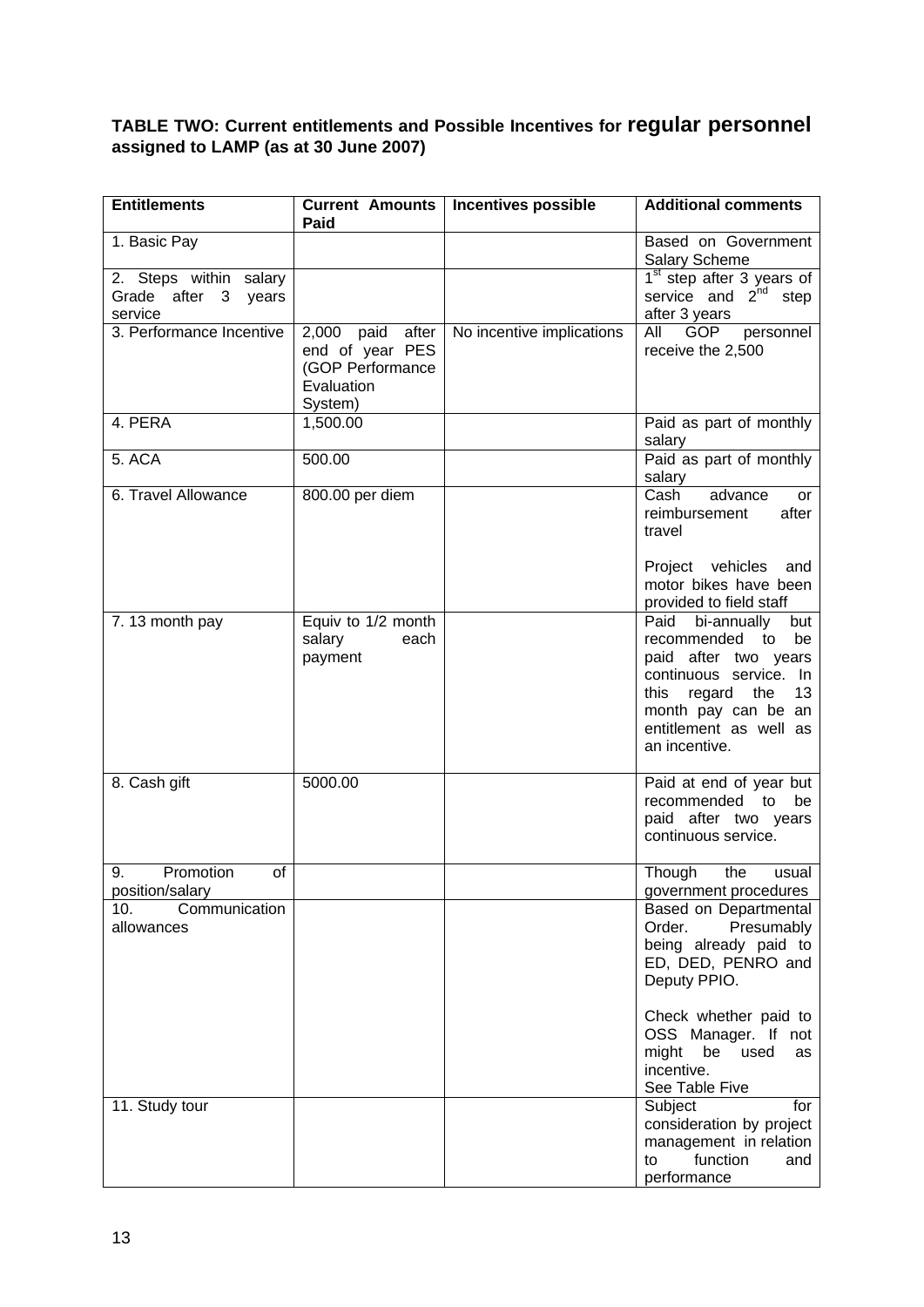|                                                   |                  |    |     |        |    | assessments.                                      |
|---------------------------------------------------|------------------|----|-----|--------|----|---------------------------------------------------|
|                                                   |                  |    |     |        |    | This item might be used                           |
|                                                   |                  |    |     |        |    | as an incentive. Must                             |
|                                                   |                  |    |     |        |    | linked<br>be<br>to<br>a<br>performance agreement  |
|                                                   |                  |    |     |        |    | based on clear<br>and                             |
|                                                   |                  |    |     |        |    | measurable KRAs                                   |
| 12.<br>work<br>Overseas<br>attachment or research |                  |    |     |        |    | Subject<br>for<br>consideration by project        |
|                                                   |                  |    |     |        |    | management in relation                            |
|                                                   |                  |    |     |        |    | function<br>and<br>to                             |
|                                                   |                  |    |     |        |    | performance<br>assessments.                       |
|                                                   |                  |    |     |        |    |                                                   |
|                                                   |                  |    |     |        |    | This item might be used                           |
|                                                   |                  |    |     |        |    | as an incentive.<br>Must be linked to a           |
|                                                   |                  |    |     |        |    | performance agreement                             |
|                                                   |                  |    |     |        |    | based on clear and                                |
| 13. Training<br>(over $\&$                        |                  |    |     |        |    | measurable KRAs<br>Subject<br>for                 |
| above<br>LAMP                                     |                  |    |     |        |    | consideration by project                          |
| requirements) but related                         |                  |    |     |        |    | management in relation                            |
|                                                   |                  |    |     |        |    | function<br>to<br>and<br>performance              |
|                                                   |                  |    |     |        |    | assessments. This item                            |
|                                                   |                  |    |     |        |    | might be used as an                               |
|                                                   |                  |    |     |        |    | incentive.<br>Must be linked to a                 |
|                                                   |                  |    |     |        |    | performance agreement                             |
|                                                   |                  |    |     |        |    | based on clear and<br>measurable KRAs             |
| 14. Honoraria                                     |                  |    |     |        |    | Not the same as higher                            |
|                                                   |                  |    |     |        |    | duties allowance.                                 |
|                                                   |                  |    |     |        |    | be<br>but<br>Can<br>paid<br>106<br>covered by AO  |
|                                                   |                  |    |     |        |    | (Austerity<br>Measures).                          |
|                                                   |                  |    |     |        |    | Project has funds to pay                          |
|                                                   |                  |    |     |        |    | not covered by regular<br><b>GOP</b><br>funds     |
|                                                   |                  |    |     |        |    | as<br>described in AO 106)                        |
|                                                   |                  |    |     |        |    |                                                   |
|                                                   |                  |    |     |        |    | See Table Four                                    |
|                                                   |                  |    |     |        |    | Must be linked to a                               |
|                                                   |                  |    |     |        |    | performance agreement                             |
|                                                   |                  |    |     |        |    | based on clear and<br>measurable KRAs             |
| 15. RATA                                          |                  |    |     |        |    | Subject for approval by                           |
|                                                   |                  |    |     |        |    | <b>DBM &amp; DENR</b>                             |
|                                                   |                  |    |     |        |    | See Table Three                                   |
|                                                   |                  |    |     |        |    | Whether RATA is paid                              |
|                                                   |                  |    |     |        |    | as an allowance and                               |
|                                                   |                  |    |     |        |    | not taxed or paid as<br>part of regular salary is |
|                                                   |                  |    |     |        |    | an additional issue to                            |
|                                                   |                  |    |     |        |    | be resolved                                       |
| 16. OIC allowance                                 | Not presently an | eg | SAT | leader | as | AusAID funds.                                     |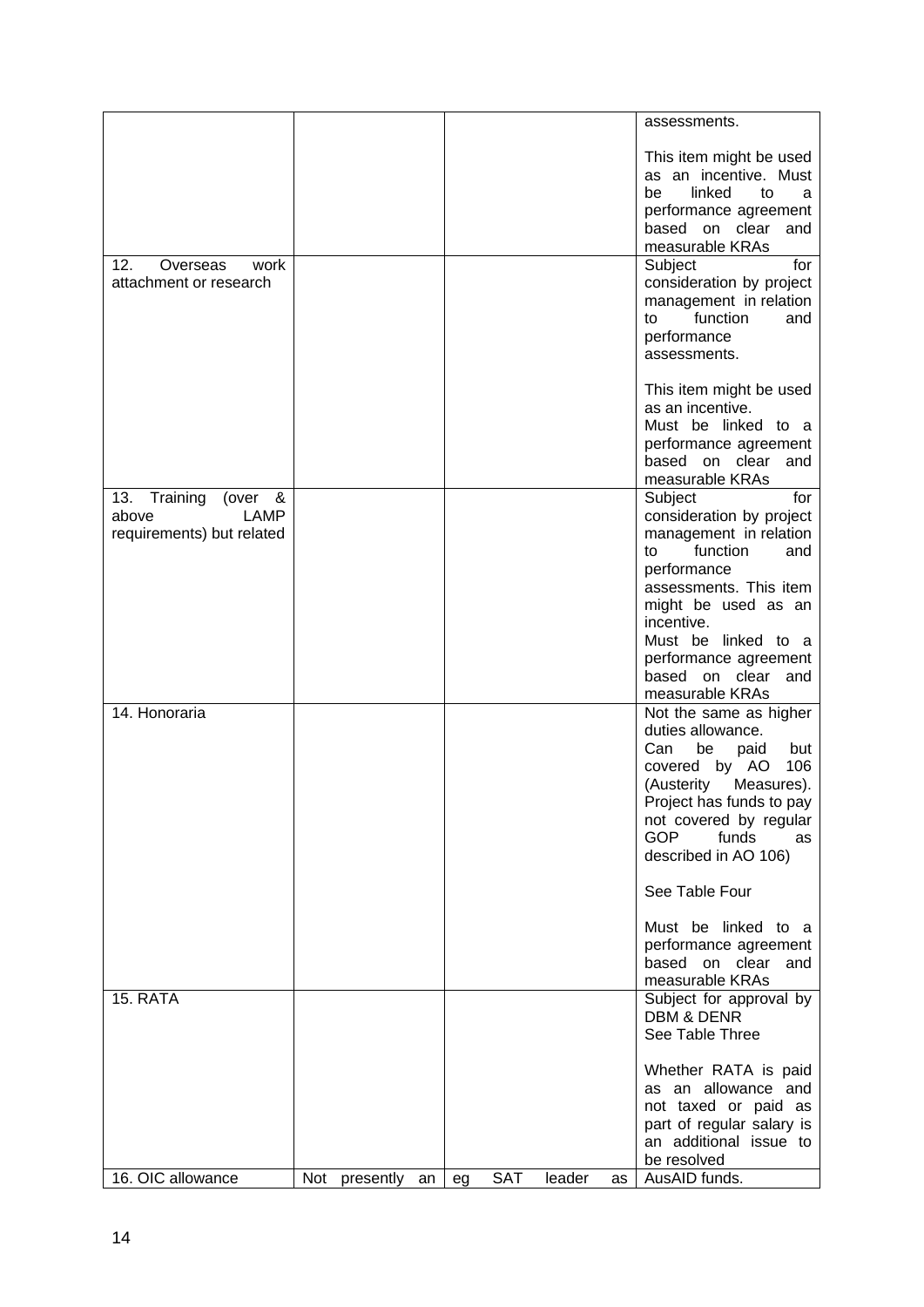| entitlement | equivalent of Division<br>Chief SG 22 - 24 | Would need to be linked<br>performance<br>a<br>to<br>agreement with clear<br>and measurable KRAs                                                  |
|-------------|--------------------------------------------|---------------------------------------------------------------------------------------------------------------------------------------------------|
|             |                                            | If other payments are<br>instituted such<br>as<br>RATA<br>honoraria and<br><b>OIC</b><br>perhaps<br>then<br>allowance would not be<br>applicable. |

#### **TABLE THREE: RATA Table Payments (as paid to Regular staff assigned to the Project)**

| <b>Position</b>             | Amount per month |
|-----------------------------|------------------|
| <b>DED</b>                  | 8.000            |
| <b>DED</b>                  | 6,000            |
| Unit Chiefs, SAT Leader etc | 6.000            |
|                             |                  |

**Update 30 June 2007. New rates for RATA have been advised but the effect on the subject matter of this document is negligible** 

#### **TABLE FOUR: Honoraria Table of payments (as extracted from National Compensation Circular**

| <b>Project Position Level</b> | Amount              |
|-------------------------------|---------------------|
|                               | P <sub>2</sub> ,500 |
|                               | P2,000              |
| ◠                             | P1,600              |
|                               | P <sub>1</sub> ,200 |
|                               | P800                |

#### **TABLE FIVE: Use and distribution of cell phones in the Department proper**

| <b>Official</b>                    | <b>Monthly Ceiling</b> |
|------------------------------------|------------------------|
| U/Sec                              | 3,500                  |
| A/Sec                              | 3,500                  |
| <b>Head Exec Assistant</b>         | 3,500                  |
| Director                           | 3,000                  |
| <b>Assistant Director</b>          | 2,500                  |
| <b>Project Director/Manager</b>    | 2,500                  |
| Assistant Project Director/Manager | 2,500                  |
| Project driver                     | 300                    |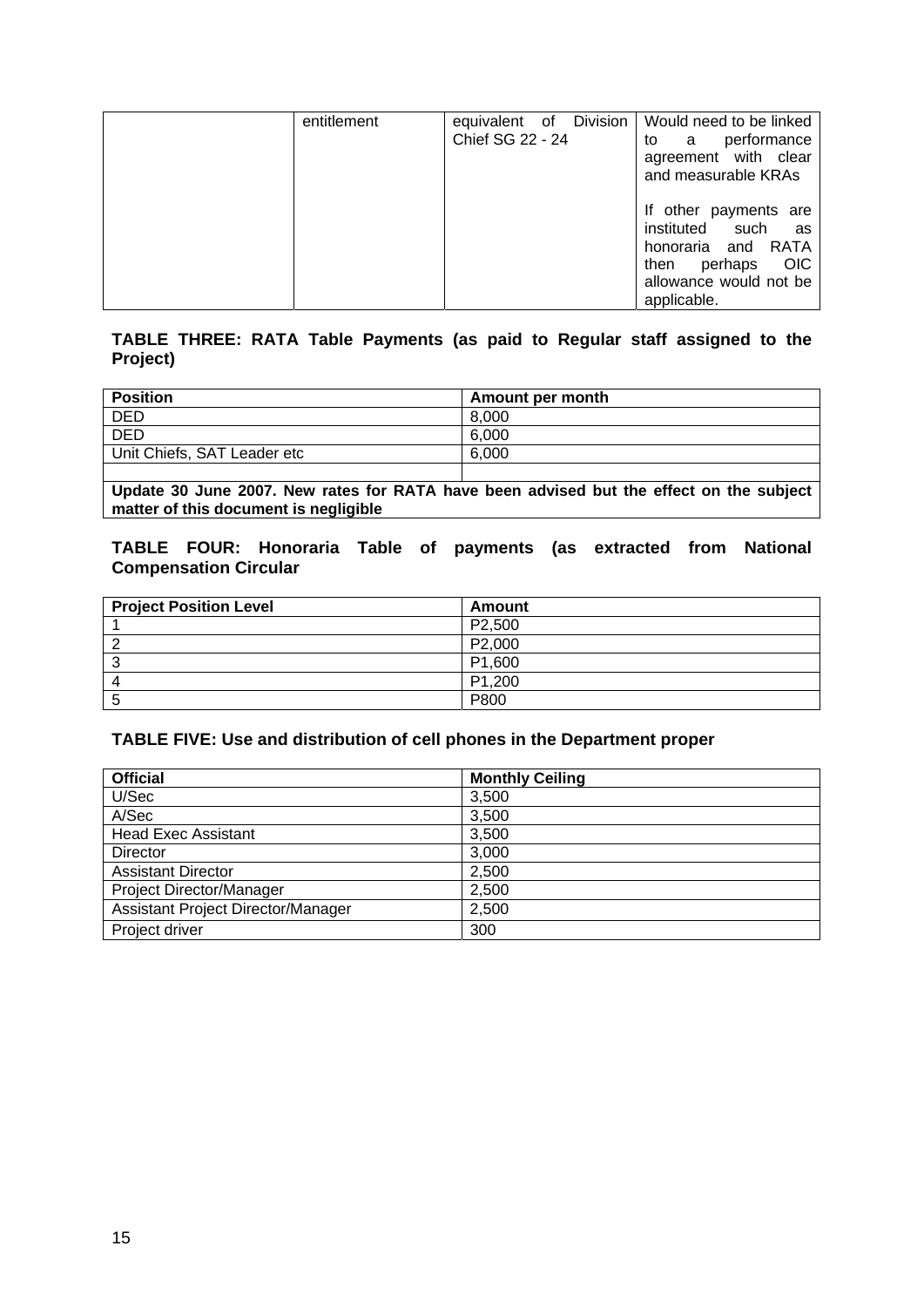#### **6. Purpose(s) of the E&I Plan**

#### **A two fold purpose:**

#### **For Contracted personnel to LAMP2…**

To provide the appropriate entitlements (as entitlements as defined) and incentives to contracted personnel in order they be attracted to work for and remain in the project and be adequately compensated for undertaking Project work

#### **For Regular/Assigned personnel to LAMP2…**

To provide entitlements (as entitlements as defined) and incentives to regular personnel in order they be attracted to be assigned to and remain with the Project and be adequately compensated for undertaking Project work concurrently with the demands of their assigned job in government

These purposes could be combined for a single purpose covering both cadres…

### *To provide entitlements (as entitlements as defined) and incentives to Project personnel in order they be attracted to work for and remain in the project and be adequately compensated for undertaking Project work*

However, due to the wide discrepancies in employment conditions between the two groups, a mix of incentives payments is recommended for the two groups.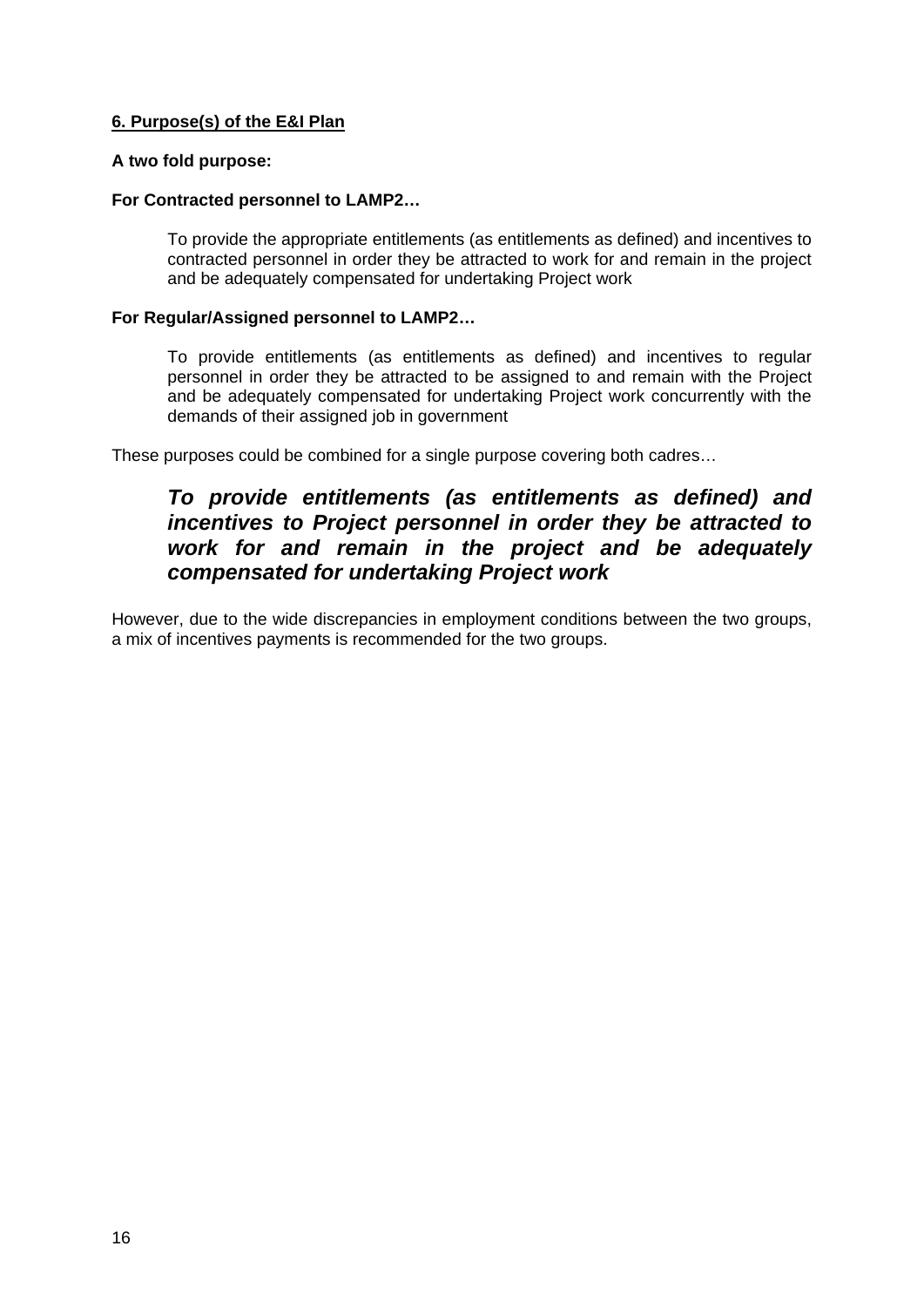#### **6.1 POSSIBLE ENTITLEMENTS AND INCENTIVES PACKAGE FOR REGULAR PERSONNEL ASSIGNED TO LAMP2 AND RECOMMENDATIONS**

#### **TABLE 6: REGULAR PERSONNEL**

| <b>ENTITLEMENT</b><br>TO<br>BЕ<br><b>CLARIFIED / PAID WHERE</b><br><b>APPLICABLE</b> | To whom and when to be<br>provided                                                                                                                                               | Suggested funds sourcing or<br>other recommendation                                                                                                                                                               |
|--------------------------------------------------------------------------------------|----------------------------------------------------------------------------------------------------------------------------------------------------------------------------------|-------------------------------------------------------------------------------------------------------------------------------------------------------------------------------------------------------------------|
| 1. Steps within salary Grade<br>after 3 years service                                | This is being done by Personnel<br>Division of DENR however,                                                                                                                     | Regular GOP funds                                                                                                                                                                                                 |
|                                                                                      | Administrative Unit of project<br>could ensure this entitlement<br>paid when anniversary is due to<br>project personnel.                                                         |                                                                                                                                                                                                                   |
| 2. Travel allowance                                                                  |                                                                                                                                                                                  |                                                                                                                                                                                                                   |
| 3. Promotion of position/salary                                                      |                                                                                                                                                                                  | Regular GOP funds. Formal<br>secondment package<br>to<br>be<br>investigated<br>setting out<br>all<br>entitlements                                                                                                 |
| 4. Communication allowances                                                          | Unit to<br>Admin<br>ensure<br>all<br>personnel eligible to receive this<br>receiving it<br>eg OSS<br>are<br>Manager                                                              | Regular GOP funds                                                                                                                                                                                                 |
| 5. Honoraria                                                                         | Not the same as higher duties<br>allowance.<br>Can be paid but covered by AO<br>106 (Austerity Measures).<br>See Table Four                                                      | GOP Project has funds to pay<br>not covered by regular GOP<br>funds as described in AO 106)<br>Training duties etc to earn<br>honoraria must be included in<br>description/KRAs<br>job.<br>οf<br>assigned officer |
| 6. OIC salary top up                                                                 | For performing a post in LAMP<br>than<br>their<br>higher<br>regular<br>position such as when senior<br>officer is absent on leave, study<br>etc or when senior post is<br>vacant | AusAID funds.<br>Must be linked to a performance<br>agreement<br>with<br>clear<br>and<br>measurable<br><b>KRAs</b><br>and<br>assessed twice per<br>annum<br>within the LAMP PRS                                   |
| 7. RATA                                                                              | Subject for approval by DBM &<br><b>DENR</b><br>See Table Three                                                                                                                  | AusAID funds<br>Must be linked to clear and<br><b>KRAs</b><br>measurable<br>and<br>assessed<br>twice<br>per<br>annum<br>within the LAMP PRS                                                                       |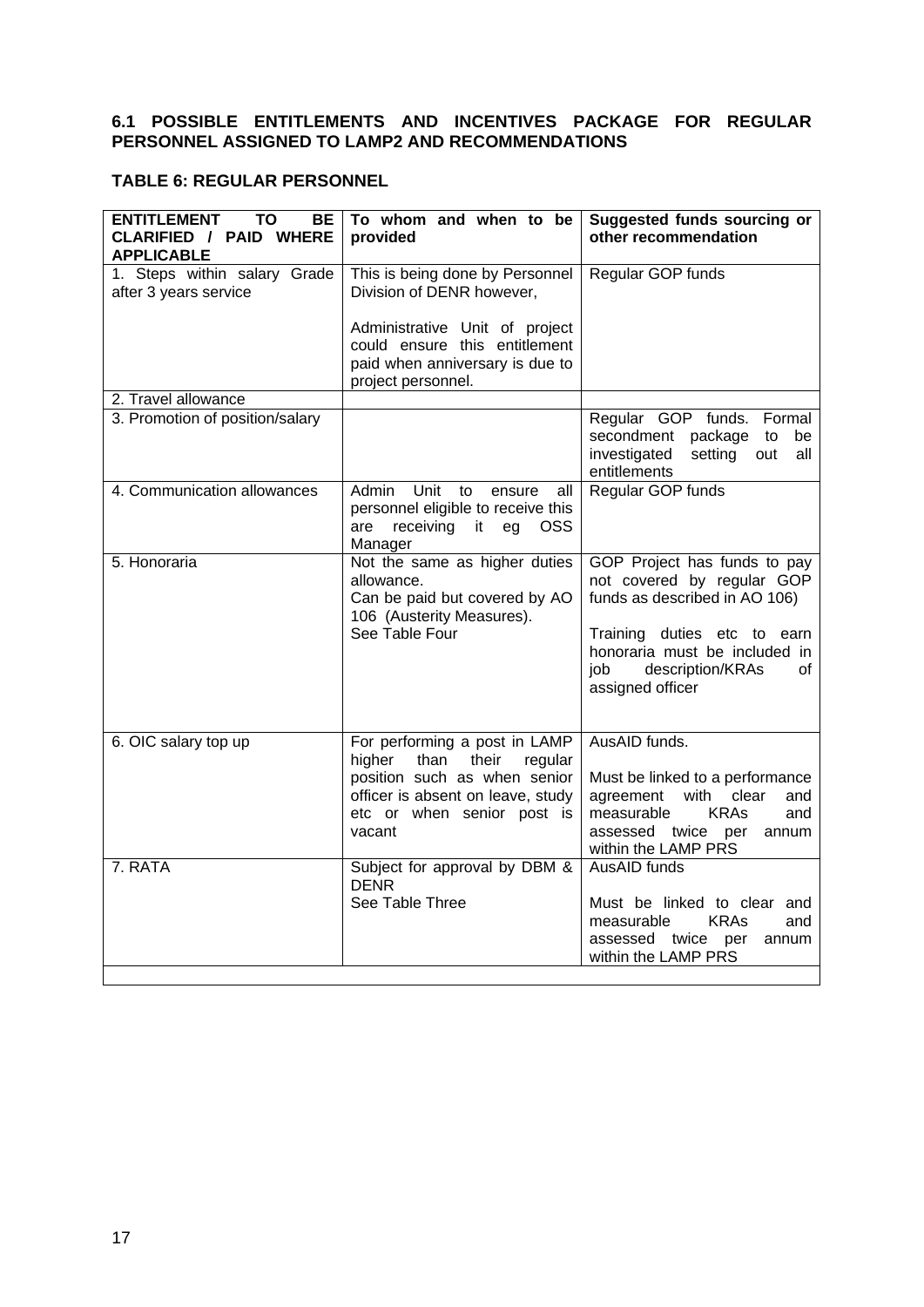| <b>INCENTIVES</b>                                           |                                                                                                                                                                                                                                                                               |                                                                                                                                                |
|-------------------------------------------------------------|-------------------------------------------------------------------------------------------------------------------------------------------------------------------------------------------------------------------------------------------------------------------------------|------------------------------------------------------------------------------------------------------------------------------------------------|
| <b>RECOMMENDED</b><br><b>FOR</b>                            |                                                                                                                                                                                                                                                                               |                                                                                                                                                |
| <b>REGULAR PERSONNEL</b>                                    |                                                                                                                                                                                                                                                                               |                                                                                                                                                |
| 1. Secondment Incentive                                     | Paid to all regular staff who join<br>(are seconded to) LAMP                                                                                                                                                                                                                  | AusAID funds                                                                                                                                   |
|                                                             | Revised Special Order to be<br>as<br><b>Secondment</b><br>prepared                                                                                                                                                                                                            | linked to<br>Performance<br>Not<br>Assessment system                                                                                           |
|                                                             | Package comprising:                                                                                                                                                                                                                                                           | See budget in Table 7                                                                                                                          |
|                                                             | Special Order, Job Description<br>KRAs,<br>with<br><b>Duration</b><br>οf<br>secondment, entitlements and<br>incentives to be paid MOA and<br><b>Notice</b><br>0f<br>Performance<br>Assessment System,                                                                         |                                                                                                                                                |
|                                                             | See details in Section2 and<br>sample docs in Annexes.                                                                                                                                                                                                                        |                                                                                                                                                |
|                                                             | Not<br>recommended<br>for<br>payment until secondment<br>packages in place                                                                                                                                                                                                    |                                                                                                                                                |
| 2. Productivity Incentive                                   | Paid on results of performance<br>assessment. See details<br><i>in</i><br>Section 2                                                                                                                                                                                           | AusAID funds                                                                                                                                   |
| 3. Study tours                                              | Subject for consideration<br>by<br>project management in relation<br>to function and performance                                                                                                                                                                              | AusAID funds (Component 2<br>budget)                                                                                                           |
|                                                             | assessments.                                                                                                                                                                                                                                                                  | An incentive.                                                                                                                                  |
|                                                             |                                                                                                                                                                                                                                                                               | Must be linked to a performance<br>agreement based on clear and<br>measurable KRAs and an MOU<br>to be undertaken on return from<br>study tour |
| 4. Overseas work attachment,<br>research or study           | Subject for consideration<br>by<br>project management in relation<br>to function and performance                                                                                                                                                                              | AusAID funds (Component 2<br>budget)                                                                                                           |
|                                                             | assessments.                                                                                                                                                                                                                                                                  | An incentive.                                                                                                                                  |
|                                                             |                                                                                                                                                                                                                                                                               | Must be linked to a performance<br>agreement based on clear and<br>measurable KRAs and an MOU<br>to be undertaken on return from<br>study tour |
| 5. Training (over & above LAMP<br>requirements) but related | Subject for consideration<br>by<br>project management in relation<br>to function and performance<br>assessments.                                                                                                                                                              | AusAID funds (Component 2<br>budget)<br>An incentive.<br>Must be linked to a performance<br>agreement based on clear and<br>measurable KRAs    |
|                                                             | It is recommended that assigned personnel are not provided the Productivity Incentiveuntil<br>their particular SO) has been prepared as a Secondment Package to reflect the KRAs of the<br>job and the project work standards in the same manner as for contracted personnel. |                                                                                                                                                |

**However, they will have the system explained during the period of preparation of the Secondment Orders**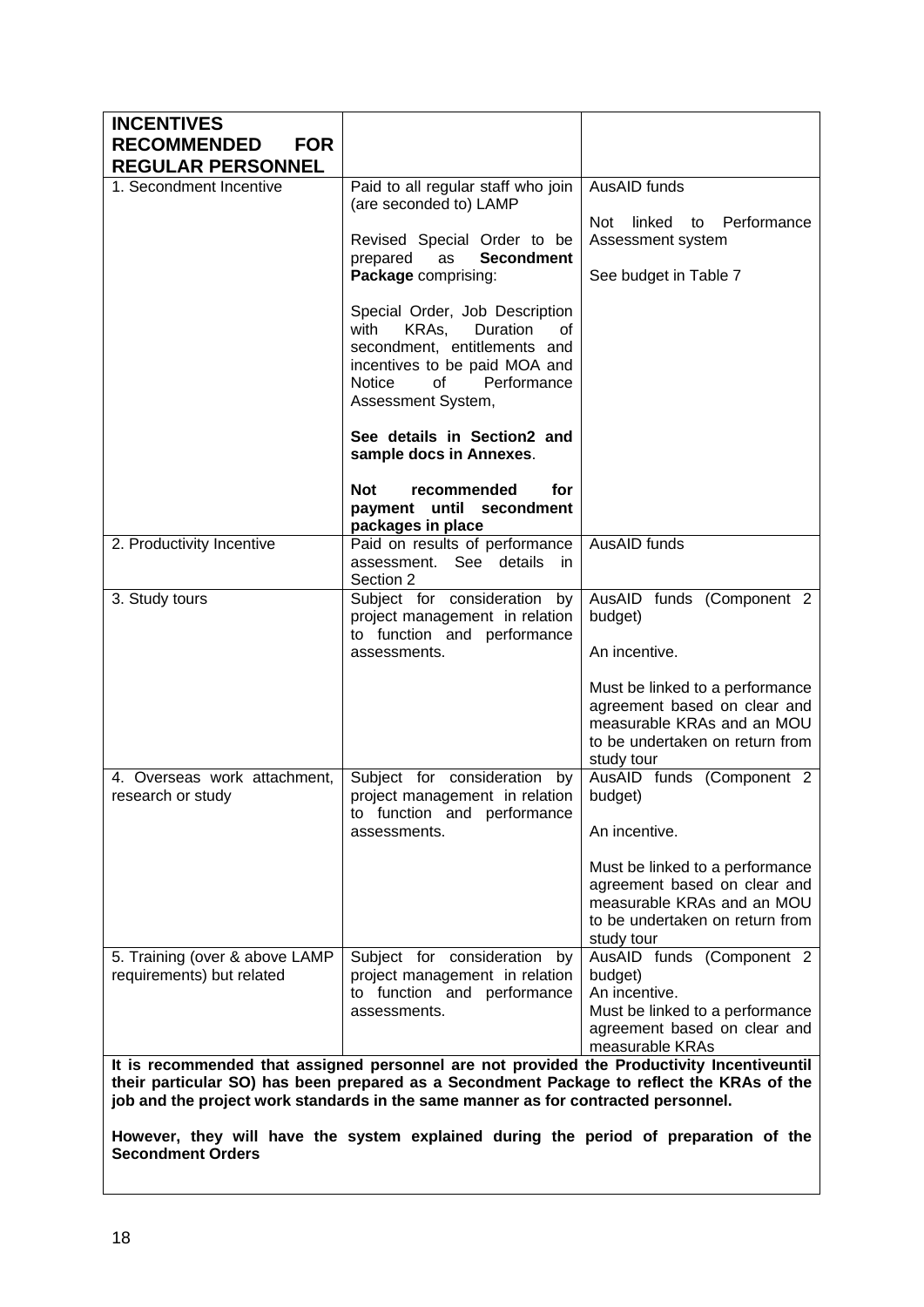#### **6.2 POSSIBLE ENTITLEMENTS AND INCENTIVES PACKAGE FOR CONTRACTUALS AND RECOMMENDATIONS**

#### **TABLE 8: CONTRACTUALS**

| <b>ENTITLEMENT</b><br>TO<br>BE                          | To whom and when to be                             | Suggested funds sourcing or                                  |
|---------------------------------------------------------|----------------------------------------------------|--------------------------------------------------------------|
| <b>CLARIFIED / PAID</b><br>1. Steps within salary Grade | provided<br>Contractuals to be made aware          | other recommendation<br><b>GOP Project funds</b>             |
| after 3 years of service                                | of this entitlement and Admin                      |                                                              |
|                                                         | Division of the Project to ensure                  |                                                              |
|                                                         | records are up to date and this                    |                                                              |
|                                                         | be paid if and when due                            |                                                              |
| 2. Personal Economic Relief                             | Waiting for verbal reply from                      | GOP project funds                                            |
| Allowance (PERA) of<br>1500                             | Director FMS as to whether this                    |                                                              |
| pesos per month.                                        | will be allowed to be paid from<br>Project budget. | Submission to Director FMS<br>made in writing. As at 30 June |
| If paid, would be included as                           |                                                    | 2007 waiting for response.                                   |
| part of regular salary                                  | As at 27 June 07, verbal advice                    |                                                              |
|                                                         | has been received that PERA is                     | If not approved, could<br>be                                 |
|                                                         | not allowed to be paid to                          | included in AusAID Incentives                                |
|                                                         | Contractuals.                                      | scheme (if Plan approved by<br>AusAID)                       |
| Additional Compensation<br>3.                           | Waiting for verbal reply from                      | GOP project funds                                            |
| Allowance (ACA)                                         | Director FMS as to whether this                    |                                                              |
| 500 pesos per month.                                    | will be allowed to be paid from                    | Submission to Director FMS                                   |
| If paid, would be included as                           | Project budget.                                    | needs to be in writing                                       |
| part of regular salary                                  | As at 27 June 07, verbal advice                    | If not approved, could<br>be                                 |
|                                                         | has been received that PERA is                     | included in AusAID Incentives                                |
|                                                         | not allowed to be paid to                          | scheme (if Plan approved by                                  |
|                                                         | Contractuals.                                      | AusAID)                                                      |
| Allowance<br>Travel<br>4.<br>and                        | Travel Allowance is not paid to                    | GOP project funds                                            |
| Transportation                                          | Contractuals currently but is                      |                                                              |
| 800 per diem/per day travelled                          | paid to regular staff assigned to                  |                                                              |
|                                                         | the Project but they allow                         |                                                              |
| If paid, would be included as                           | reimbursing of transportation                      |                                                              |
| part of regular salary                                  | expenses.                                          |                                                              |
|                                                         | Project vehicles and motor                         |                                                              |
|                                                         | bikes have been provided for                       |                                                              |
|                                                         | field staff                                        |                                                              |
| 5. OIC salary top up                                    | For performing a post in LAMP   AusAID funds       |                                                              |
|                                                         | higher<br>than their<br>regular                    |                                                              |
|                                                         | contracted position such as                        | Must be linked to a performance                              |
|                                                         | when senior officer (assigned                      | agreement based on clear and                                 |
|                                                         | officer) is absent on leave,                       | measurable KRAs and an MOU                                   |
|                                                         | study etc or when senior post is<br>vacant         | to be undertaken on return from                              |
| 6. Honoraria                                            | See National Compensation                          | study tour<br>GOP regular budget or GOP                      |
|                                                         | Circular No 75 of March 1,                         | project funds                                                |
|                                                         | 1995. Presently covers only                        |                                                              |
|                                                         | government personnel but may                       |                                                              |
|                                                         | also be paid to non government                     |                                                              |
|                                                         | personnel for special services                     |                                                              |
|                                                         | or membership in projects.                         |                                                              |
|                                                         | For rendering services<br>not                      |                                                              |
|                                                         | among regular functions<br>eg                      |                                                              |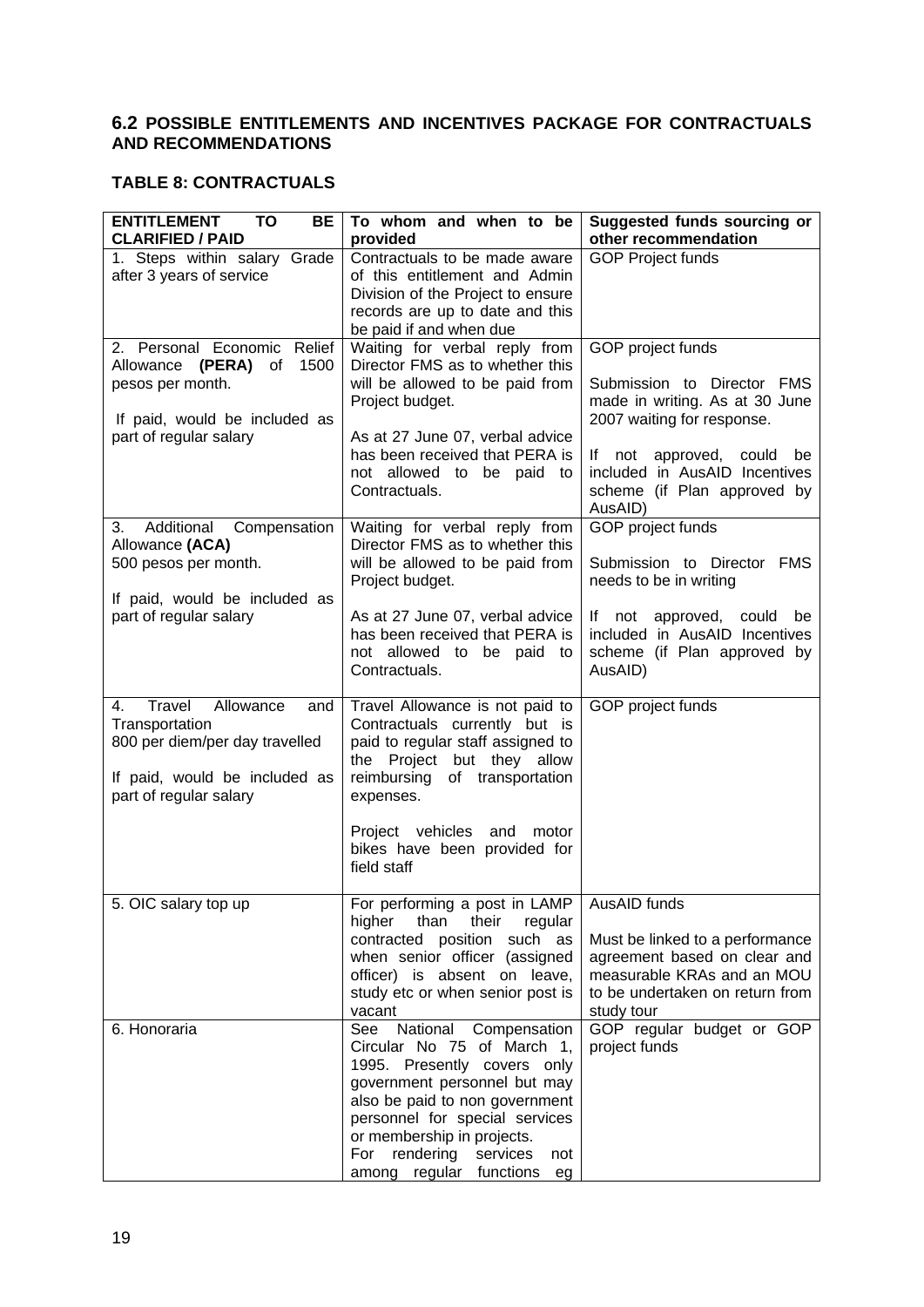| 7.<br>Representation<br>&             | delivering training, workshops<br>etc which Leyte<br>staff are<br>certainly doing for Bohol staff.<br>See also Table Four<br>This item should be able to be<br>considered<br>for<br>Incentive<br>payment<br>See Table Three of RATA                                                                                                                     | Regular GOP budget                                                                                                                                                                                                                                                                             |
|---------------------------------------|---------------------------------------------------------------------------------------------------------------------------------------------------------------------------------------------------------------------------------------------------------------------------------------------------------------------------------------------------------|------------------------------------------------------------------------------------------------------------------------------------------------------------------------------------------------------------------------------------------------------------------------------------------------|
| Transportation<br>Allowance<br>(RATA) | payments.<br>Payment of RATA for detailed<br>personnel in PCO and PPIO<br>Bohol has not been approved.<br>A letter of request has been<br>sent to DBM.<br>Is currently paid to Leyte staff at<br>the following levels of regular<br>staff assigned to the project.<br>Manager,<br>Project<br>Deputy<br>Project Manager, Unit Chiefs<br>and SAT leaders. |                                                                                                                                                                                                                                                                                                |
| 8. Overtime                           | See Table Three<br>Not paid to Contractuals. (Also                                                                                                                                                                                                                                                                                                      | <b>GOP Project funds</b>                                                                                                                                                                                                                                                                       |
|                                       | not paid to Regular staff due to<br>Austerity measures attached to<br>GOP budget but could be paid<br>from GOP project funds                                                                                                                                                                                                                            |                                                                                                                                                                                                                                                                                                |
| 9. Promotion of position/salary       | <b>Based</b><br>on<br>performance/productivity<br>(at<br>management discretion).                                                                                                                                                                                                                                                                        | <b>This</b><br>will<br>depend<br>on<br>management decision as this<br>will be the result of performance<br>assessment and the availability<br>of position in the approved<br>staffing plan.<br>The PRS now able to provide<br>the information for this                                         |
| 10. Communication allowances          | Not<br>paid<br>currently<br>to<br>Contractuals.<br>Based on Departmental Order.<br>Presumably being already paid<br>to ED, DED, PENRO and<br>Deputy PPIO.<br>See Table Five                                                                                                                                                                             | Check whether paid to OSS<br>Manager.<br>GOP project funds or AusAID<br>Project Driver is provided with<br>an allowance of P300 per<br>month.                                                                                                                                                  |
| 11 month pay                          | 1 month salary.                                                                                                                                                                                                                                                                                                                                         | GOP project or AusAID funds                                                                                                                                                                                                                                                                    |
|                                       | Not<br>presently<br>paid<br>to<br>Contractuals<br>because<br>they<br>are<br>not<br>'employees' of government.                                                                                                                                                                                                                                           | Although more an entitlement<br>contractuals<br>receive<br>to<br>for<br>similar working conditions as<br>assigned personnel, this item<br>might be used as incentive<br>As entitlement (or as incentive)<br>must be linked to a performance<br>agreement based on clear and<br>measurable KRAs |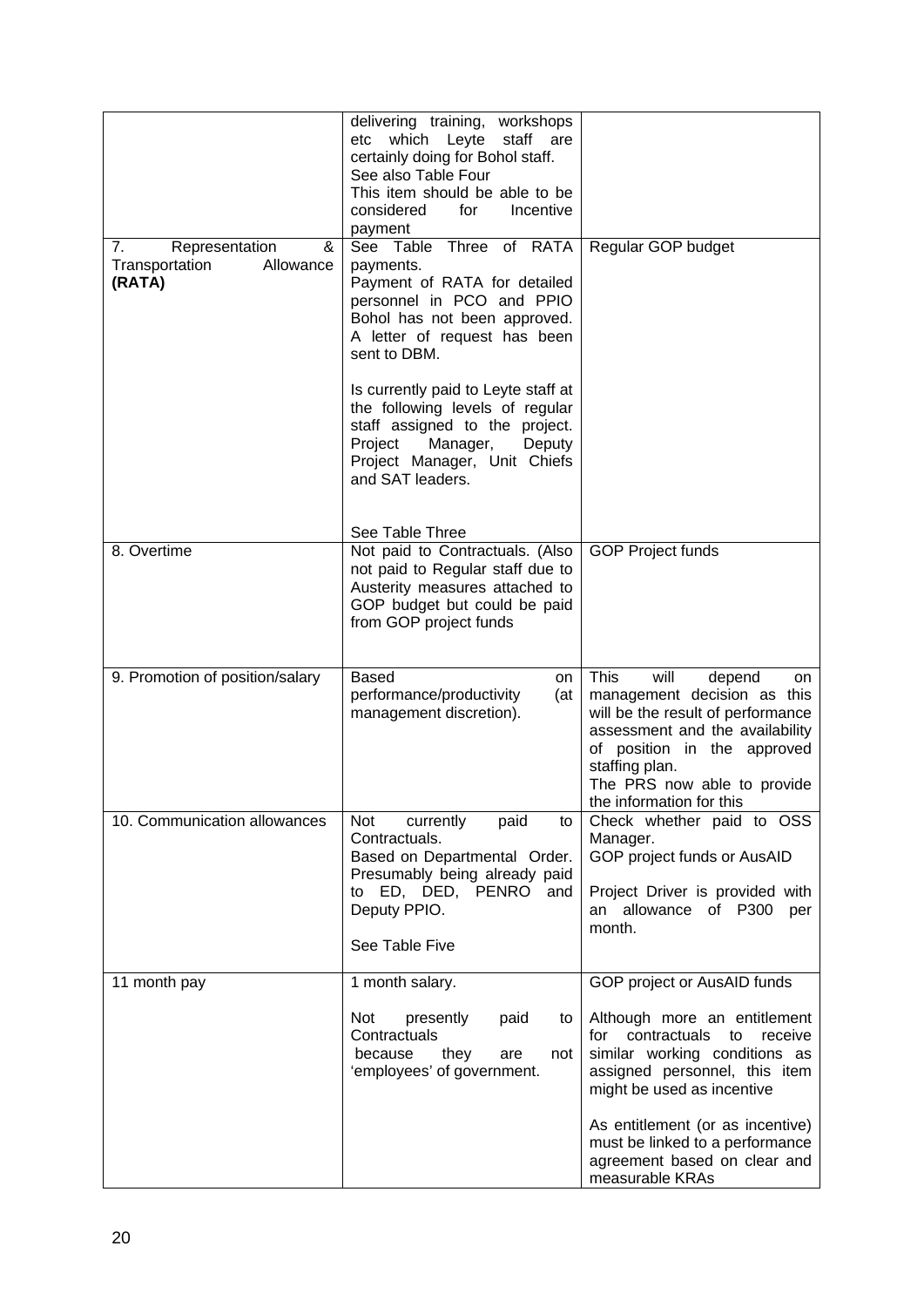| 12. Cash gift | P5,000.00 paid annually at end                                                                                                                                 | GOP project or AusAID funds                                                                                                                                    |  |
|---------------|----------------------------------------------------------------------------------------------------------------------------------------------------------------|----------------------------------------------------------------------------------------------------------------------------------------------------------------|--|
|               | of year<br>Not<br>presently<br>paid<br>to<br>Contractuals because they are<br>not 'employees' of government<br>This item might be used as<br>incentive         | Although more an entitlement<br>for contractuals to<br>receive<br>similar working conditions as<br>assigned personnel, this item<br>might be used as incentive |  |
|               |                                                                                                                                                                | As entitlement (or as incentive)<br>must be linked to a performance<br>agreement based on clear and<br>measurable KRAs                                         |  |
| 13. Insurance | A group insurance policy should<br>be taken out for all contractuals                                                                                           | GOP project funds                                                                                                                                              |  |
|               | for protection whilst on travel,<br>working etc                                                                                                                | An insurance package to be<br>explored as part of the Project<br>being a good employer.                                                                        |  |
|               | This item not so much as an<br>incentive but rather an essential<br>working<br>condition<br>not<br><b>SO</b><br>regarded as<br>for<br>item<br>an<br>Incentive. |                                                                                                                                                                |  |
|               |                                                                                                                                                                |                                                                                                                                                                |  |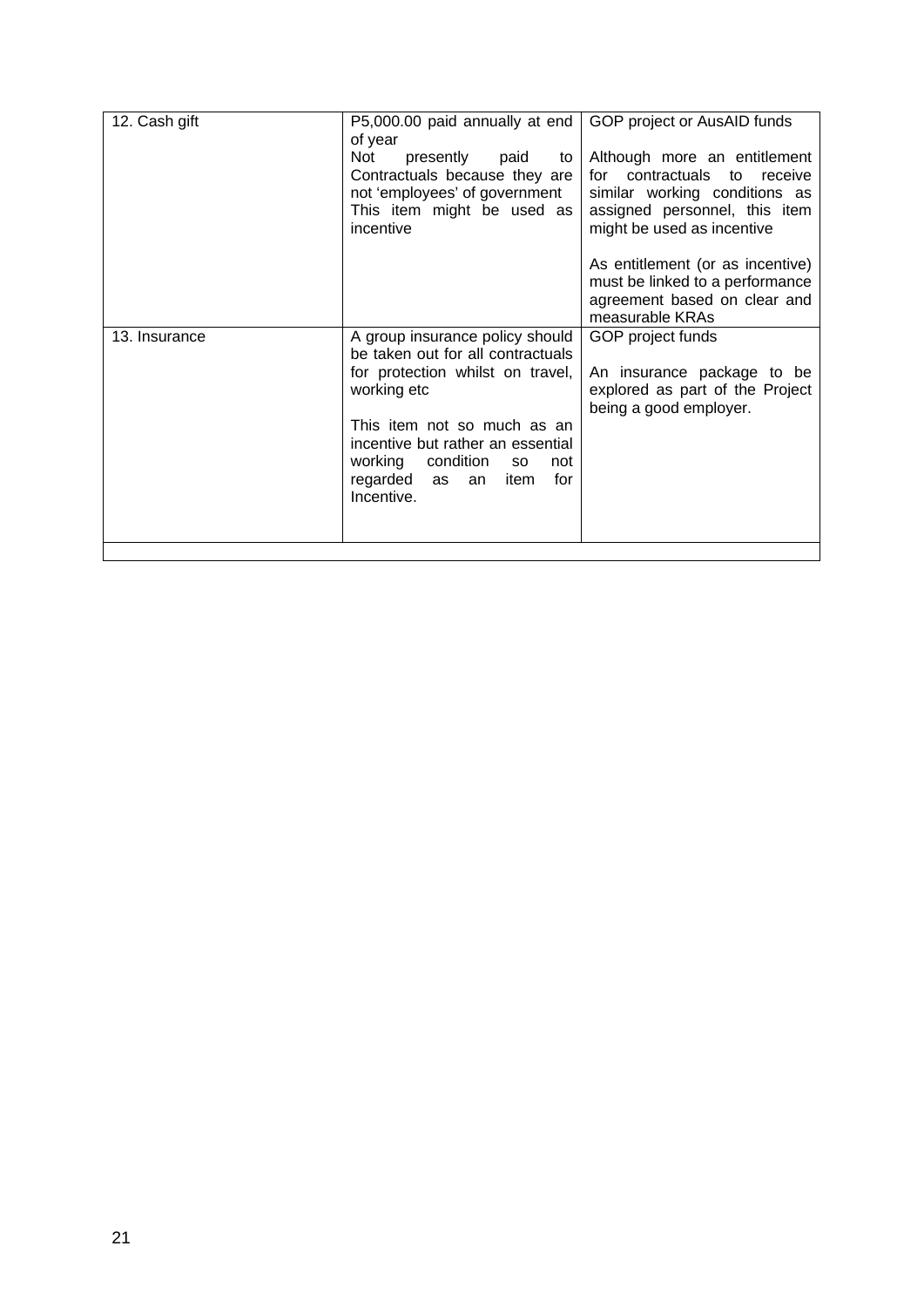| <b>INCENTIVES</b><br><b>RECOMMENDED</b><br><b>FOR</b>                     |                                                                                                                                                                                                                                                               |                                                                                                                                                                 |
|---------------------------------------------------------------------------|---------------------------------------------------------------------------------------------------------------------------------------------------------------------------------------------------------------------------------------------------------------|-----------------------------------------------------------------------------------------------------------------------------------------------------------------|
| <b>CONTRACTED</b><br><b>PERSONNEL</b>                                     |                                                                                                                                                                                                                                                               |                                                                                                                                                                 |
| 1. Meal allowances in lieu of<br>overtime                                 | Each employee for working<br>minimum one extra hour per<br>day receives P50 per day from<br>GOP funds.                                                                                                                                                        |                                                                                                                                                                 |
|                                                                           | P <sub>50</sub><br>presently<br>paid<br>to<br>Contractuals as overtime for<br>working Saturdays from GOP<br>funds.                                                                                                                                            |                                                                                                                                                                 |
|                                                                           | Each<br>employee<br>working<br>Saturdays will receive P300 flat<br>rate                                                                                                                                                                                       |                                                                                                                                                                 |
|                                                                           | This will apply to all contractuals<br><b>NOT REGULAR</b><br>PERSONNEL) who undertake<br>field work. Also Field personnel<br>who work in PPIO or PCO away<br>from their usual place of work<br>and NTRC staff involved in<br>Simulation Studies and the like. |                                                                                                                                                                 |
|                                                                           | See details in Section2                                                                                                                                                                                                                                       |                                                                                                                                                                 |
| 2. Productivity Incentive                                                 | Paid on results of performance<br>assessment in same way as for<br>regular personnel                                                                                                                                                                          |                                                                                                                                                                 |
|                                                                           | See details in Section 2                                                                                                                                                                                                                                      |                                                                                                                                                                 |
| 3. Study tours                                                            | Subject for consideration<br>by<br>Project Management in relation<br>to function and performance<br>assessments. This item might<br>be used as an incentive.                                                                                                  | AusAID funds<br>Must be linked to a performance<br>assessment based on clear and<br>measurable KRAs and an MOU<br>to be undertaken on return from<br>study tour |
| 4. Overseas work attachment or<br>study tour                              | Subject for consideration<br>by<br>in relation to<br>management<br>function<br>performance<br>and<br>assessment<br>This item might be used as<br>incentive.                                                                                                   | AusAID funds<br>Must be linked to a performance<br>assessment based on clear and<br>measurable KRAs and an MOU<br>to be undertaken on return from<br>tour       |
| 5. Training offered (over<br>&<br>above LAMP requirements) but<br>related | Subject for approval by the<br>management<br>in relation to<br>function<br>and<br>performance<br>assessment. This item might be<br>used as an incentive                                                                                                       | AusAID funds<br>Must be linked to a performance<br>assessment based on clear and<br>measurable KRAs and an MOU<br>to be undertaken on return from<br>training   |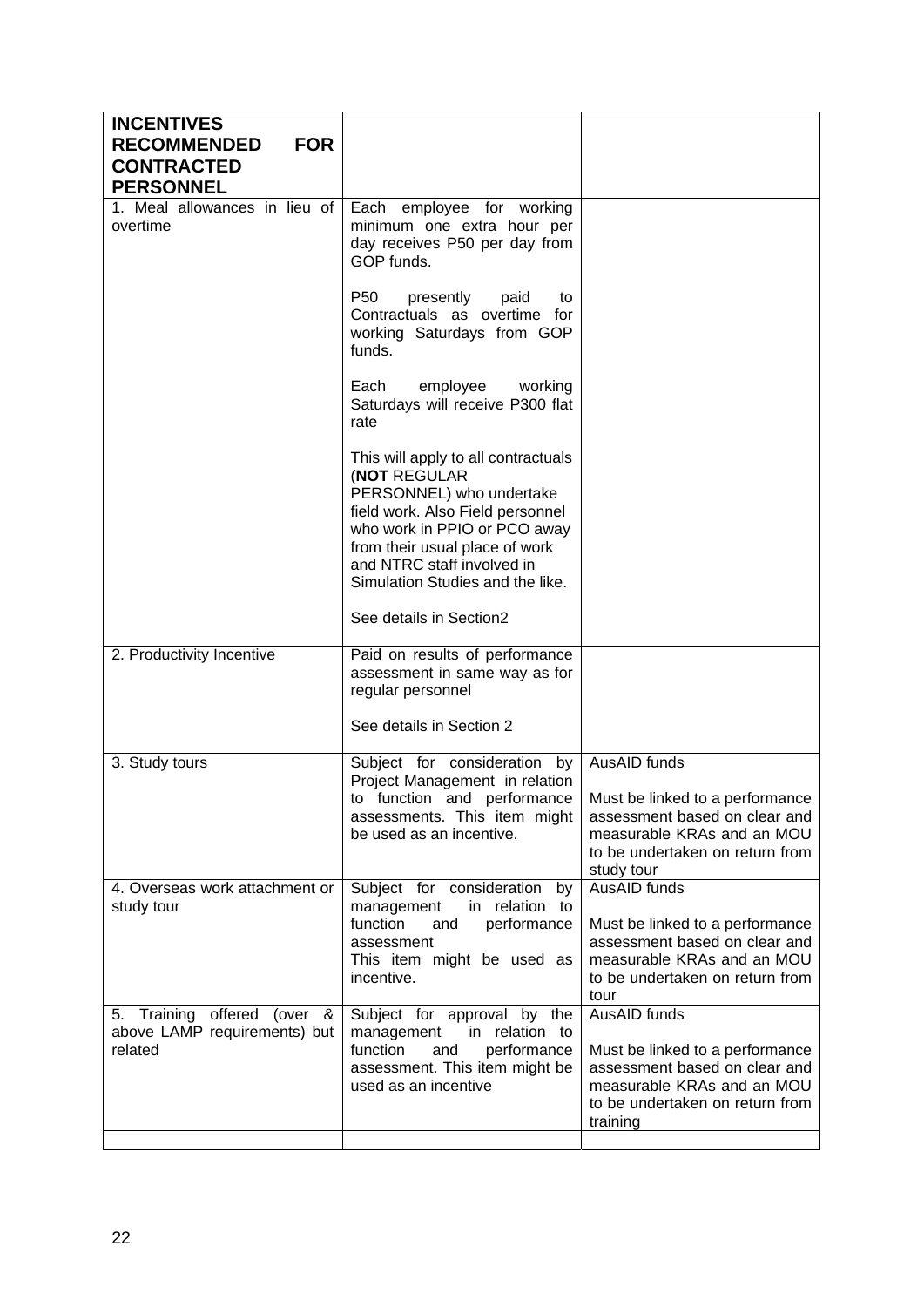#### **7. Are the necessary HRM&D systems in place to support the Incentives Package**

Basically **Yes** for Contractuals but **No** for Assigned personnel

- Contractuals have job descriptions with KRAs and contracts issued also based on these KRAs. Presumably, correct recruitments have taken place that have enabled the selection panel to recruit the most suitable applicant for the job. If not the PRS should be able to demonstrate poor recruitment practices when the contractual is assessed.
- Assigned personnel join the project on the basis of Special Orders (SOs) form their mother agency. These SOs do not yet provide the details of the job the assigned officer is to undertake nor any performance criteria have been set down. Where the Project has existing job descriptions to which assigned personnel are designated, a Secondment Order should now be prepared comprising:
- i. The Special Order for the designation or detail
- ii. The position the officer will occupy
- iii. The job description with KRAs for the position
- iv. The duration of the secondment
- v. The authorities of the position (if not detailed in the job description)
- vi. The reporting lines of the position
- vii. The entitlements and Incentives the assigned officer will receive

viii. An MOU signed by the Team Leader and Executive Director and the seconded officer

Where an officer is assigned to a job where there is no job description existing then a job description must be prepared as a matter of priority. The SO can then adhere to the KRAs listed in the job description.

#### **It is recommended that assigned personnel are not provided incentives until their particular SO or Secondment Package has been re-written to reflect the KRAs of the job and the project work standards in the same manner as for contracted personnel.**

#### **8. The results of Performance Assessment and the payment of incentives**

**Note:** From this point on 'The Plan' refers only to The Incentives Plan as all entitlements are now considered as required entitlements to be paid by the GOP and Project as good employers and are being pursued through the usual personnel management channels of DENR

For Contractuals there is the priority issue of insurance whilst on the job. This will be taken up as a matter of urgency

This section only relates to the payment of the Productivity Incentive for regular and contracted personnel. Study tours, training etc are covered by the Component 2 budget of the project as well as…

• The Secondment Incentive is paid to regular personnel for joing LAMP and is not dependent on performance assessment and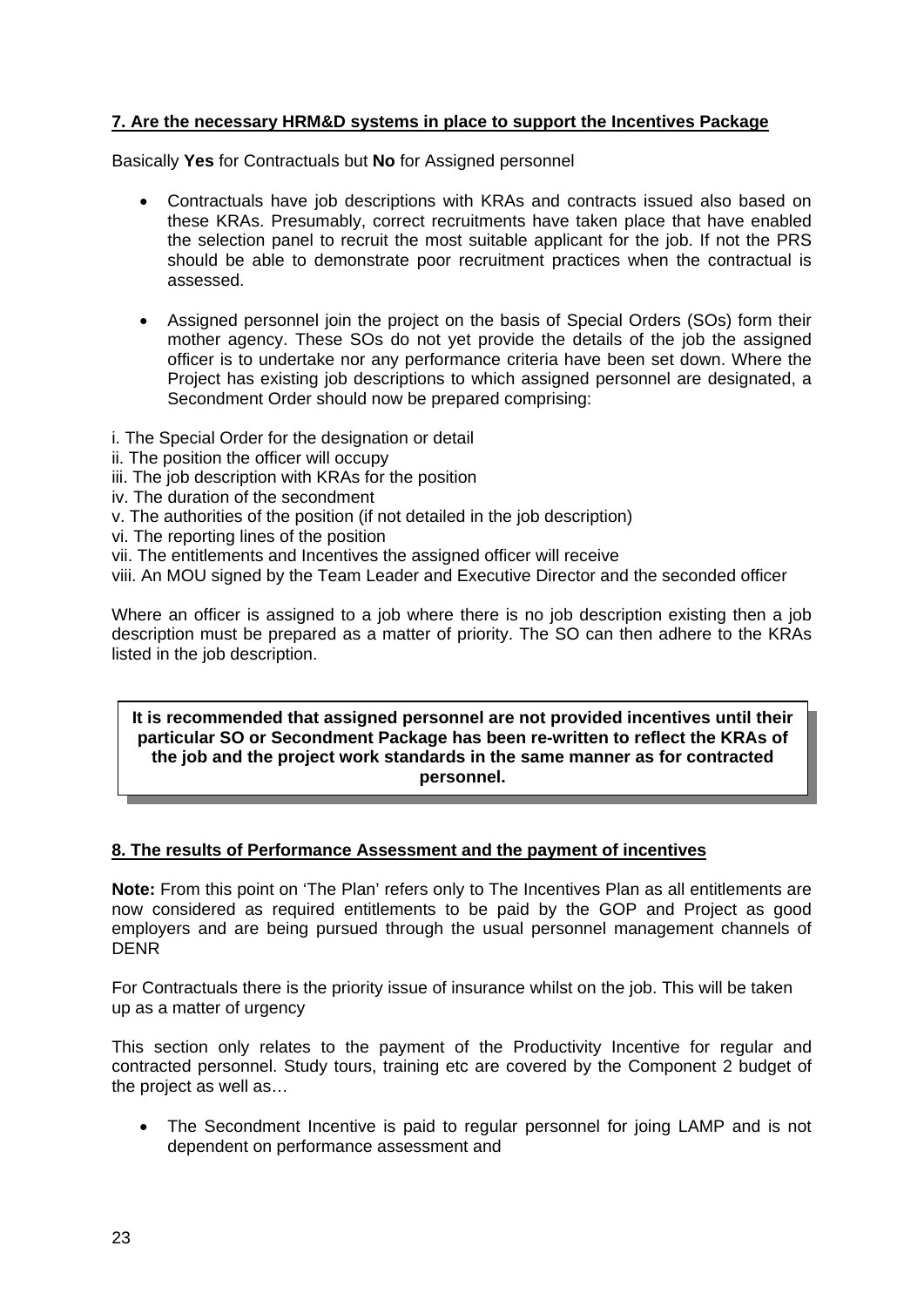• The overtime/meal allowance paid to contractuals is paid on the basis of time on the job (and appropriate records of this)

The Productivity Incentives actually paid to any employee (contractual and regular) will be dependent on his or her bi annual performance assessment.

Based on the performance assessment, incentives for any employee can be:

- Initiated
- Reduced
- Increased or
- Taken away

**Remember that the PRS is based on an assessment of whether or not the officer…** 

#### *"IS DOING THE JOB AS REQUIRED TO THE STANDARDS OR IS NOT"*

A system needs to be devised whereby the Productivity Incentive can be used as a real incentive and not come to be an expected entitlement as has the Civil Service Performance Bonus paid on the results of the performance evaluation system of the service. With the present set up of the LAMP PRS (which itself needed to be uncomplicated) the way forward is to again use the KRAs as they are used in the actual assessment process**.** 

#### **Question: Can the PRS provide information to enable incentives to be paid on an increasing scale according to performance?**

**Basically, NO.** It would requires some modification. The PRS is designed to assess whether any officer is Competent or not **OR** Performing or not to the Project performance standards and for the Incentives scheme we are only

For example, if an officer is assessed to be **performing** (to the standards required) in only 3 or 4 out of five of his or her KRAs, he or she is not yet performing all aspects of the job (for whatever reason) to the standards required, therefore is **not eligible** for the Productivity Incentive payments. Performance assessment will also demonstrate poor or inappropriate recruitments and should lead counseling, re-assignment within the Project or exit from the Project (as recommended by the Assessor).

If an officer is assessed as performing to the standards required in all KRAs of the job then the Productivity Incentive can be initiated for that officer.

**Competency assessments should not** be considered for payment of incentives. For example, if an officer is assessed to be competent (to the standards required) in only 3 out of 5 KRAs then he or she is not competent for the job. This assessment remember, will demonstrate poor or inappropriate recruitments and leads to a training need identified, counseling, re-assignment within the Project or exit from the Project.

#### **9. Managing the Incentives Package**

Option 1: Continuation with the present arrangements of DENR/The Project managing E&I for all personnel. This is considered sustainable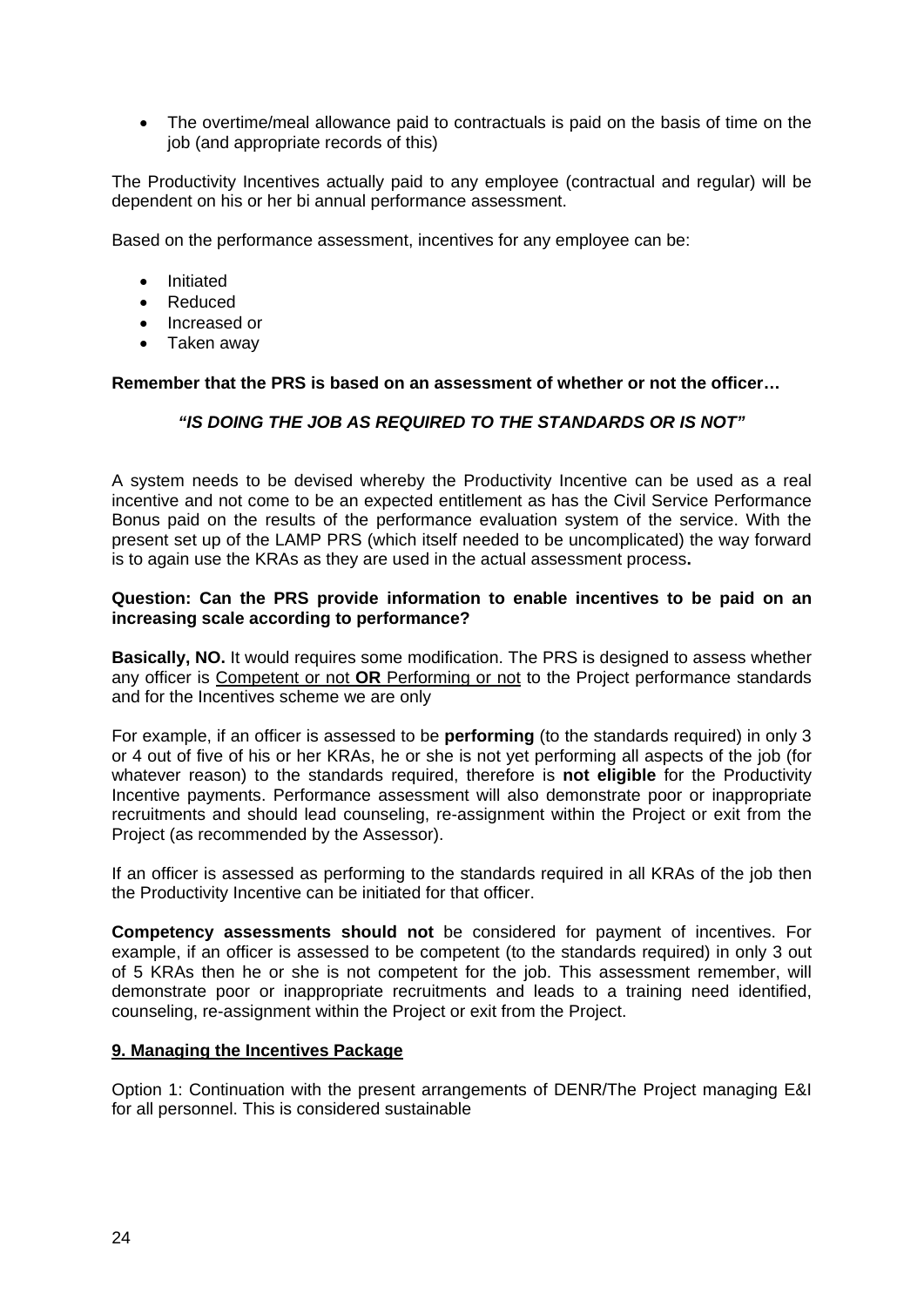Option 2: Continue with the current arrangements for managing assigned personnel to the project (this is considered sustainable but requires improvement through the package for that cadre) and

Option 3: Include the Entitlements and Incentives package for Contractuals as a required term of the contract between the managing agent and the DENR/Project (if a managing agent is contracted) but a pre-requisite is for the E&I package to be in place first

#### **11. When can the E&I Package be installed?**

The following sequence is suggested:

Step 1: PCO and AusAID to agree on the E&I package By 30 June 2007

Step 2: Office memo to all personnel (maybe using a Memorandum and the website) to inform every person of the details of the E&I package Complete by mid July 2007

Step 3: Administrative Division of PCO as priority work on installing the **Entitlements** package for both assigned personnel and contractuals. These should be installed with or without performance assessment.

Start after agreement on the Package.

Step 4: Concurrent with Step 1-3, revise all SOs of assigned officers to reflect the KRAs of the job to which they are assigned. This should be done with or without the E&I package and with or without the PRS and as part of the Secondment package. See sample documents in Annexes. Secondment Incentive recommended not be paid until secondment packages in place, otherwise no legal basis for requiring officer to perform KRAs and Duties of the job. Start by mid June 2007.

Step 5: Senior personnel (PCO and PPIOs) to review performance assessment results of all contractuals currently up for renewal to decide simultaneously the recommendations of the Assessor for re-assignment, counseling, exit etc and contract renewal. All new contracts should reflect KRAs of the job (from the job descriptions) as well as Duties (the latter if project management requires Duties to be included but KRAs are essential for the PRS to function.

Assessment completed by 15 July 2007.

Step 6: Performance assessment to be conducted for all assigned personnel once job descriptions are prepared for their jobs **AND** their SOs reflect the KRAs from these jobs. Incentive package can not be installed until these ingredients are in place. Probity checks of the assessments undertaken will be carried out by senior officers from the PCO.

**Start date of assessment when SOs and job descriptions are complete. ie when Secondment Packages have been prepared** 

**END OF SECTION ONE**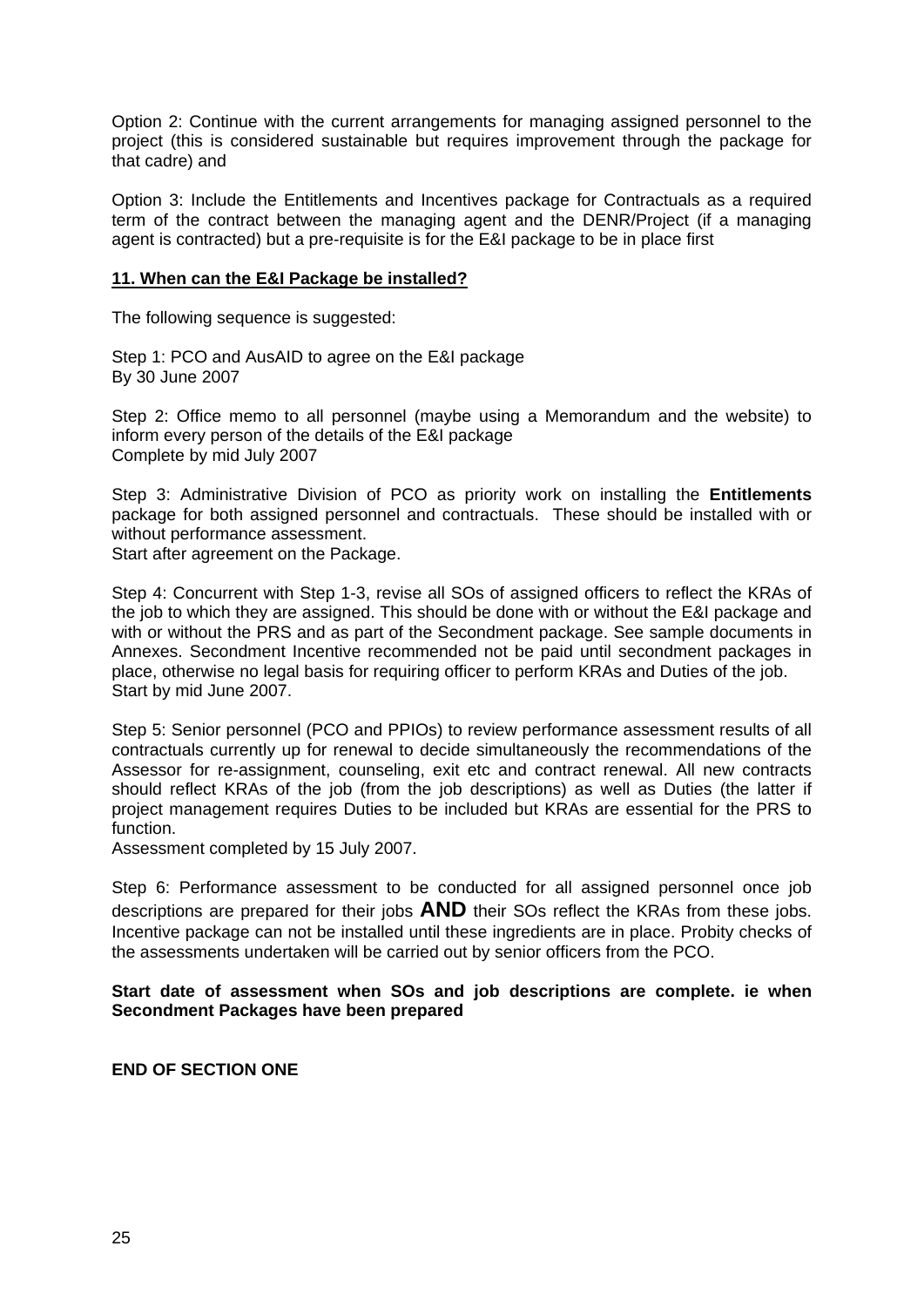#### **OOOoooOOO**

#### **References:**

1. Various Gazettal notices and memorandums held by Abby Parafina

2. Review of progress towards the implementation of the strategic HRM&D plan (HRM&D Team June 2007)

- 3. The LAMP2 Performance Assessment System (PRS)
- 4. Staffing approvals from DBM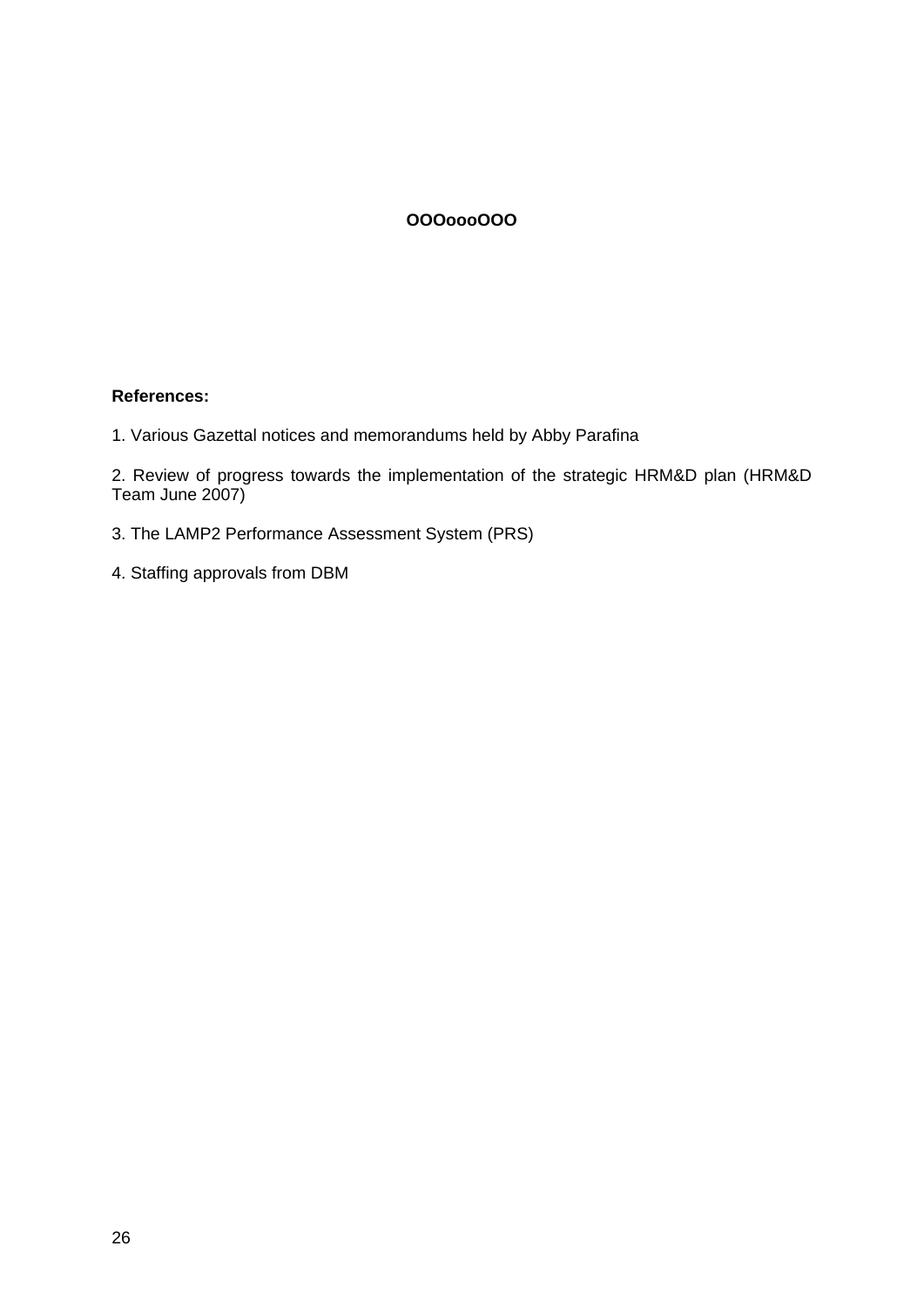## **SECTION TWO**

## **THE LAMP2 INCENTIVE PACKAGE FOR REGULAR AND CONTRACTED PERSONNEL**

**June 2007** 

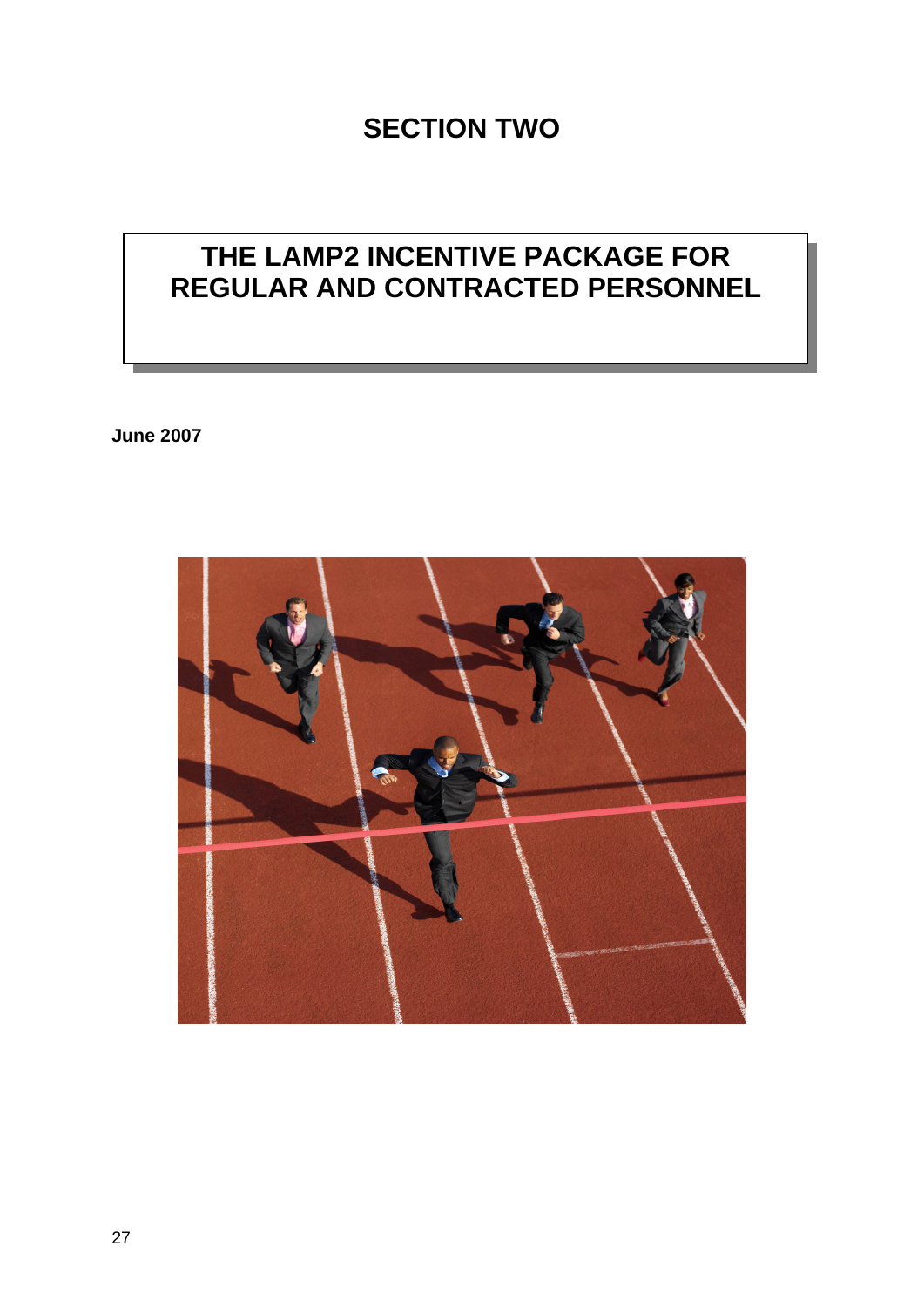#### **There are five parts of the Incentives package described in Section Two:**

Part One: The Productivity Bonus (PI) for all Regular and Contracted Project staff (with a small package for NTRC staff)

Part Two: The Secondment package for regular personnel

**Part Three**: Meal Allowances (or MA) in lieu of overtime for Contractuals

Part Four: Non monetary allowances for Regular and Contractual staff

**Part Five:** Training and orientation for HRM&D Teams and other Project Personnel

#### **THERE ARE TWO SCHEMES FOR EACH GROUP:**

#### **1.For Regular personnel there will be:**

- 1.1 A Productivity Bonus (PI) to be paid on results of performance assessment
- 1.2 A Secondment Incentive (SI) to be paid as an incentive to join and remain with LAMP

#### **2. For Contractuals there will be**

- 2.1 The Productivity Bonus under the same scheme as for regular personnel
- 2.2 An increase in meal allowance in lieu of overtime payments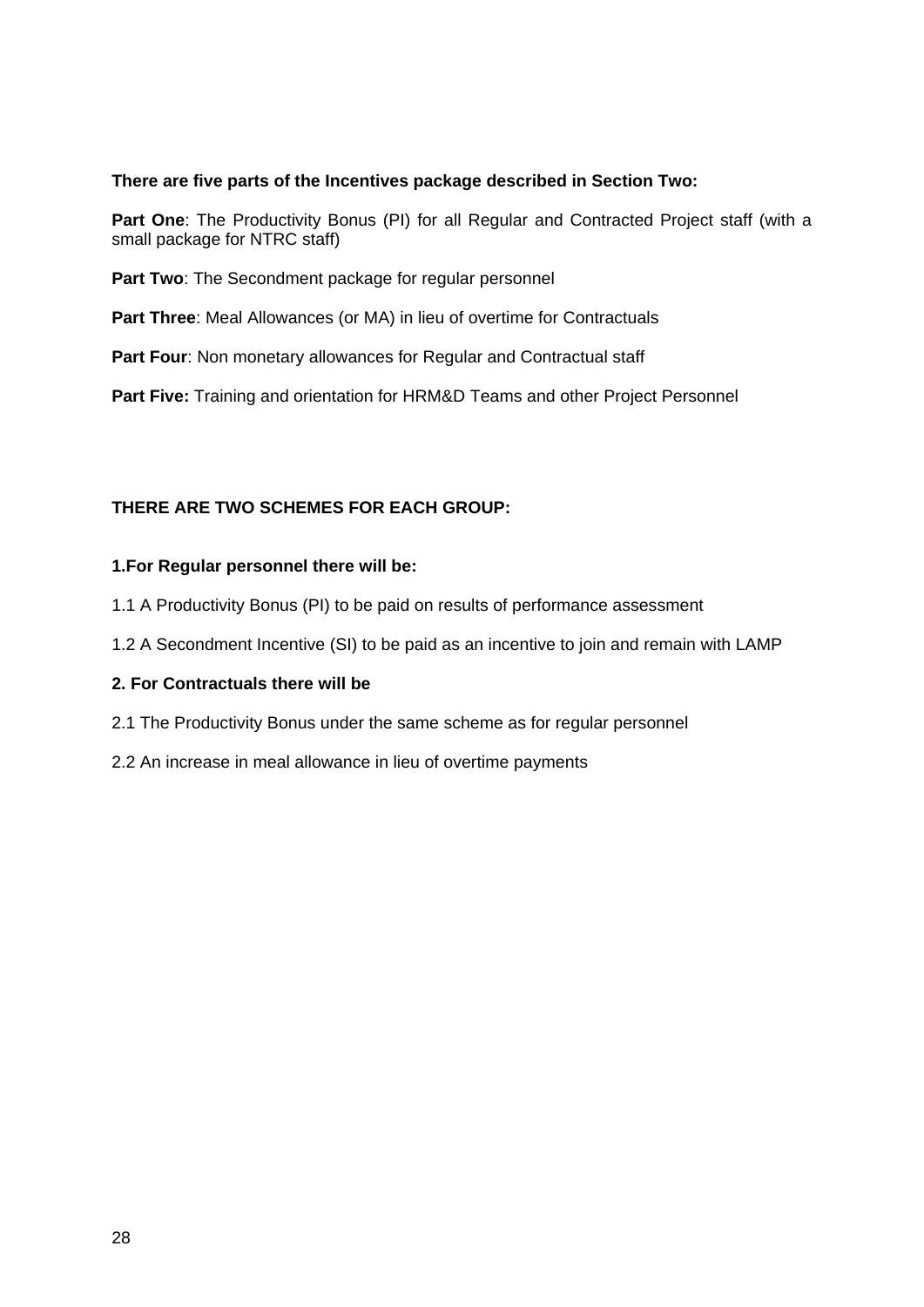## **1. THE PRODUCTIVITY INCENTIVE (PI)**

## **- For Contractuals and Regular Personnel**

**1. The PI is a bonus payment made twice per year immediately each of the twice yearly assessments of every officer and dependent on those assessments.** 

**2. The basis is that 100% performance will entitle the employee to receipt of the bonus on each assessment process. Anything less that 100% performance will mean the bonus is not provided.** 

**3. LEI staff will review assessment results before bonus is paid by LEI from AusAID funds** 

**4. The need by the Incentive scheme for LAMP job descriptions to be accurate now becomes critical** 

Look at Form PRS3 from the Performance Recognition System on the next page

This is the Assessment Results Matrix

### **Productivity Incentive 1. (For 50% of assessment score)**

**PRS 2 of the performance assessment system has two parts. Each part is scored to 50 points** 

**Part One is the actual production of evidence by each officer that he or she IS doing the work (measured by the KRA performance)** 

#### **For example**

An officer assessed as performing 100% on all KRAs of the job is allocated 50 points of the total assessment.

-If there are 3 KRAs then the officer has to be performing all 3 at 100% to gain 50% of the total available (& given a lesser mark /50)

-If there are 6 KRAs then the officer has to be performing all 6 at 100% to gain 50% of the total available (or given a lesser mark /50)

**\*\* If less than 100% performance (ie less than 50 points – there will be no bonus payment at all**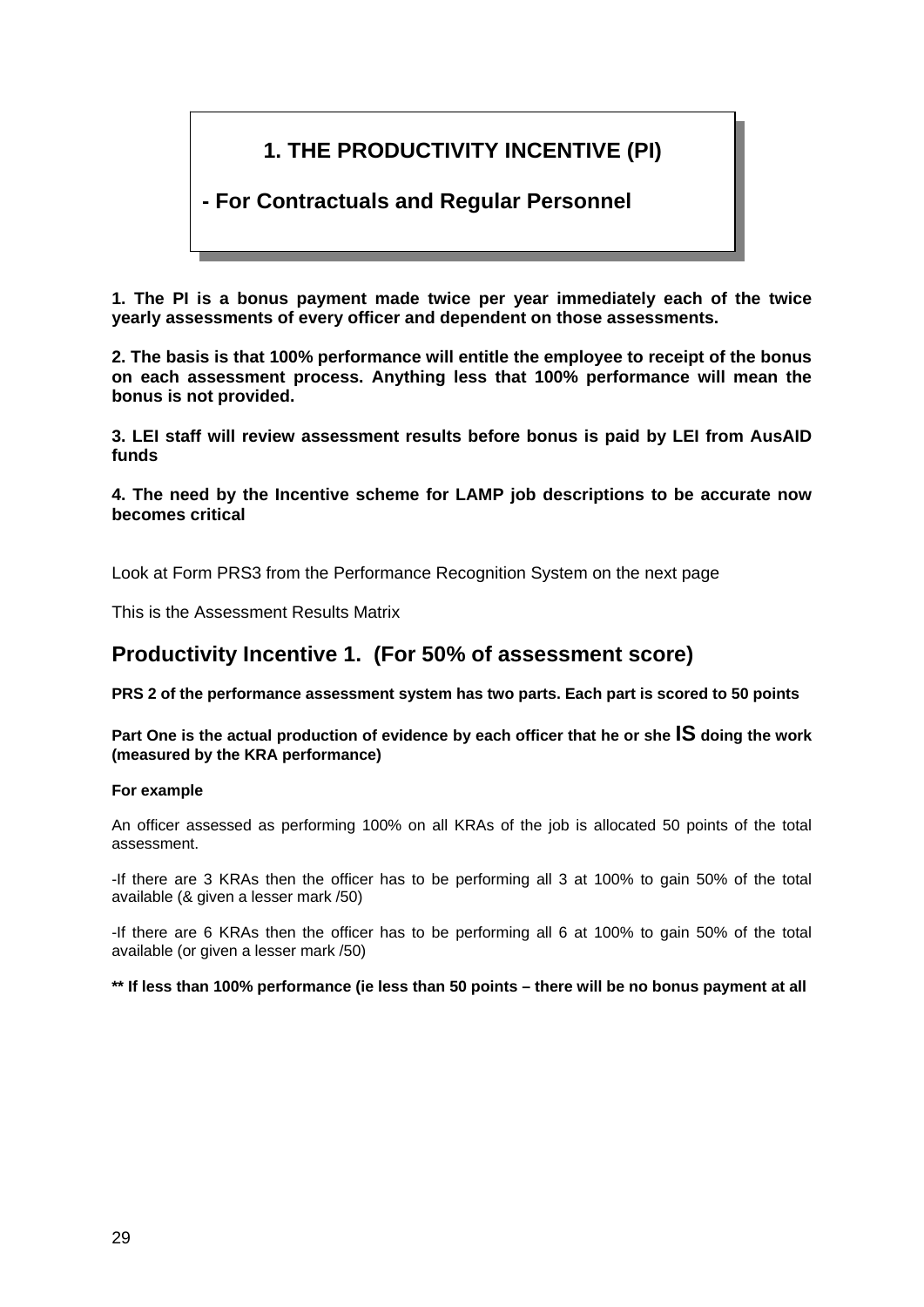### **Form PRS3: The Assessment Results Matrix**

### **- For Competency or Performance Assessment**

The form may also be used for Training Needs Analysis and Recognition of Prior Learning

|                                                                 |               | <b>ASSESSMENT RESULTS MATRIX</b>                                |                                                                            |  |
|-----------------------------------------------------------------|---------------|-----------------------------------------------------------------|----------------------------------------------------------------------------|--|
| Note whether a competency assessment or performance assessment. |               |                                                                 |                                                                            |  |
|                                                                 |               |                                                                 |                                                                            |  |
| <b>Name of Candidate</b>                                        |               |                                                                 |                                                                            |  |
|                                                                 |               |                                                                 |                                                                            |  |
| <b>Job Title</b>                                                |               |                                                                 |                                                                            |  |
|                                                                 |               |                                                                 |                                                                            |  |
|                                                                 |               |                                                                 |                                                                            |  |
| <b>KRAs or Duties or Units of</b><br><b>Competency</b>          | <b>Number</b> | Competent to<br><b>Performance</b><br><b>Standard</b><br>Yes/No | <b>IS Performing to</b><br><b>Performance</b><br><b>Standard</b><br>Yes/No |  |
| $\mathbf{1}$                                                    |               |                                                                 |                                                                            |  |
| $\overline{2}$                                                  |               |                                                                 |                                                                            |  |
| 3                                                               |               |                                                                 |                                                                            |  |
| $\overline{4}$                                                  |               |                                                                 |                                                                            |  |
| 5                                                               |               |                                                                 |                                                                            |  |
| 6                                                               |               |                                                                 |                                                                            |  |
| $\overline{7}$                                                  |               |                                                                 |                                                                            |  |
| 8                                                               |               |                                                                 |                                                                            |  |
| 9                                                               |               |                                                                 |                                                                            |  |
| Candidate's signature and date                                  |               |                                                                 |                                                                            |  |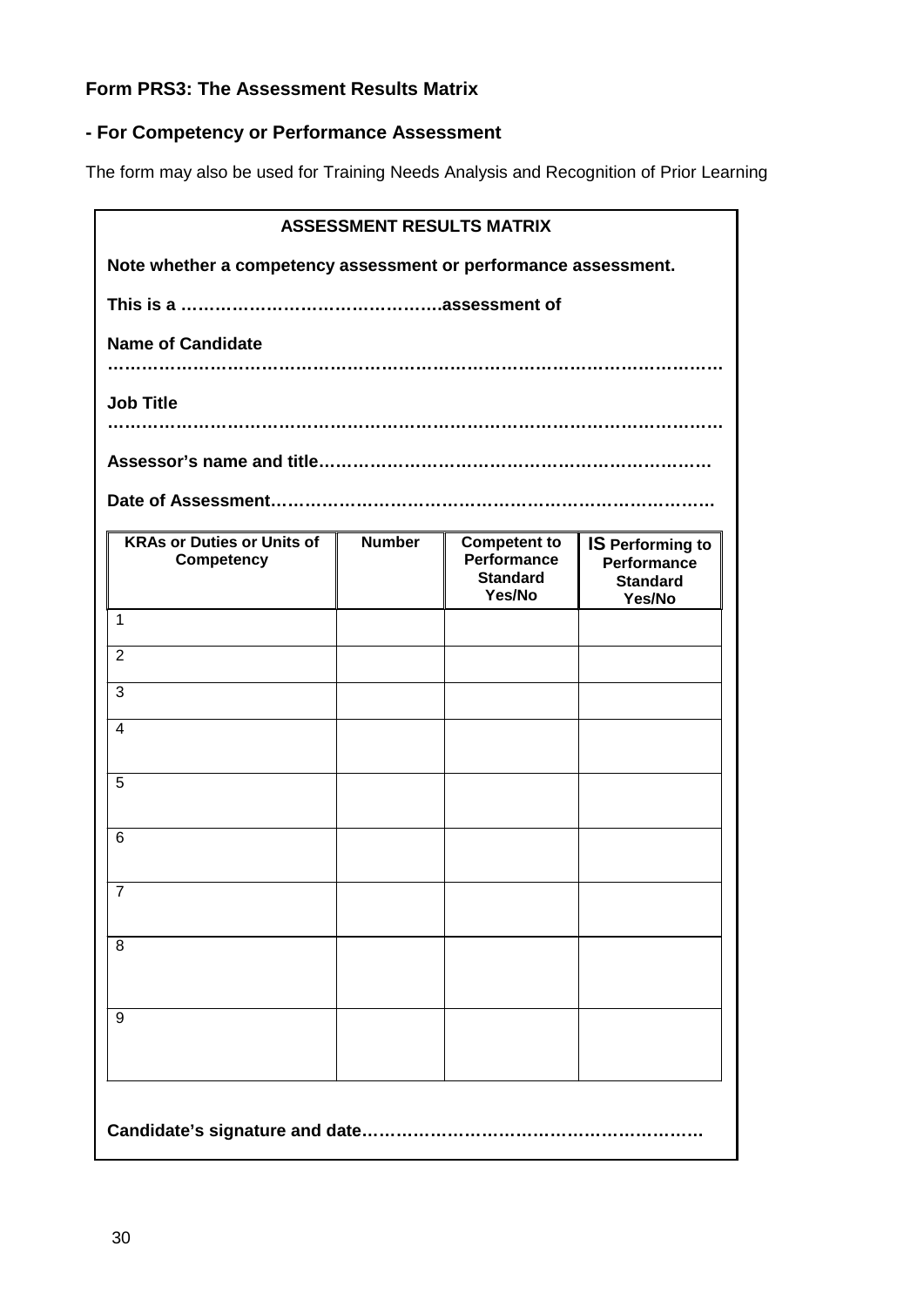#### **Productivity Incentive 2. For the remaining 50% of the Productivity Incentive Score**

Part 2 of PRS 2 requires the Assessor to provide a score /5 for each of ten selected attributes (attitudes)

The score provided by the Assessor for each attribute must be supported by examples OR a description of the officer with regard to that attribute

There are 9 attributes listed. The Assessor may add one more and provide a ranking /5 for this attribute. If not added then Number 9 can be ranked from 10 points

Part 2 of PRS2 is shown on the next page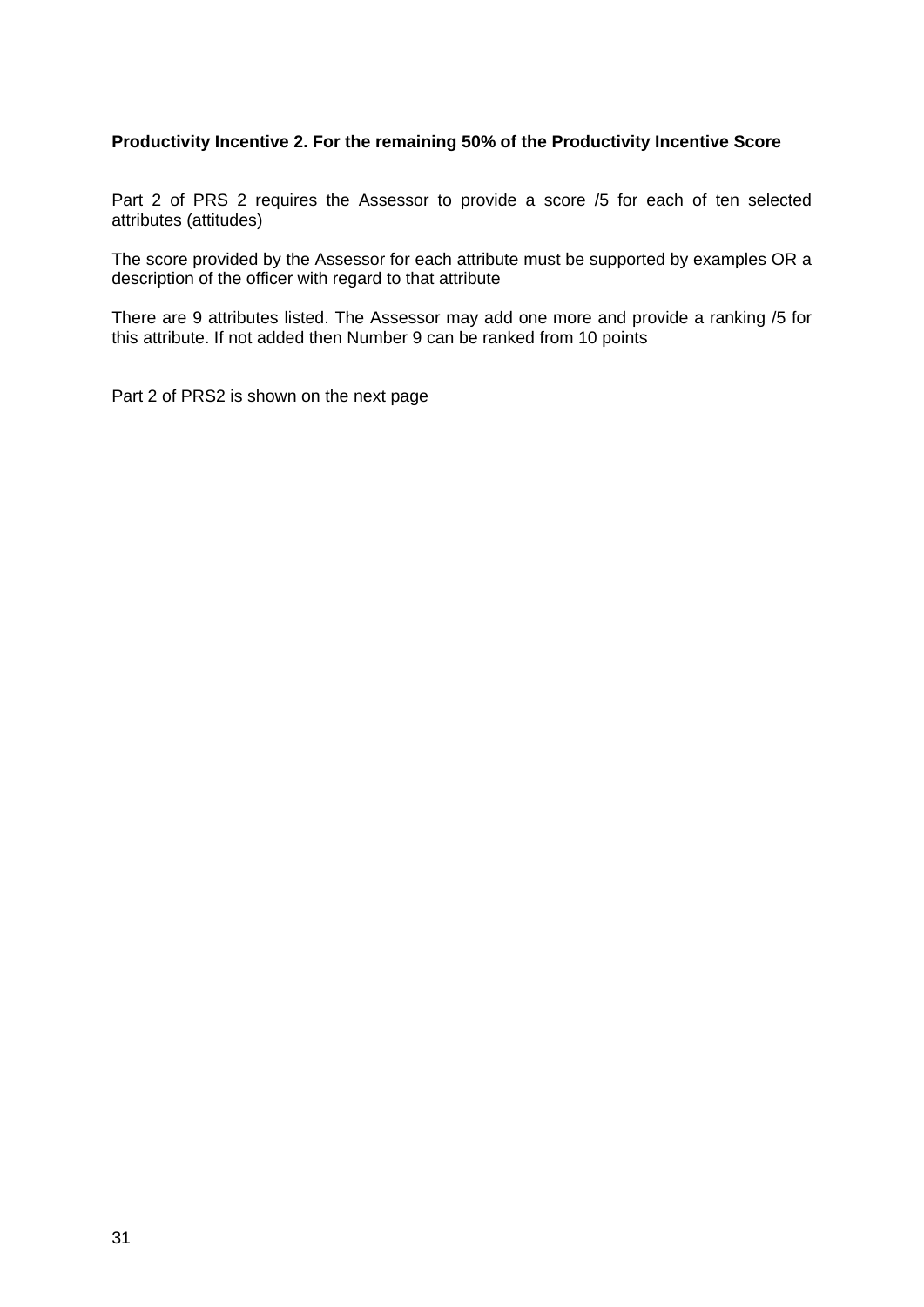#### **Page 2 of PRS 2. Revised 22 June 2007-06-22**

#### **Form PRS2 – Evidence Gathering Plan - for Competency or Performance Assessment. Page 2 of 2**

Assessor to provide a score out of five for each item and write a narrative comment for each. Assessor should provide examples or qualifying statement to justify score and comment

| <b>Item</b>    | <b>Attribute</b>                                                                                                   | <b>Score</b><br>/5 | <b>Comment to justify score provided</b> |
|----------------|--------------------------------------------------------------------------------------------------------------------|--------------------|------------------------------------------|
| $\mathbf{1}$   | <b>Describe</b><br>punctuality, at work<br>of assessed officer                                                     |                    |                                          |
| 2              | <b>Describe</b><br>attendance at work<br>of assessed officer                                                       |                    |                                          |
| 3              | Describe diligence<br>at work of assessed<br>officer                                                               |                    |                                          |
| 4              | <b>Describe examples</b><br>of initiative<br>displayed by<br>assessed officer                                      |                    |                                          |
| 5              | <b>Describe work</b><br>ethics, displayed by<br>assessed officer                                                   |                    |                                          |
| 6              | <b>Describe honesty</b><br>displayed by<br>assessed officer                                                        |                    |                                          |
| $\overline{7}$ | <b>Describe helping</b><br>behaviours<br>displayed by<br>assessed officer                                          |                    |                                          |
| 8              | <b>Describe</b><br>willingness of<br>assessed officer to<br>work as team<br>mamhar/laadar                          |                    |                                          |
| 9              | <b>Describe</b><br>productivity of<br>assessed officer<br>and achievement of<br>work tarnate                       |                    |                                          |
| 10             | Other important<br>attributes that require<br>comment (negative or<br>positive) Or score Item<br>9 from 10 points. |                    |                                          |
| <b>Total</b>   | /50                                                                                                                |                    |                                          |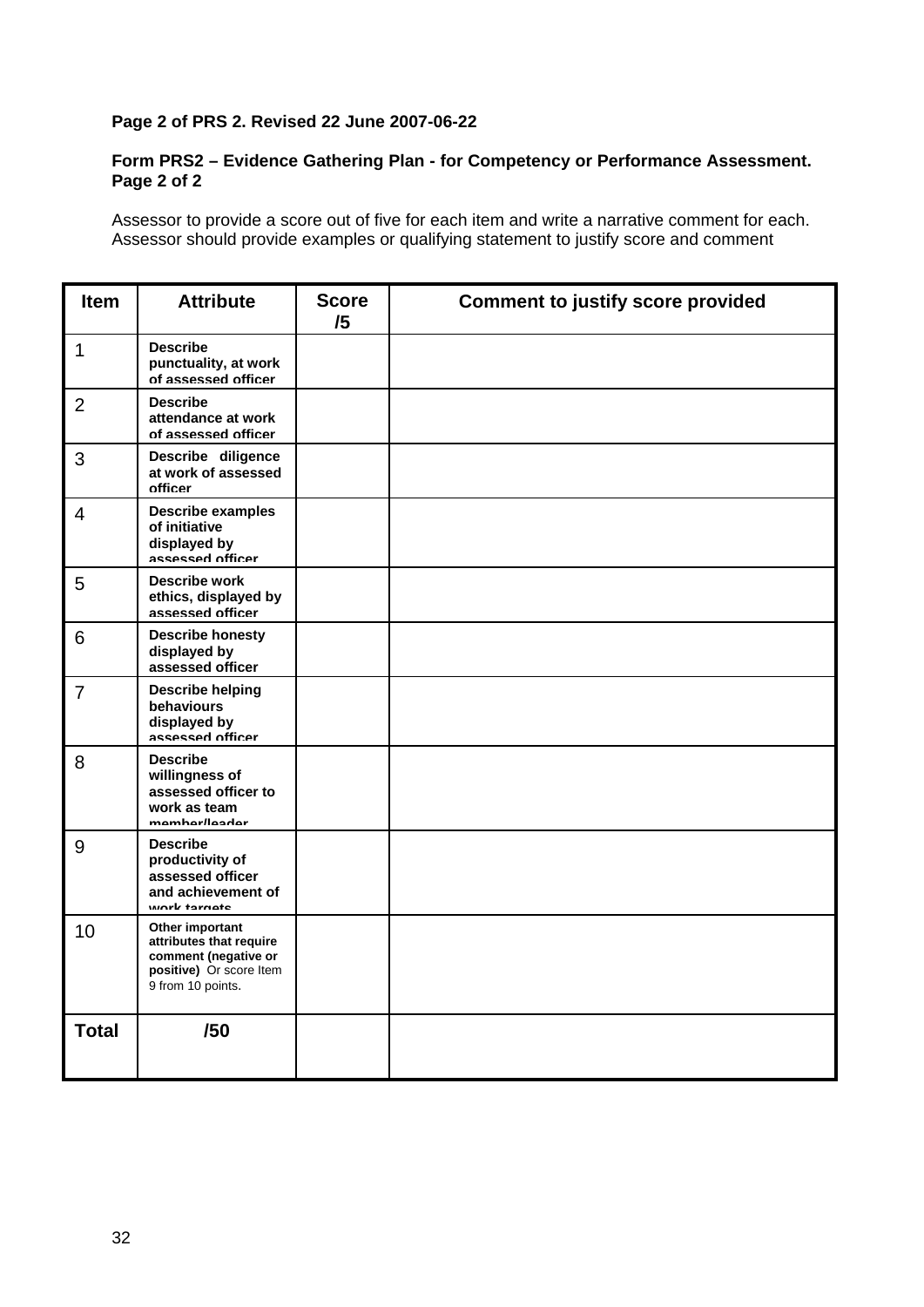**Final scoring of performance assessment for Productivity Incentive for each individual** 

| <b>Part</b>                                                                                                       | <b>Score</b> |     |  |  |
|-------------------------------------------------------------------------------------------------------------------|--------------|-----|--|--|
| Part A Performance                                                                                                | /50          |     |  |  |
| assessment                                                                                                        |              |     |  |  |
| $\overline{B}$<br><b>Attributes</b><br>Part                                                                       | /50          |     |  |  |
| Assessment                                                                                                        |              |     |  |  |
| <b>Total Score</b>                                                                                                | /100         | 100 |  |  |
| Scores provided to Administration Unit for probity check and application (or non) of<br><b>Productivity Bonus</b> |              |     |  |  |
|                                                                                                                   |              |     |  |  |
|                                                                                                                   |              |     |  |  |

**Note:** The payment of Secondment Incentives (for regular staff) and Meal Allowances for Contractuals are not directly linked to the performance assessment system so the next Section will describe and estimate costs for the three types of incentive payment

\_\_\_\_\_\_\_\_\_\_\_\_\_\_\_\_\_\_\_\_\_\_\_\_\_\_\_\_\_\_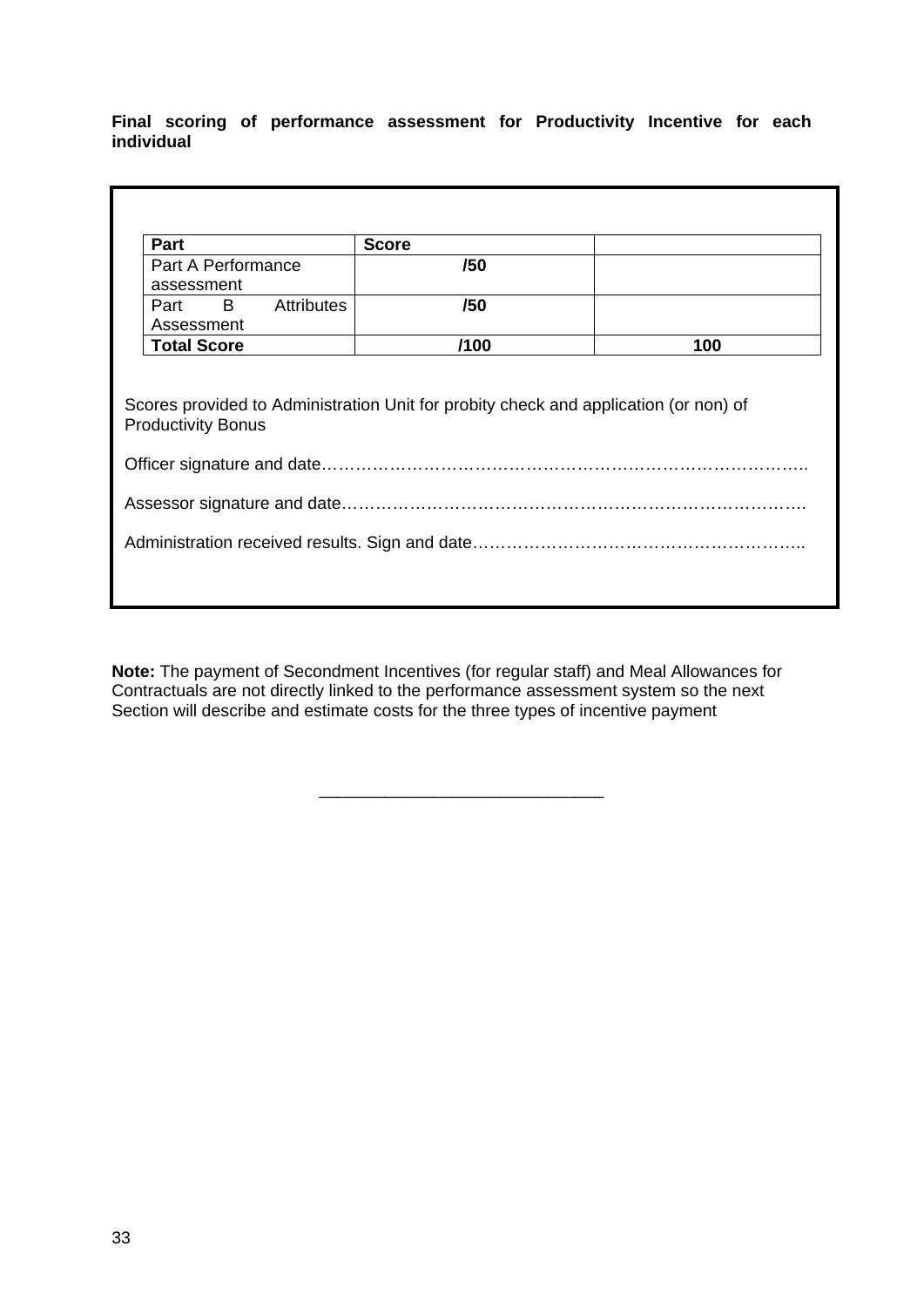## **THE LAMP2 INCENTIVES PACKAGE PROPOSAL**

## **FOR FUNDING BY AUSAID**

**Version Date: 5 July, 2007** 

#### **1. THE PRODUCTIVITY INCENTIVE 2007/08**

#### **How much incentive payment per officer per year?**

For 2007/08 it is suggested all officers (regular and contractuals) who meet the performance requirements and are approved to receive the payment under the LAMP2 performance assessment system will receive two bonus payments per year following each of the six monthly performance assessments.

The Incentive is P12,000 per 6 months and is competitive with the amount awarded to the most productive staff. **All** LAMP staff, part time and full time shall be eligible for the Productivity incentive which shall be based on the results of the 6 monthly performance assessments.

#### **Assumptions for calculating costs of Productivity Incentive**

- Payment of the PI is dependent on each officer's performance assessment result
- For the PI system to work, the performance assessment system must not be allowed to be corrupted. Personnel must be made aware that the scheme would be in jeopardy if malpractices became evident
- All officers are eligible to receive the bonus. The results shall be transparent and all recipients of the incentive payment shall be listed on LAMP2 notice boards and by other means.
- Performance assessment maximum points is 100. Fifty percent of this is from the evidence provided by the officer to prove he/she is performing the work to standards (see PRS2 Part One) The remaining 50% can be gained from the Assessor's judgment of the Officer's attitudes and aptitudes (see PRS 2 Part 2)
- Every officer could be assessed as performing and become eligible for the productivity bonus. However, two hurdles will be applied in order to make the Productivity Incentive perform as a true bonus scheme that wont allow it to become confused with the Civil Service Productivity Incentive scheme. There is to be a cut off point for the top 60% of ranked officers to actually receive the bonus.
- There will be scope for team productivity incentives to be paid once the individual performance system has been in operation and reviewed for effectivity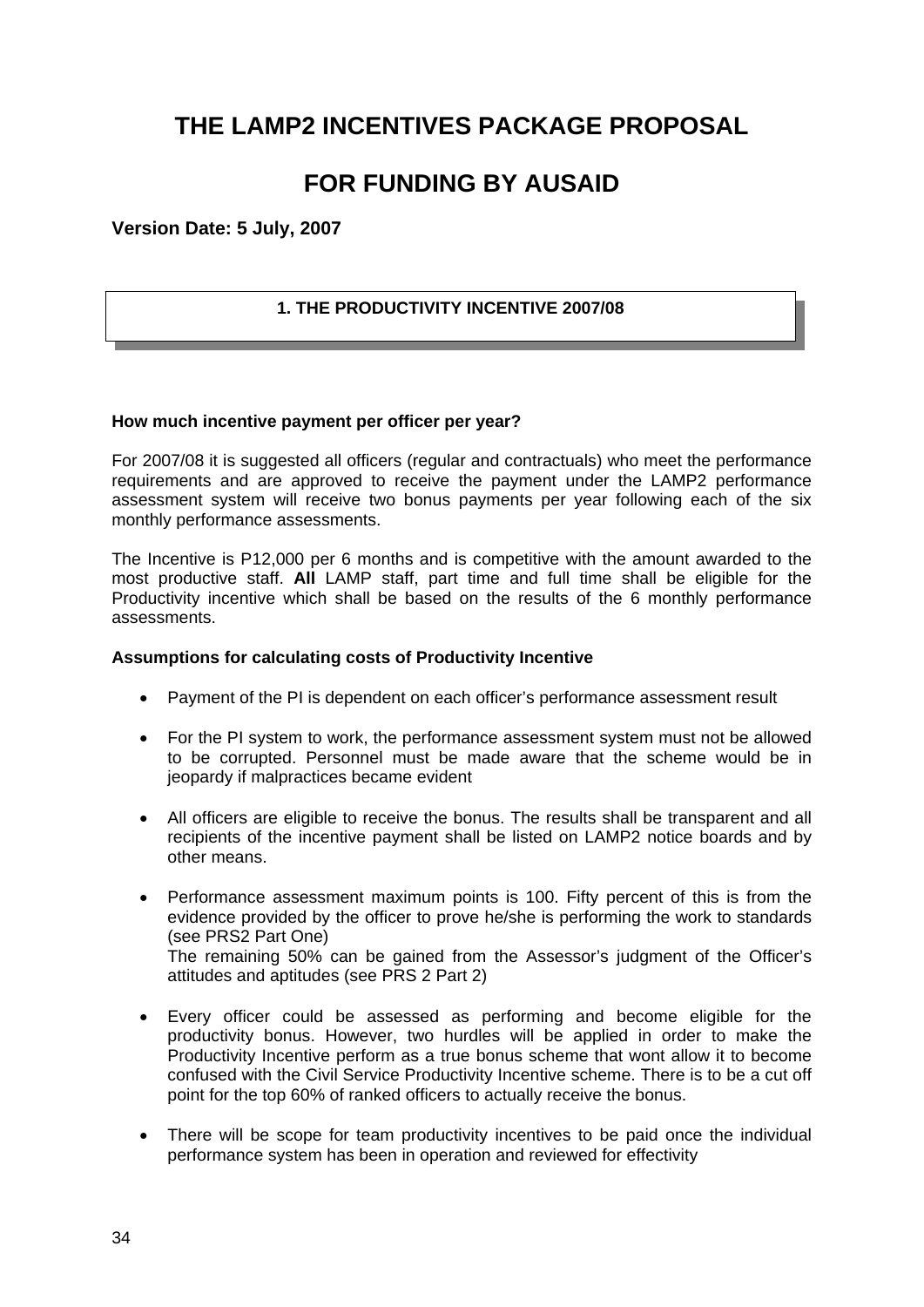- The results of the July 07 assessments can be measured against these principles and adjustments made prior to the end of 07 assessments on which the actual bonus payments will be made. This will allow for the system to be tested
- Results and M&E of the PRS can be reviewed by HRM&D team in PCO with Admin Chiefs in the PPIOs during process and Evaluation Workshops (and other times as required)
- First Productivity Incentive should not be paid until December 07 when the second round of assessments will have been conducted . The first round of assessments in July 07 will demonstrate how well the assessment system meets international principles of performance assessment and how well it resists any opportunities for manipulation.
- A probity check system will be introduced to the performance assessment and incentives package systems

#### **Total cost of Productivity Incentive (for both Regular and Contractual Staff) for year 07/08**

| Year  | <b>Actual staff</b><br>complement | 60% of actual<br>complement to<br>receive PI            | <b>Pesos</b><br>Pax $x$ 2 $x$<br>P12,000 | \$Aus    |
|-------|-----------------------------------|---------------------------------------------------------|------------------------------------------|----------|
| 07/08 | 47 Regular                        | 30                                                      | 720,000                                  | \$18,000 |
|       | 203 Contractual                   | 121                                                     | 2,904,000                                | \$72,600 |
|       |                                   | 151<br>(approx)<br>$\boldsymbol{\mathsf{x}}$<br>24,000) | 3,624,000                                | \$90,600 |

#### **Assumptions**

i. 250 staff on strength as at 30 June 2007

ii. Cost calculated on 60% of officers receiving P24,000 per year (December 07 and June 08)

iii.  $Aus1 = Pesos 40$  in the above estimates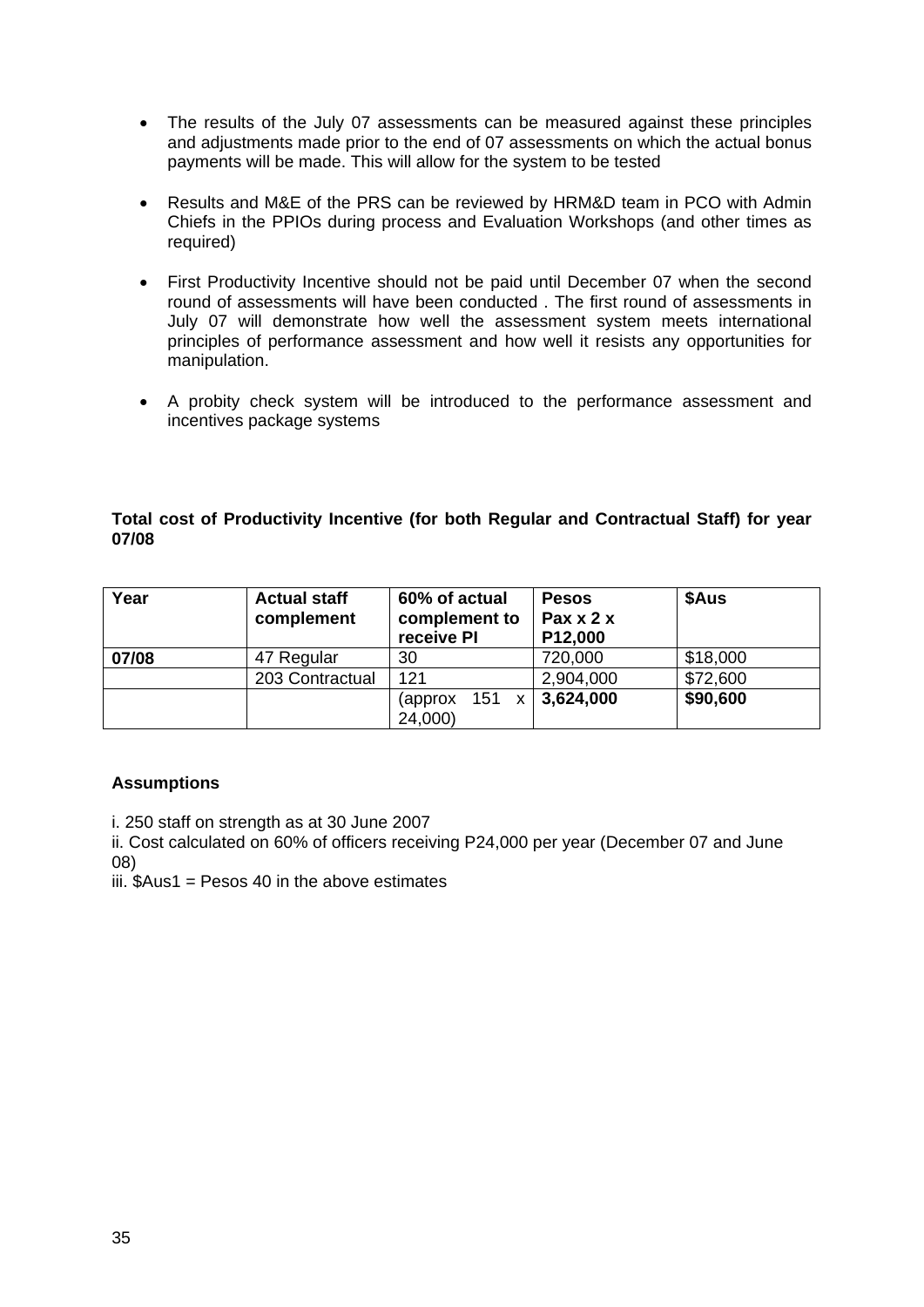#### **2. THE SECONDMENT INCENTIVE FOR REGULAR PERSONNEL TO JOIN AND REMAIN WITH LAMP**

#### **The principles behind the Secondment Incentive**

Principle 1. Secondment package to be prepared for each regular officer assigned to the Project

Principle 2. 100% of Allowance paid for full time secondment. 50% for anything less than full time. This will be borne out by the Special order designating the officer to the Project as well as time sheets and observation by TA.

Principle 3. Payable to and/or within the three bands of Staff, Supervisory and Management

Principle 4. The allowance has to be simple to administer (install, reduce, take away from salary)

Principle 5. TA will carry out a management audit on the supplied list of eligible GOP staff

Details of each principal are provided below

#### **Principle 1. The Secondment Package**

Every officer (existing & future) assigned to LAMP will be provided with a Secondment Package comprising

- Special order with job description & KRAs + authorities and responsibilities
- Designation, duration, full time or part time

• Informed in writing that competency and performance will be assessed within the LAMP performance recognition system

- Entitlements (under GOP employment and incentives package under LAMP E&I Package
- MOU signed by ED and TL and the Officer

#### **Principle 2. 100% of Allowance paid for full time secondment. 50% for anything less than full time**

- LAMP should request/receive officers on full time basis
- Home office should be required to fill vacant position from within existing ranks

• Administration Chiefs and TA to play watchdog role (as AusAID funds are being used for this allowance)

• TA will be informed during orientation & kick off meetings

#### **Principle 3. Payable to and/or within the three bands of:**

- Staff
- Supervisory
- Management

- If an officer is undertaking a position in the next higher band then the allowance will be paid to that band (or 50% for part time)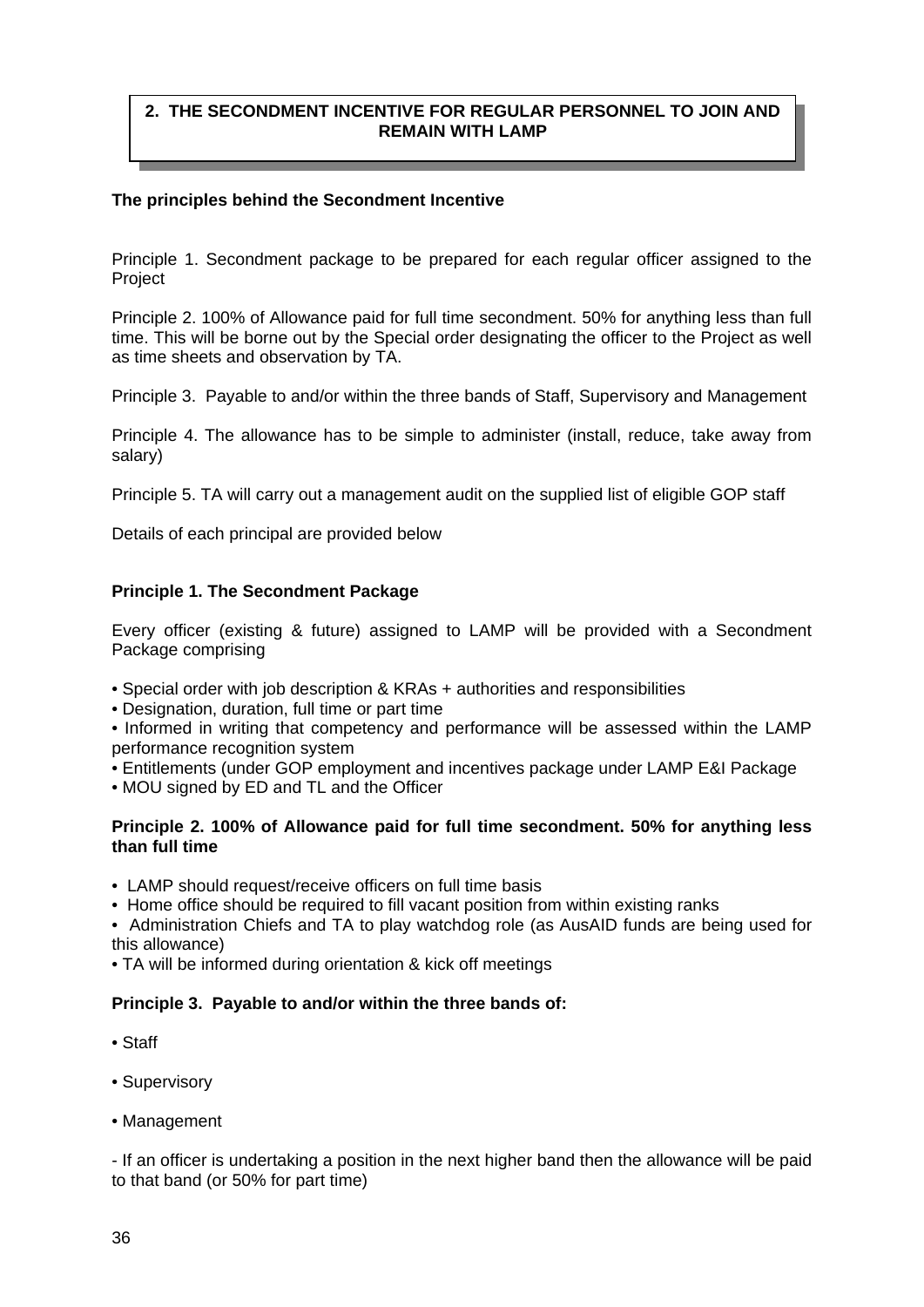- If an officer is undertaking a position in the same band then the allowance will be paid to that band (or 50% for part time)

#### **The three bands (levels) and Incentives to be paid**

**\*\*** Remember! 50% for anything less than full time secondment

\*\* Payment of the Incentive is to the designated position (not the officer's actual salary grade in the home agency)

Band Three. Management Max allowance payable: P6,000 per month

Band Two: Supervisory. Max allowance payable P5,000 per month

Band One: Staff. Max allowance payable P4,000 per month

#### **Principle 4. The Secondment Incentive has to be simple to administer**

• The signing of the MOU in the Secondment package together with the results of the performance assessment will initiate the payment of the Secondment Incentive.

- Officers not performing will require counseling or return to their home agency

• Secondment must state full time for 100% allowance to be paid & officer must be in his/her LAMP position on the effective date

• Performance assessment by LAMP PRS undertaken twice per year will determine if officer is performing or should return to home agency (& loss of allowance)

• Results of PRS will be forwarded by PPIO Administration **to** PCO Administration for final approval of Secondment Incentivepayment or adjustment

#### **Principle 5. TA will play a review role & also recommend changes for individual officers**

- Over and above PRS results
- AusAID funds are being used so TA needs to play a role

The cost estimates provided below are the maximum payable as the estimate has been made on the calculation as if all staff are in the highest band. In reality the figure would be less considering there are staff in each of the lower bands and there are a number who are less than full time.

Estimate is also based on all staff being assigned full time

In the absence of the actual numbers of staff in each band and the numbers part time or full time in the Project the estimate is based on all staff in the Project at 30 June 07 being paid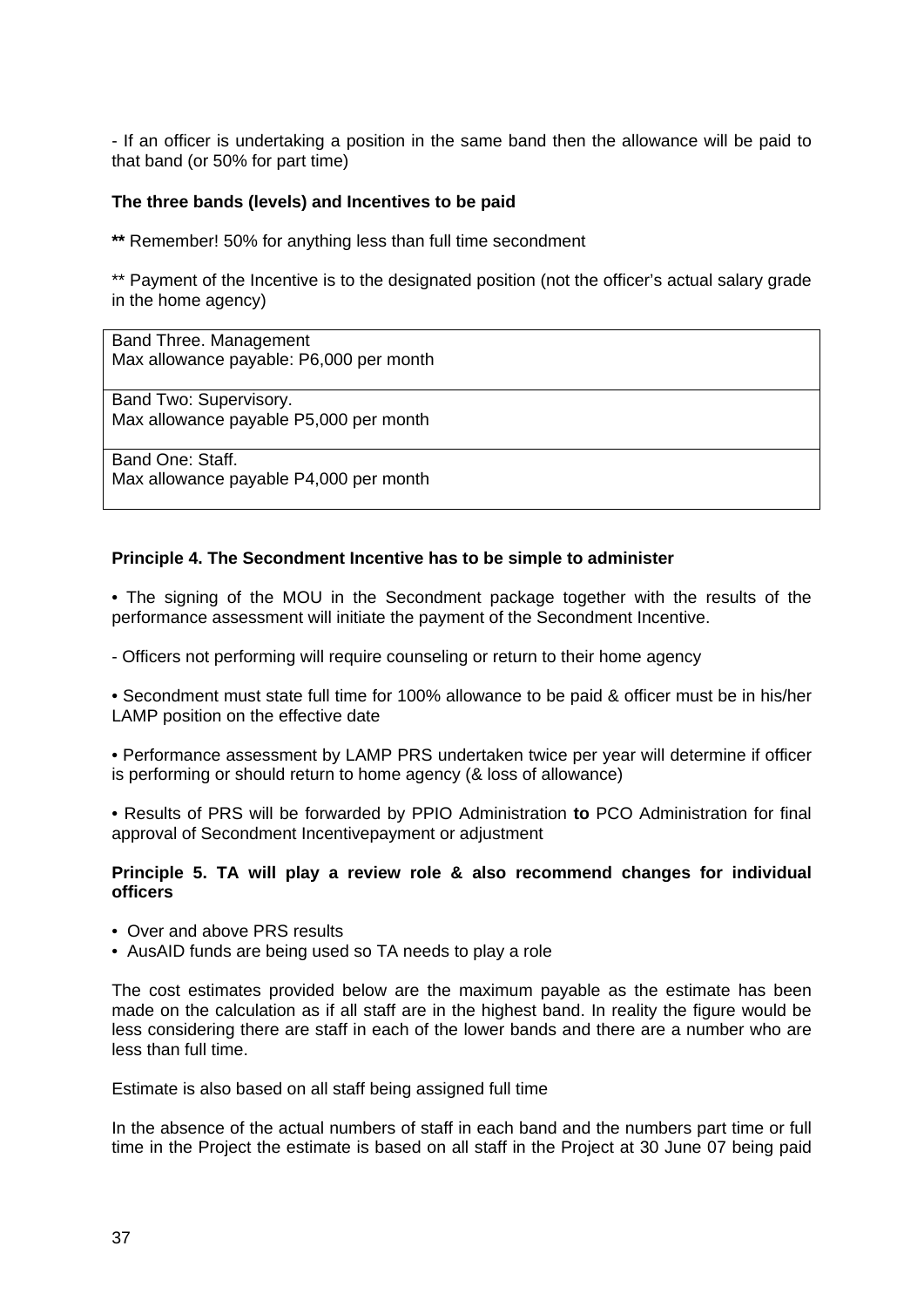the allowance at a rate of P6,000 per month for 12 months. The actual total would be less as the staff numbers become available

The incentive will attempt to ensure officers are designated full time to the Project.

The Special Order detailing each officer must specify part or full time and this must be confirmed by later attendance records on the job, observation by TA and probity checks.

#### **Total Cost of Secondment Incentive for Regular personnel to join LAMP2**

\*\* **An example with guestimate numbers in each band and whether these are full or part time to the Project provides a conservative result. Based on a total number of 50 personnel** 

| <b>Band</b> | Rate             | No. Staff        |             | <b>Total</b> | <b>Total</b> |
|-------------|------------------|------------------|-------------|--------------|--------------|
|             | <b>Per Month</b> | <b>Part time</b> | <b>Full</b> |              |              |
|             |                  | time             |             | <b>Pesos</b> | \$Aus /year  |
|             | 6,000            | 8                | 4           | 48,000 x 12  |              |
|             |                  |                  |             | $= 576,000$  | 14,400       |
| 2           | 5,000            | 12               | 10          | 80,000 x 12  |              |
|             |                  |                  |             | $= 960,000$  | 24,000       |
| 3           | 4,000            | 8                | 8           | 48,000 x 12  |              |
|             |                  |                  |             | $= 576,000$  | 14,400       |
|             |                  | 22               | 28          | 2,112,000    | 52,800       |

**Note \$Aus1 = Pesos 40 in the above estimates**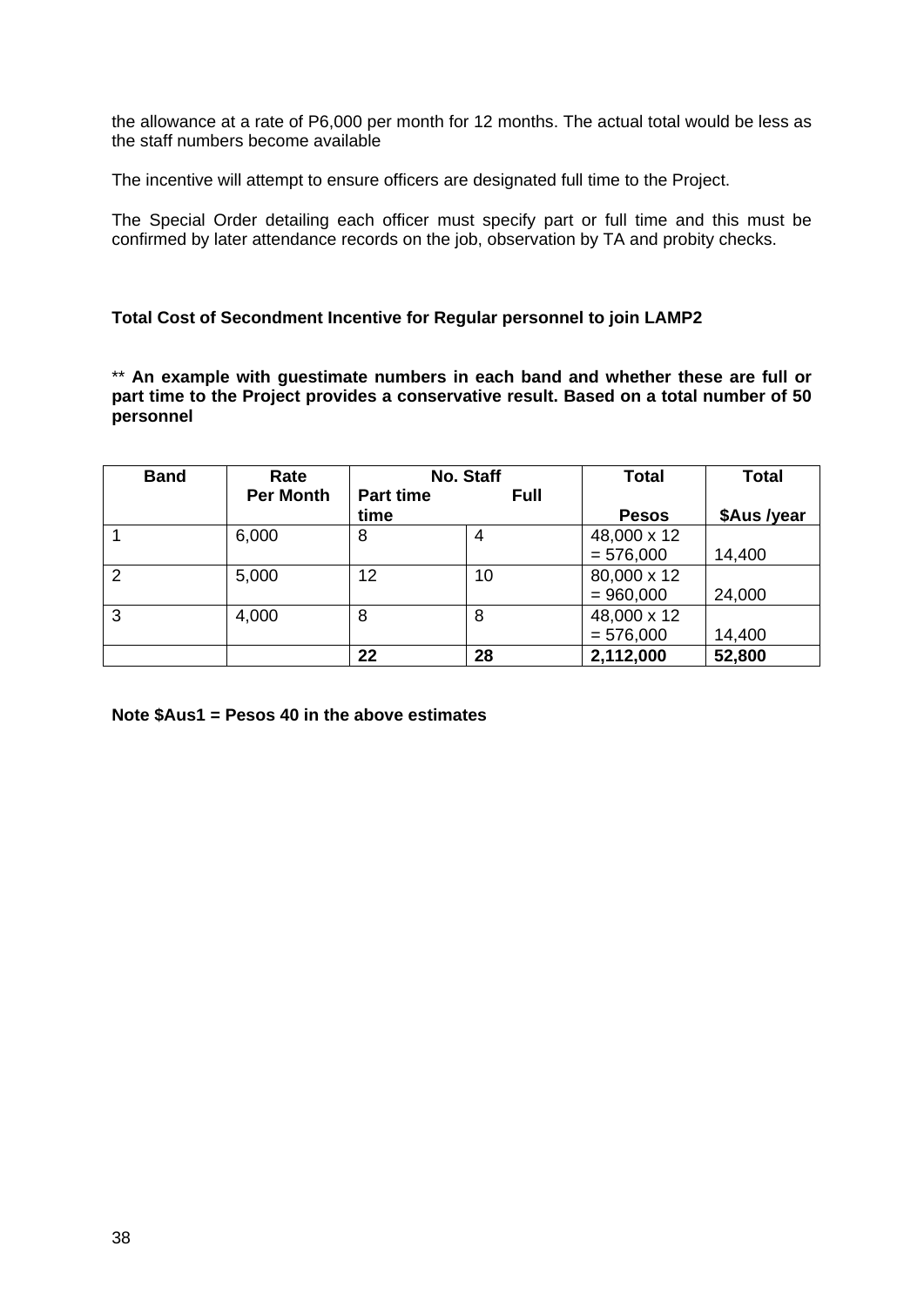#### **3. MEAL ALLOWANCE PAID IN LIEU OF OVERTIME FOR CONTRACTED PERSONNEL**

#### **1. Meal allowances (MA) for Monday – Friday (currently paid by GOP)**

• P50 in total paid to all Contractuals who work one extra hour per day (PCO, PPIOs and Base Camps)

• Current MA of 50 pesos paid by GOP

#### **2. Meal allowances (MA) for Saturday work for Contractuals**

- AusAID funded MA of P300 to be paid
- irrespective of salary grade
- must be authorized

• To be paid to all Contractuals in the field who work a full day on Saturdays. Payment of the Allowance must be supported by an authorization to work the overtime plus time records (signed by the authorizing officer at end of each overtime period )

- No pro rata for part day

#### **The Meal Allowance in lieu of Overtime for Contractual staff**

Based on actual staff strength in June 2007 of 203.

Saturday allowance based on flat rate of approved (in advance) overtime of P300 per day and assuming **all** contractuals work every Saturday for the 12 month period. In reality the plan is for the field staff to receive the meal allowance. There are frequent occasions when office support personnel work Saturdays as well. There remains a strong case for these officers to receive the allowance. The Saturday overtime would require the same authorization as for the field staff.

| Year | <b>No of Contractuals</b> | <b>Pesos</b> | \$Aus       |
|------|---------------------------|--------------|-------------|
| 2007 | 203 x 300 x 52            | 3,166,800.00 | \$79,170.00 |
|      |                           |              |             |
|      |                           |              |             |
|      |                           |              |             |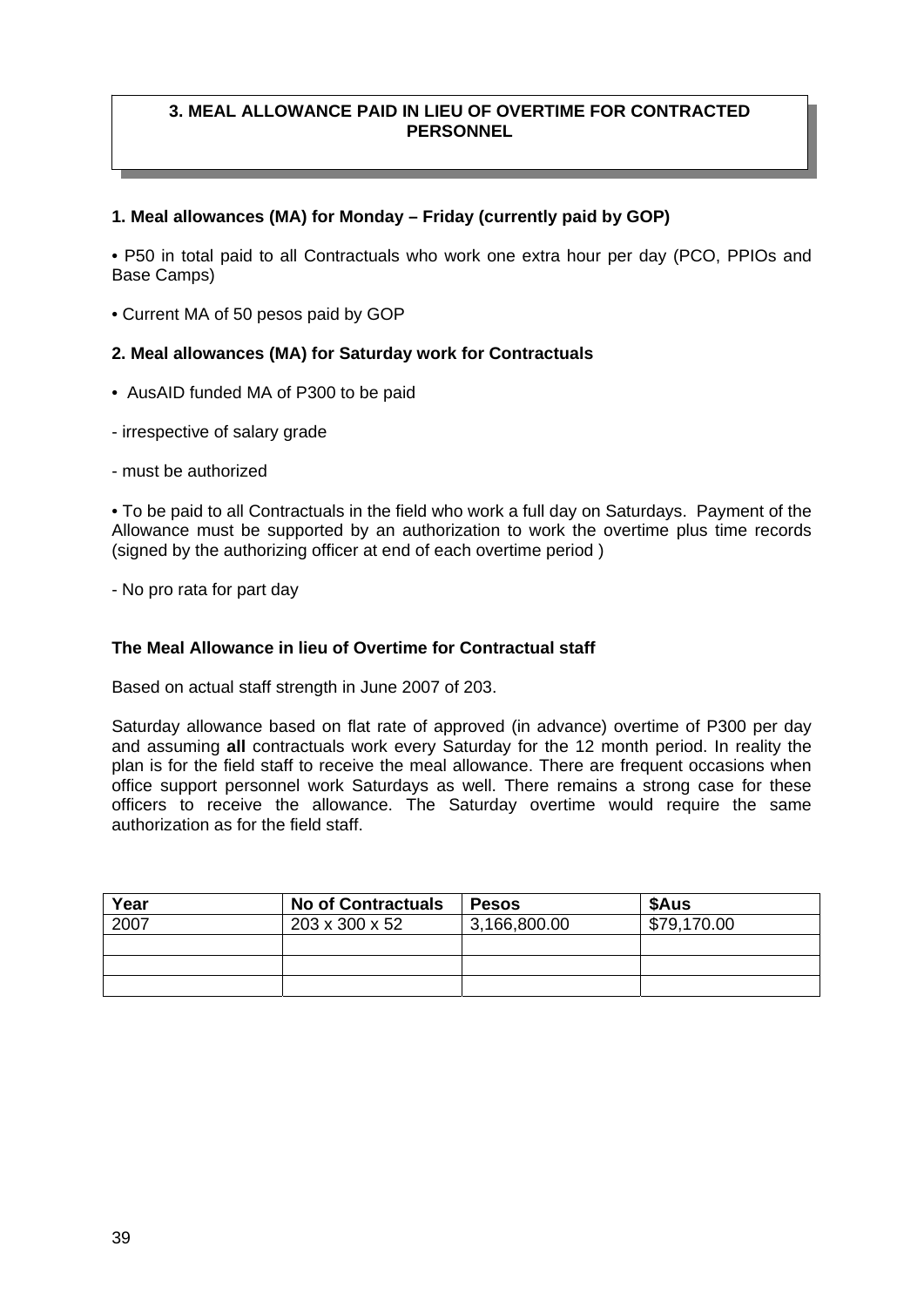## **Totals for Productivity Incentive, Secondment Incentives and Meal Allowance (overtime allowance) 2007/08**

| <b>Incentive</b> | Year  | <b>Pesos</b> | \$Aus      |
|------------------|-------|--------------|------------|
| <b>Payment</b>   |       |              |            |
| Productivity     | 07/08 | 3,624,000    | 90,600     |
| Incentive        |       |              |            |
| Secondment       | 07/08 | 2,112,000    | 52,800     |
| Incentive        |       |              |            |
| Meal (OT)        | 07/08 | 3,166,800    | 79,170     |
| Allowance        |       |              |            |
|                  |       | 8,902,800    | 222,570.00 |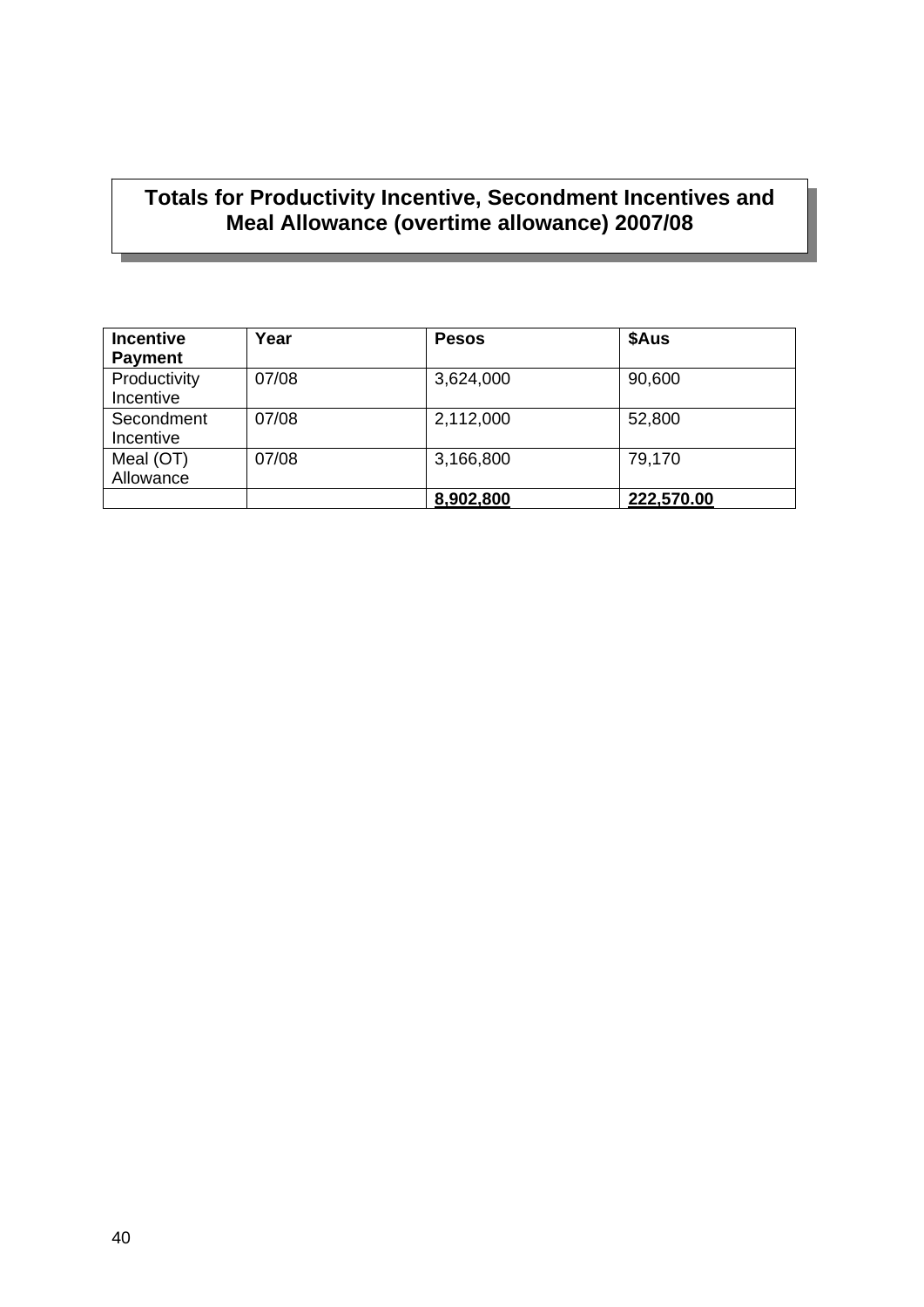#### **Implications for Incentives Package on PCO and LEI staffing and administration**

There will be a need to increase staff in the Admin/Personnel unit in PCO to cope with the work of administering the Performance Management System overall and in particular, the PRS and this Incentives Package

#### **For example**…

- 1.More than 40 secondment packages to be prepared
- 2.PRS results need to be reviewed with regard to the Incentives Package
- 3.The Performance Management System needs to be managed
- 4.JDs need to be updated
- 5.Contracts need to be updated
- 6.Entitlements need to be pursued

7.The usual administrative/personnel work to be completed

#### **PROCESS: For Productivity Incentive (PI) for regular staff and contractuals**

-after AusAID clearance for payment -LEI payments system to gear up

1. Prepare procedures and required memorandums for administration

2.Review results of June 2007 performance assessment for inconsistencies and manipulation. Conduct probity check in each office. Review documentation and evidences provided by officers during assessments

3. Conduct IE&C program for Incentives package with Project Memorandum to all personnel

#### **PROCESS: For Secondment Incentive (SI)**

- after AusAID clearance for payment

- LEI payments system to gear up
- Prepare procedures and required memorandums for administration

1.Obtain necessary approvals from project management

2. Prepare secondment packages for all assigned personnel

3. Ensure job descriptions with measurable KRAs and authorities and responsibilities are clearly defined in all job descriptions

- 4. Ensure secondment package clearly states full time or part time
- 5. Prepare MOU and have it signed off.

6. Initiate secondment allowance from date of signing MOU

7. Review continuation of payment of SA (ie officer remaining in LAMP) based on performance assessment, management audits etc

#### **PROCESS: For Meal Allowance (MA)**

- after AusAID clearance for payment
- LEI payments system to gear up
- Prepare procedures and required memorandums for administration

1.Initiate payment of daily MA of 50 pesos for every contractual

2. Verify all authorized overtime dockets

3.Make payments to contractuals at end of each month for authorized Saturday overtime worked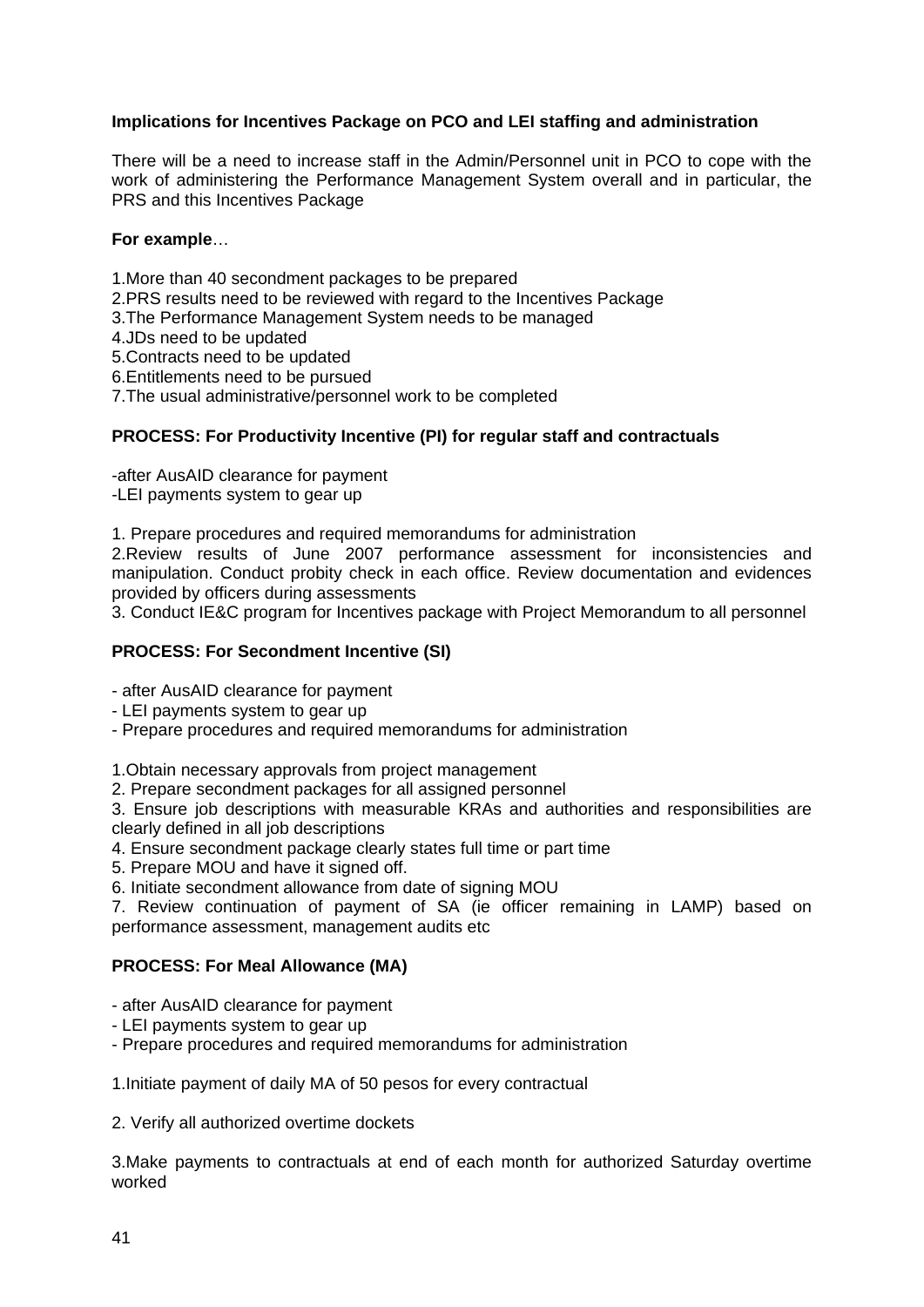## **PART FOUR: NON MONETARY ALLOWANCES FOR REGULAR AND CONTRACTUAL STAFF**

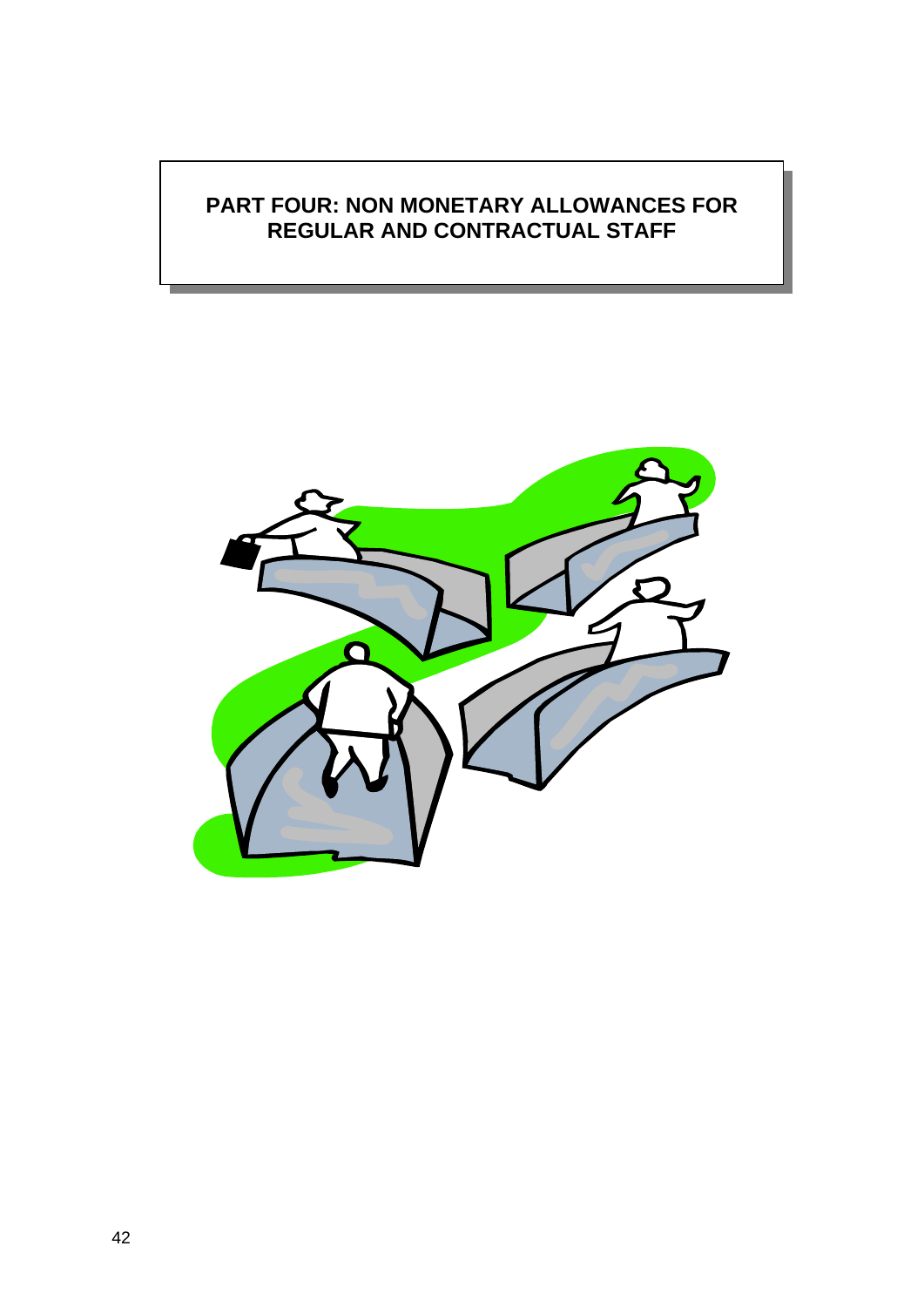The recommendations for the non monetary incentives part of the Package are set out below. These adhere to the main provisions contained in the Component 2 IDCB Plan for the Project.

| 1. Study tours                                                                                         | Subject for consideration by<br>Project Management in relation<br>to function and performance<br>assessments. This item might<br>be used as an incentive in<br>combination with the identified<br>outcomes of the study tour(s)               | AusAID funds<br>Must be linked to a performance<br>assessment based on clear and<br>measurable KRAs with re-echo<br>and an MOU to be undertaken<br>on return from study tour                       |  |
|--------------------------------------------------------------------------------------------------------|-----------------------------------------------------------------------------------------------------------------------------------------------------------------------------------------------------------------------------------------------|----------------------------------------------------------------------------------------------------------------------------------------------------------------------------------------------------|--|
| 2. Overseas work attachment or<br>study tour                                                           | Subject for consideration<br>by<br>in relation to<br>management<br>function<br>performance<br>and<br>assessment<br>This item might be used as<br>incentive in combination with<br>the identified outcomes of the<br>study tour(s)             | AusAID funds<br>Must be linked to a performance<br>assessment based on clear and<br>measurable KRAs with a re-<br>echo and an MOU to<br>be<br>undertaken on return from tour                       |  |
| 3. Training offered<br>(over<br>&<br>above LAMP requirements) but<br>related                           | Subject for approval by the<br>management in<br>relation<br>to<br>performance<br>function<br>and<br>assessment. This item might be<br>incentive<br>used<br>as<br>an<br>in<br>combination with the identified<br>outcomes of the study tour(s) | AusAID funds<br>Must be linked to a performance<br>assessment based on clear and<br>measurable KRAs with a re-<br>MOU to<br>echo and<br>an<br>be<br>undertaken<br>from<br>return<br>on<br>training |  |
| 4. Certificates of Recognition                                                                         | Certificate provided to officers<br>who render exemplary service<br>in terms of time or results                                                                                                                                               | Negligible cost<br>See Annex 3 for Sample<br>Certificate                                                                                                                                           |  |
| Within Component 1<br><b>Policy Development</b>                                                        | Study tour on LAM systems                                                                                                                                                                                                                     | Pesosm1,758.00                                                                                                                                                                                     |  |
| Component 2 IDCB                                                                                       | Specialized<br>work<br>attachments/technical program<br>for senior LAM agency and<br>project staff                                                                                                                                            | Pesosm1717.50                                                                                                                                                                                      |  |
| Component 4 Valuation                                                                                  | Valuation<br>Study<br>tour<br>on<br>Management                                                                                                                                                                                                | Pesosm1,000.00                                                                                                                                                                                     |  |
| Component<br>5<br>Project<br>Management                                                                | Study tour for the NSC<br>(Already undertaken)                                                                                                                                                                                                | Pesosm3516.00                                                                                                                                                                                      |  |
| Whilst not formally a component of this Incentive Package the provision of shirts, hats and jackets to |                                                                                                                                                                                                                                               |                                                                                                                                                                                                    |  |

field staff may also be seen as (and promoted as) part of incentives to staff.

A budget of Pesos200,000.00 has been provided for in the supply of these items to field staff.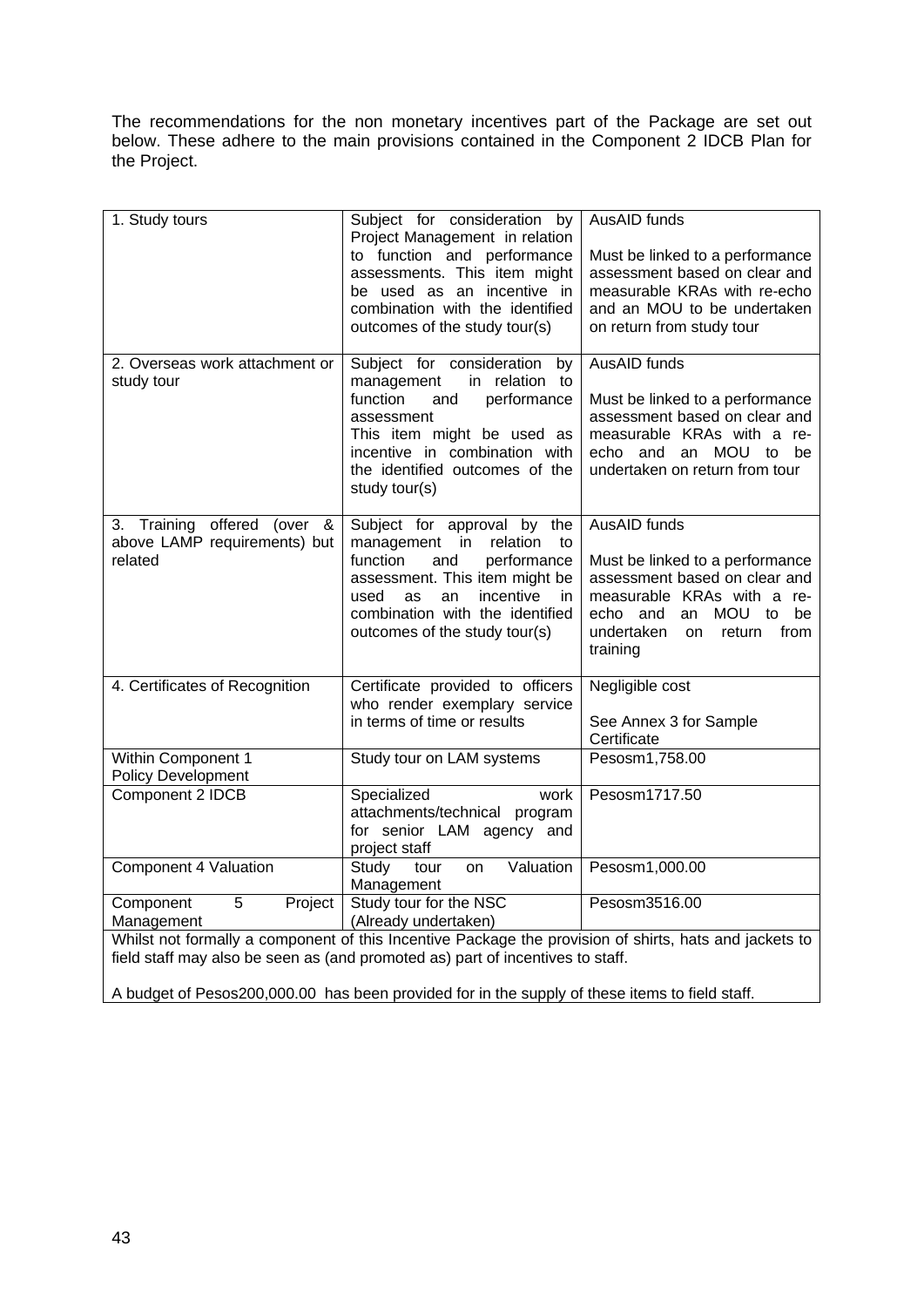## **PART 5: ORIENTATION TO THE NEW ELEMENTS OF THE PERFORMANCE MANAGEMENT SYSTEM FOR LAMP2 PERSONNEL**

At 30 June, 2007 the status of installation of the elements of the LAMP2 Performance Management System is as follows:

Ingredient One. Updating the Functional Analysis process (continuous but method requires orientation for new HRM&D team members)

Ingredient Two. Recruitment and selection and contracts renewals

Ingredient Three. Maintaining the operating and training manuals & official directives

Ingredient Four. Contracts and Secondment Packages (in process)

Ingredient Five. The Performance Recognition (assessment) System as installed in June 07 Ingredient Six. The LAMP2 Entitlements and Incentives (E&I) Package as designed in June 07

Ingredient Seven. Performance coaching (for Bohol staff by Leyte staff) on going

An orientation and training program for the new elements will be required for HRM&D personnel for them to cascade the required elements of the PM system to PPIO, Component 4 and PCO staff. This will be a five day event that will include the usual process and Evaluation Workshop for the IDCB component.

Readers will note the Day 4 inclusion is a short course in "Manage work attitudes" – a training program for HRM& D teams to deliver to unit chiefs in support of the general approach of the Project to lift motivation and productivity levels of personnel.

#### **2nd HID Team Process Evaluation Workshop and Orientation to the New Elements of the Performance Management (PM) System for LAMP2 HRM & D Personnel July 30 – August 3, 2007**

| <b>Competencies</b>        | <b>Required elements</b>  | <b>Elements</b>          | <b>Schedule</b> |
|----------------------------|---------------------------|--------------------------|-----------------|
| <b>Component 2 Process</b> | The usual process         | A distinct program will  | Day 1           |
| <b>Evaluation Workshop</b> | evaluation workshop       | be prepared for this but |                 |
| within the Unit of         | conducted twice per       | with flexibility to now  |                 |
| Competency, "Conduct       | year for HRM&D teams      | review process and       |                 |
| evaluation of the          |                           | evaluation in terms of   |                 |
| HRM&D programs and         |                           | the foregoing reviews    |                 |
| activities""               |                           | and updates of the       |                 |
|                            |                           | elements of the LAMP2    |                 |
|                            |                           | Performance              |                 |
|                            |                           | <b>Management System</b> |                 |
| Prepare competency         | Orientation and re-       | i. Update functional     | Day 2           |
| standards                  | orientation to functional | analysis for project     |                 |
|                            | analysis and project      | components               |                 |
|                            | competency standards      | ii Write/update job      |                 |
|                            |                           | descriptions from        |                 |

#### **Proposed Activities**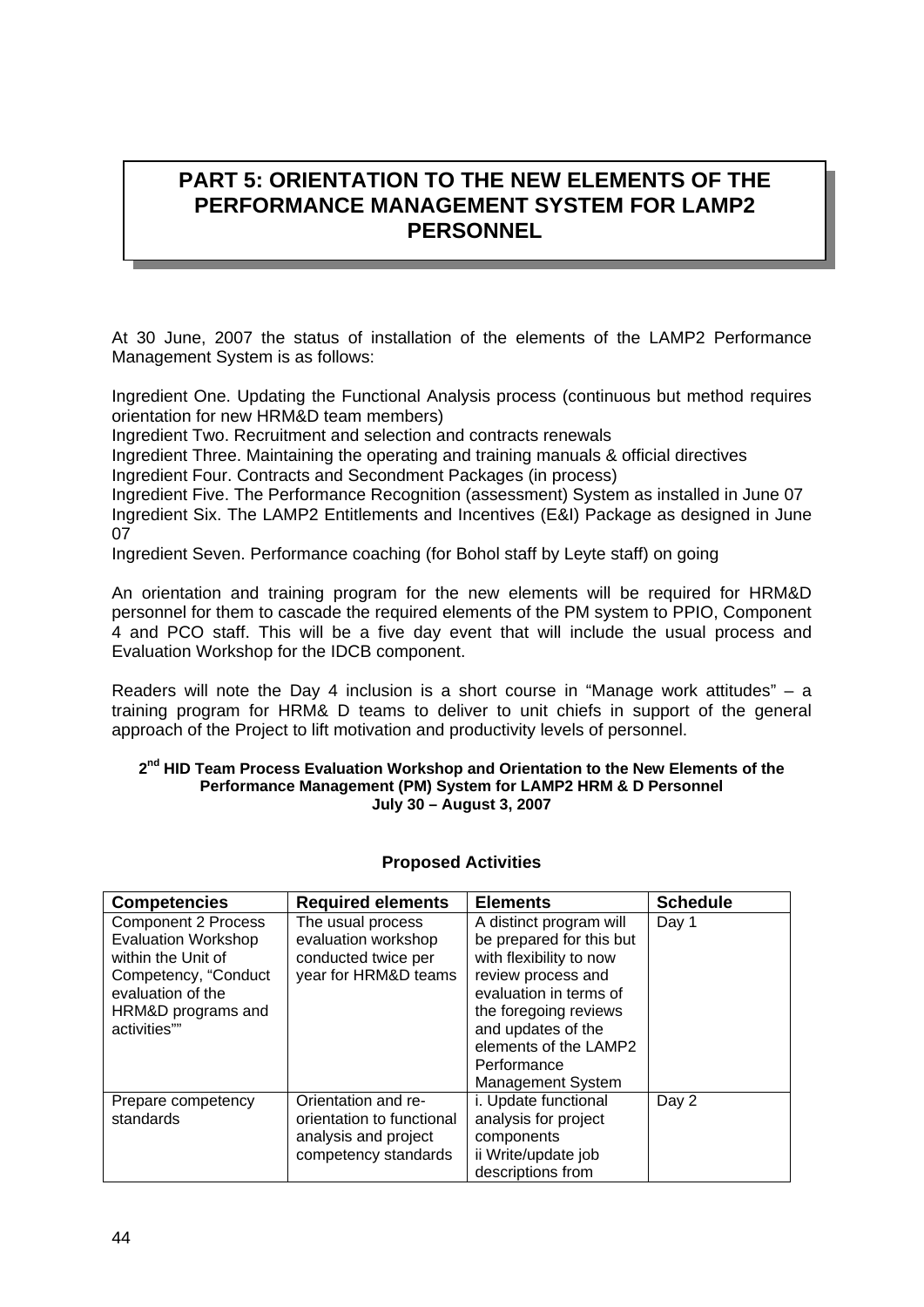|                                                                                                                                                        |                                                                                                       | competency standards<br>iii. Update contracts<br>from revised job<br>descriptions<br>iii. Prepare training<br>curriculum from                                                                                                                                                          |             |
|--------------------------------------------------------------------------------------------------------------------------------------------------------|-------------------------------------------------------------------------------------------------------|----------------------------------------------------------------------------------------------------------------------------------------------------------------------------------------------------------------------------------------------------------------------------------------|-------------|
|                                                                                                                                                        |                                                                                                       | competency standards<br>iv TA roles                                                                                                                                                                                                                                                    |             |
| Recruit, select and hire<br>of staff                                                                                                                   | Review processes and<br>tools                                                                         | i. Adhere to recruitment<br>and selection<br>procedures<br>ii. HRM\$D roles<br>iii. TA roles                                                                                                                                                                                           | AM of Day 3 |
| Facilitate<br>implementation of the<br>Institutional<br>Development and<br><b>Capacity Building Plan</b>                                               | Maintain and assist<br>Project work units to<br>maintain the operating<br>and training manuals        | i. Clarify responsibilities<br>for units to update<br>manuals<br>ii. HRM&D role in<br>operating and training<br>manuals<br>iii. Ensure the link<br>between FA and<br>operating & training<br>manuals<br>iv. Role of HRM&D in<br>the DAOs                                               | PM of day 3 |
| Manage the Personnel<br>Management System<br>(now to be within a new<br>Unit of Competency<br>titled) "Manage the<br>Performance<br>Management System" | 1. Preparing<br>secondment packages                                                                   | i. Review the<br>ingredients of<br>secondment packages<br>ii. Assist the<br><b>Administration Unit to</b><br>prepare secondment<br>packages from job<br>descriptions                                                                                                                   | AM of Day 4 |
|                                                                                                                                                        | II. Ensure the integrity<br>and operation of the<br>Performance<br><b>Recognition System</b>          | i. Review forms and<br>processes for efficiency<br>ii. Review HRM&D role<br>in PRS<br>iii. Review HRM&D role<br>in dispute resolution<br>iv. Review HRM&D role<br>in ensuring all<br>personnel are familiar<br>with the PRS                                                            | AM of Day 4 |
|                                                                                                                                                        | III. Ensure the integrity<br>and operation of the<br>E&I Package                                      | i. Review elements and<br>principles of the E&I<br>package in particular<br>the Incentives Plan<br>ii. Review forms and<br>linkage of the<br>Incentives Plan with the<br><b>PRS</b><br>iii. Review HRM&D role<br>in ensuring all<br>personnel are familiar<br>with the Incentives Plan | PM of Day 4 |
|                                                                                                                                                        | iv. Manage work<br>attitudes - a training<br>program for HRM& D<br>teams to deliver to unit<br>chiefs | i. Lead people<br>effectively using<br>attitude management<br>strategies and<br>techniques                                                                                                                                                                                             | Day 5       |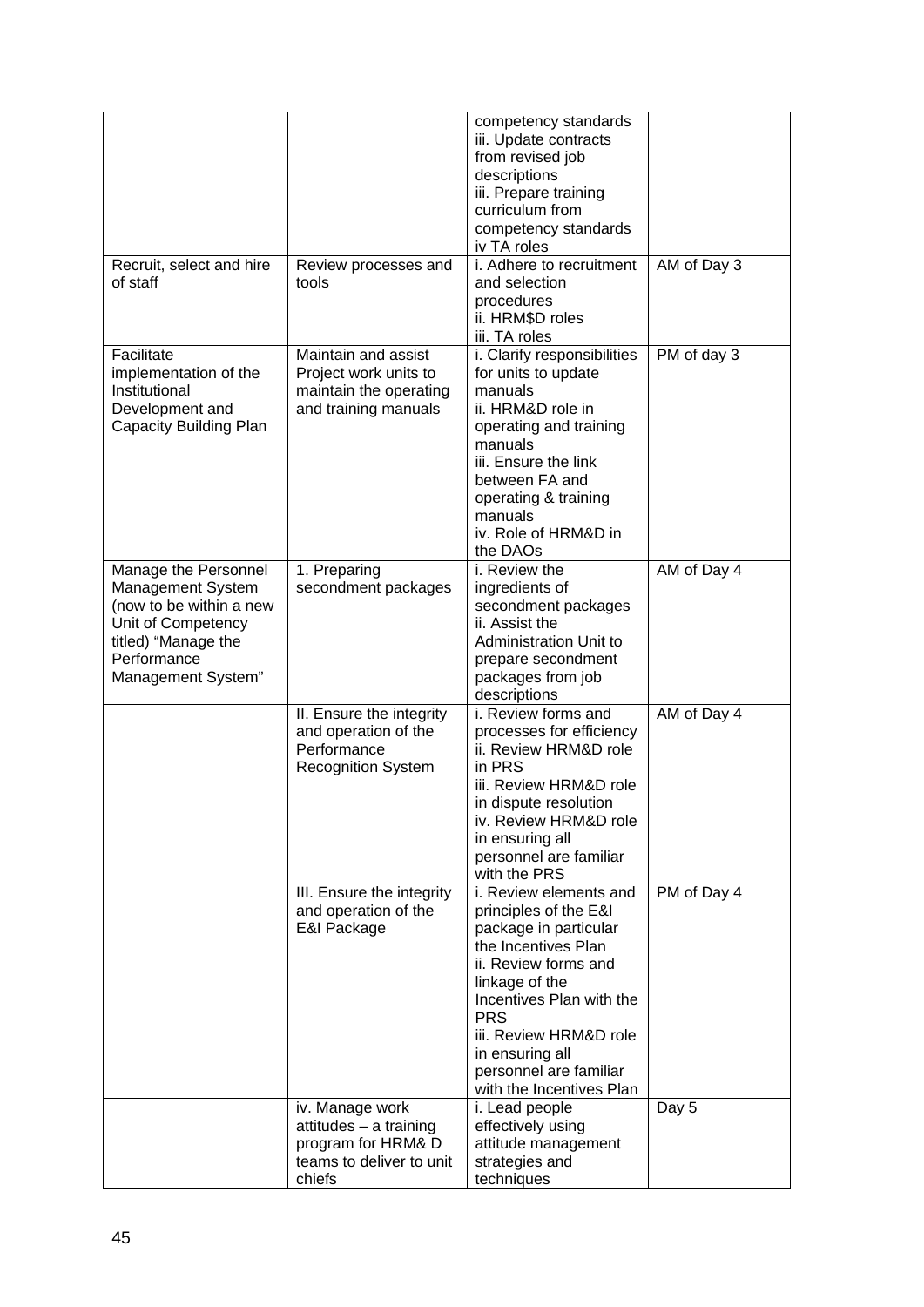|  | ii. Detect the signs of   |  |
|--|---------------------------|--|
|  | negativism and take       |  |
|  | corrective action         |  |
|  | iii. Mould positive       |  |
|  | attitudes needed for      |  |
|  | employee excellence       |  |
|  | iv. Design and            |  |
|  | implement plans that      |  |
|  | will develop positive     |  |
|  | attitudes and             |  |
|  | behaviours                |  |
|  | v. Help create a          |  |
|  | positive and proactive    |  |
|  | working environment       |  |
|  | vi. Create the "attitude" |  |
|  | advantage" in the         |  |
|  | Project through linkage   |  |
|  | between the logframe,     |  |
|  | structures and            |  |
|  | operations                |  |

**End of document** 

**OOOoooOOO**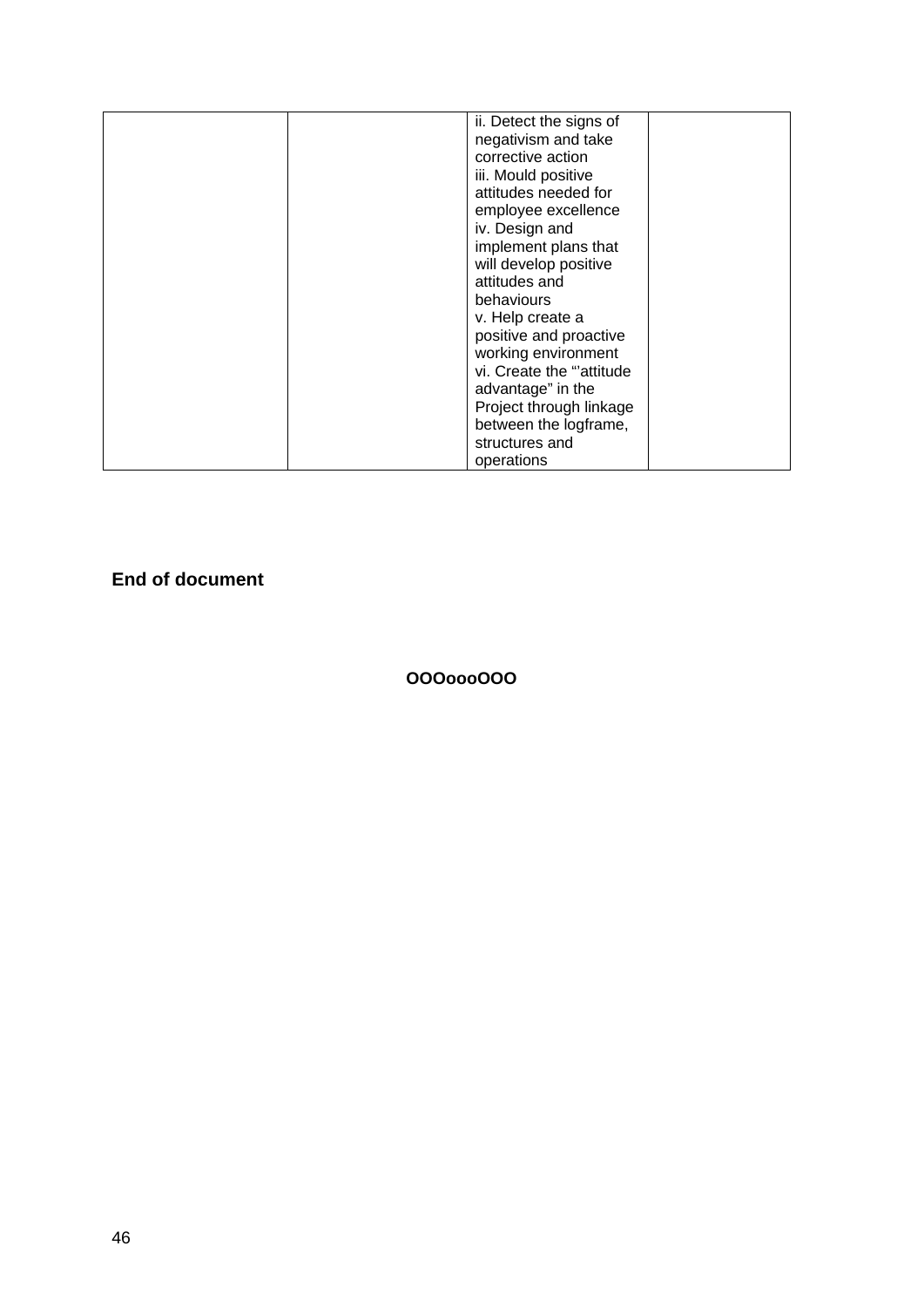#### **ANNEXES**

#### **Annex 2:**

Secondment Package ingredients

**Item 1**: Special Order with attachment of Current Job Descrption of the job to which the officer is assigned

**\_\_\_\_\_\_\_\_\_\_\_\_\_\_\_\_\_\_\_\_\_\_\_\_\_\_\_\_\_\_\_\_\_** 

**Item 2**: Sample Memorandum of Agreement (MOA)

**Annex 2**: Contract of Service (for Contractuals)

**Annex 3**: Sample Certificate of Recognition to be provided to all seconded officers and Contractuals who complete each year of service with the Project as well as for recognition for services provided over and above the job requirements either in underpaid overtime, extra work such as training and mentoring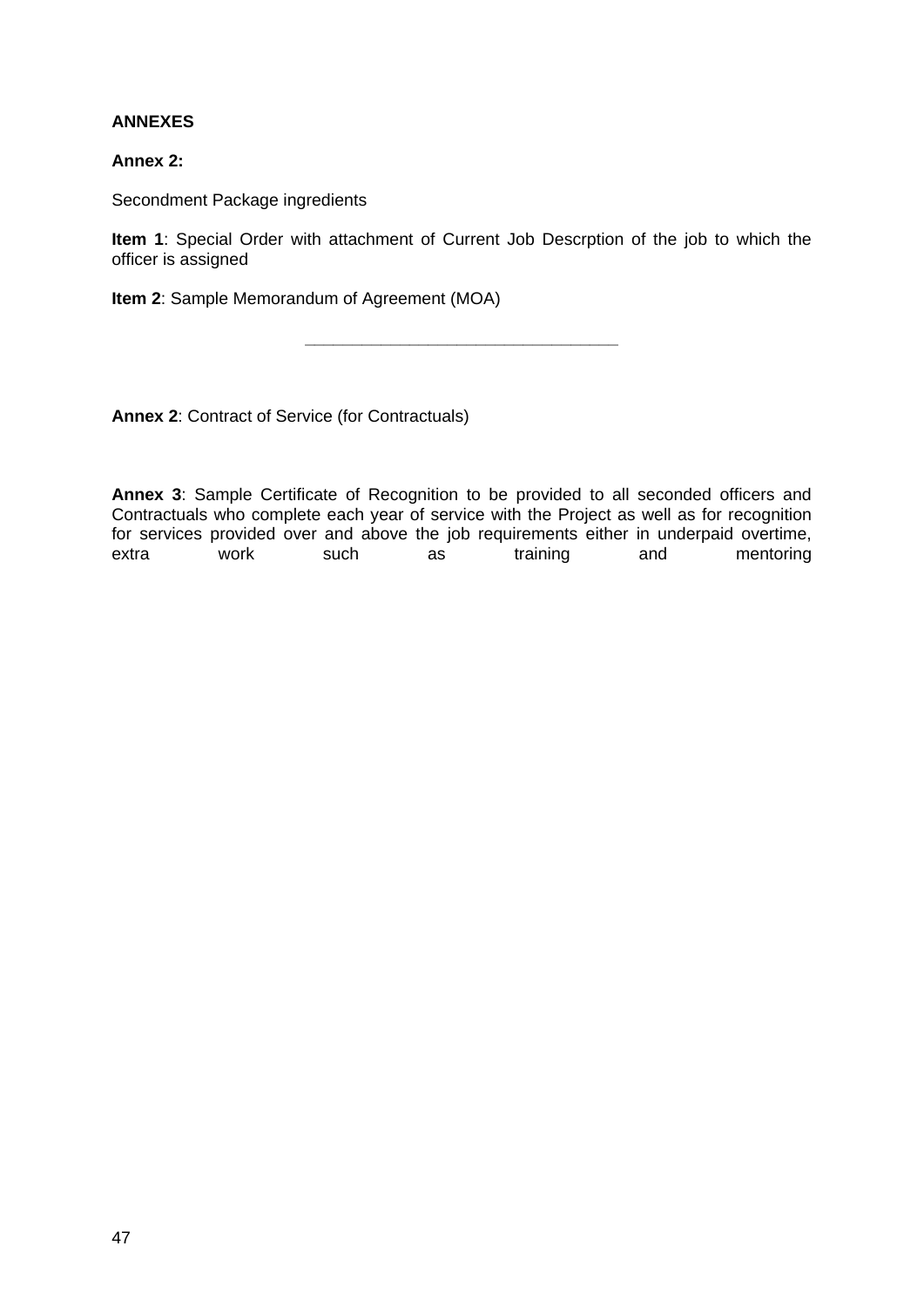**Annex 1.** 

#### **Item 1 of Secondment Package for Regular personnel - DENR SPECIAL ORDER**

**Note**: This Special Order will be amended for seconded officers assigned to the project from other agencies such as LRA/ROD. Those home agencies should prepare a similar SO

Suggested draft for new SOs for existing and future regular staff to be assigned to LAMP2

#### **Republic of the Phillipines Department of Environment and Natural Resources Etc etc**

**SUBJECT**: DESIGNATION OF ENGR. xxxxxxxxxxxxxxxxxxxxxxxxxxxxxxxx AS xxxxxxxxxxxxxxxxxxxx (JOB TITLE AS IN JOB DESCRIPTION) OF THE SECOND LAND ADMINISTRATION AND MANAGEMENT PROJECT.

In the interest of the service and in light of the implementation of LAMP2, the following designation is hereby made:

Engr. Xxxxxxxxxxxxxxxxxxxxxxxxxxxxxx as Engineer IV xxxxxxxxxxxxxxxxxxxxxxxxxxxx

As such he/she will assume and achieve the key result areas attached to the current job description of the designation and adhere to all LAMP2 operating manuals and procedures and office orders and similar as issued from time to time

As such he/she will assume the following responsibilities and authorities:

i. ii.

iii.

The designated officer shall be entitled to receive the following allowances subject to the usual accounting and auditing rules and regulations.

i. ii. iii.

The designated officer will undergo LAMP2 performance assessment requirements before being considered for performance based incentives payable under LAMP2

This Order takes effect from the date of effectivity above and shall remain in force until the duration or other date if revoked in writing. Xxxxxxxxxxxxxxxxx

Xxxxxxxxxxxxxxxx Attachments:

Job description xxxxxxxxxxxxxxxxxxxxxxxxxxxxxxxxxxxxxxxxxxxx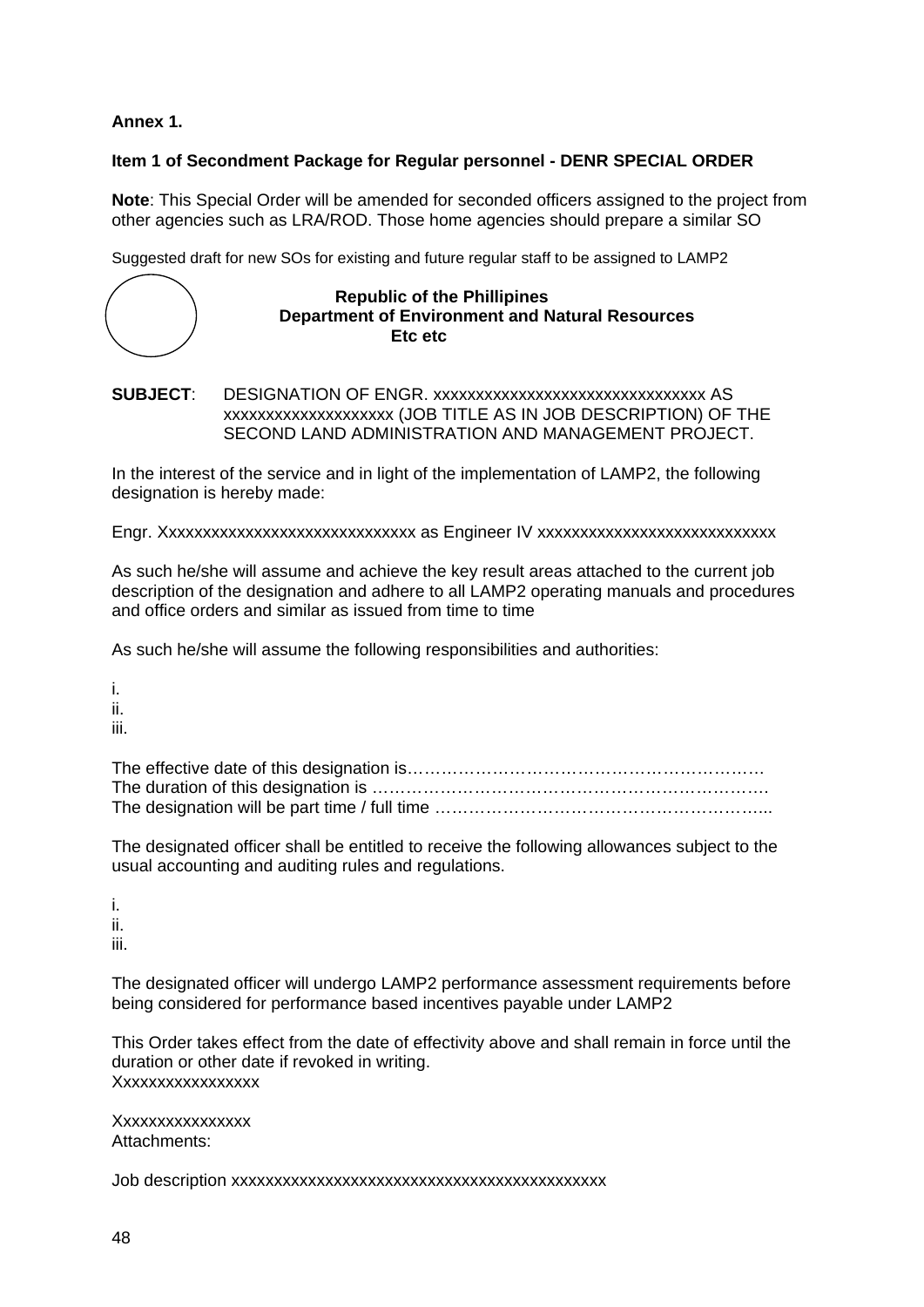#### **Item 2 of Secondment Package. SAMPLE MEMORANDUM OF AGREEMENT**

Suggested draft for MOA for existing and future regular staff to be assigned to LAMP2

#### **MEMORANDUM OF AGREEMENT**

#### **LET IT BE KNOWN BY ALL PERSONS**…

This Memorandum of Agreement (MOA) made and entered into and between:

The Land Administration and Management Project2 (LAMP2), a foreign assisted project of the Government of the Philippines (GOP) with principal address at the Department of Environment and Natural Resources (DENR) complex in Visayas Avenue Quezon City, hereafter called the Project

#### **And**

Xxxxxxxxxxxxxxxxxxxxxxxxxxxxxxxxxxxxxxxxx of the xxxxxxxxxxxxxxxxxxxxxxxxxxxxxxxxxx

Located in xxxxxxxxxxxxxxxxxxxxxxxxxxxxxxxxxxxxxxxxxxxxxxxxxxxxxxxxxxxxxxxxxxxxxxxx Hereafter called the Seconded Officer

#### **AGREE TO THE FOLLOWING**:

1. Whereas, the Seconded Officer agrees to be seconded to the Project for the period of time as described in the Special Order designating the Seconded Officer to the Project.

2. Whereas the Seconded Officer agrees to undertake the secondment as part time **or** full time as specified in the Special Order designating the Seconded Officer to the Project.

3. Whereas the Seconded Officer agrees to undertake the work of the Secondment to the best of his or her ability and competence as described in the Key Result Areas and Duties and Responsibilities of the job description of the assigned job.

4. Whereas the Seconded Officer agrees to undertake the work of the Secondment according to the established policies and procedures of the Project as developed and amended from time to time.

5. Whereas the Seconded Officer agrees to undertake the work of the Secondment in a diligent, customer focussed and honest manner

**NOW, THEREFORE**, and in consideration of the foregoing undertakings, the Project hereby agrees to the following:

1. Whereas the Project will do its utmost to protect and further the rights of the Seconded Officer with regard to his or her rights to working conditions, entitlements and promotional prospects with the Philippine Civil Service during the Secondment to the Project.

2. Whereas the Project will inform the Seconded Officer as to the key result areas, duties and responsibilities of the job to which he or she is seconded and provide necessary trainings by various methods to further the competency of the Seconded Officer and further his or her career potential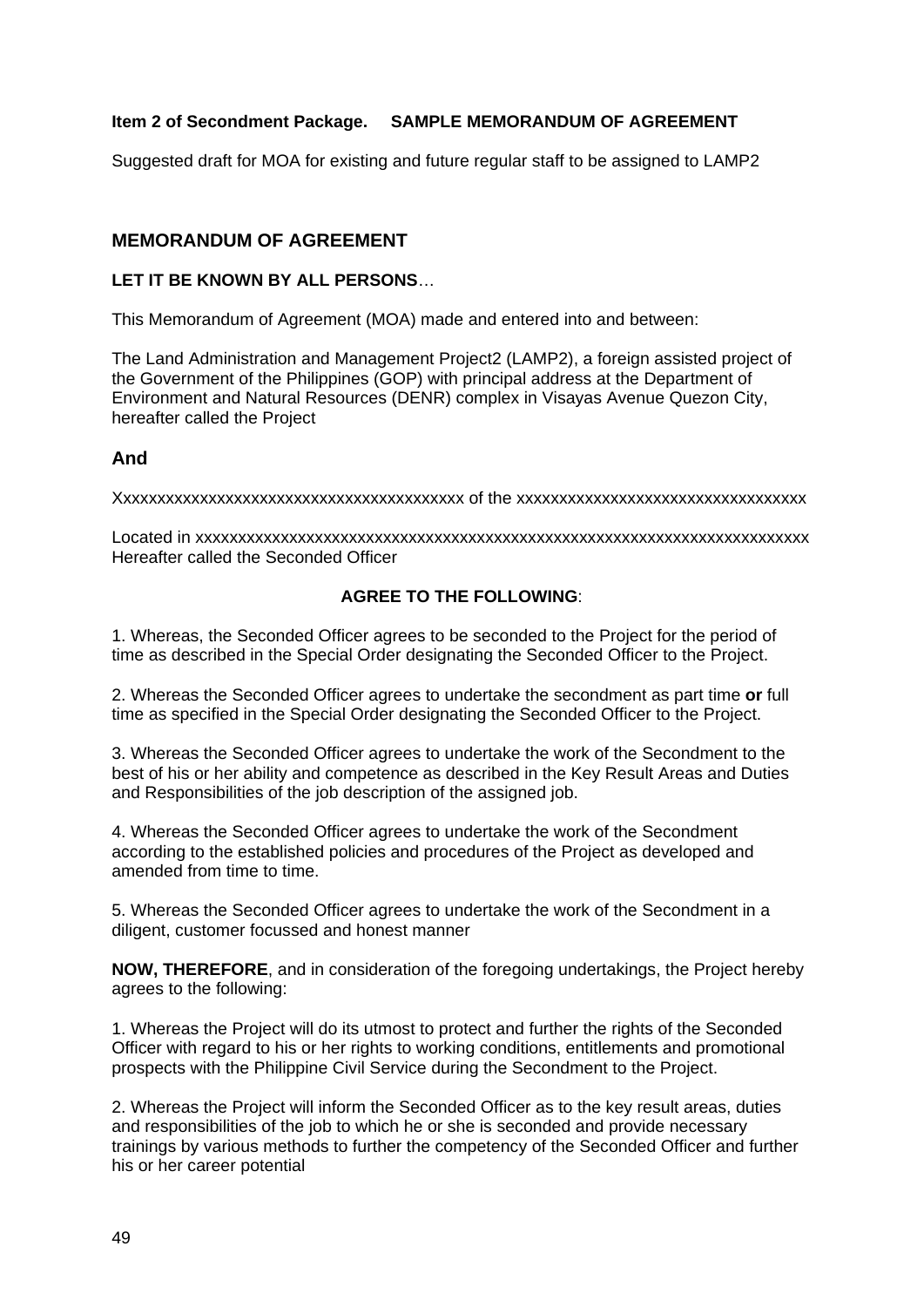3. Whereas the Project will do its utmost to provide requisite entitlements and incentives to the Seconded Officer to enable him or her to undertake the secondment work to the best of his or her competence.

4. Whereas the project undertakes to assess the competency and performance of the Seconded officer so that he or she will know clearly the standard to which they are performing the work

5. Whereas the Project will coordinate with the home office of the Seconded Officer to ensure recognition of his or her Project assigned work

IN WITNESS THEREOF, the parties hereto have caused this MOA to be signed by the duly authorized representatives on this ………..day of ……………… In the year ……………………

| <b>The LAMP2 Project</b>  | <b>The Seconded Officer</b> |
|---------------------------|-----------------------------|
| By:                       | By:                         |
| <b>Executive Director</b> |                             |
| Signed                    |                             |
| and:                      |                             |

#### **Australian Team Leader**

Signed …………………………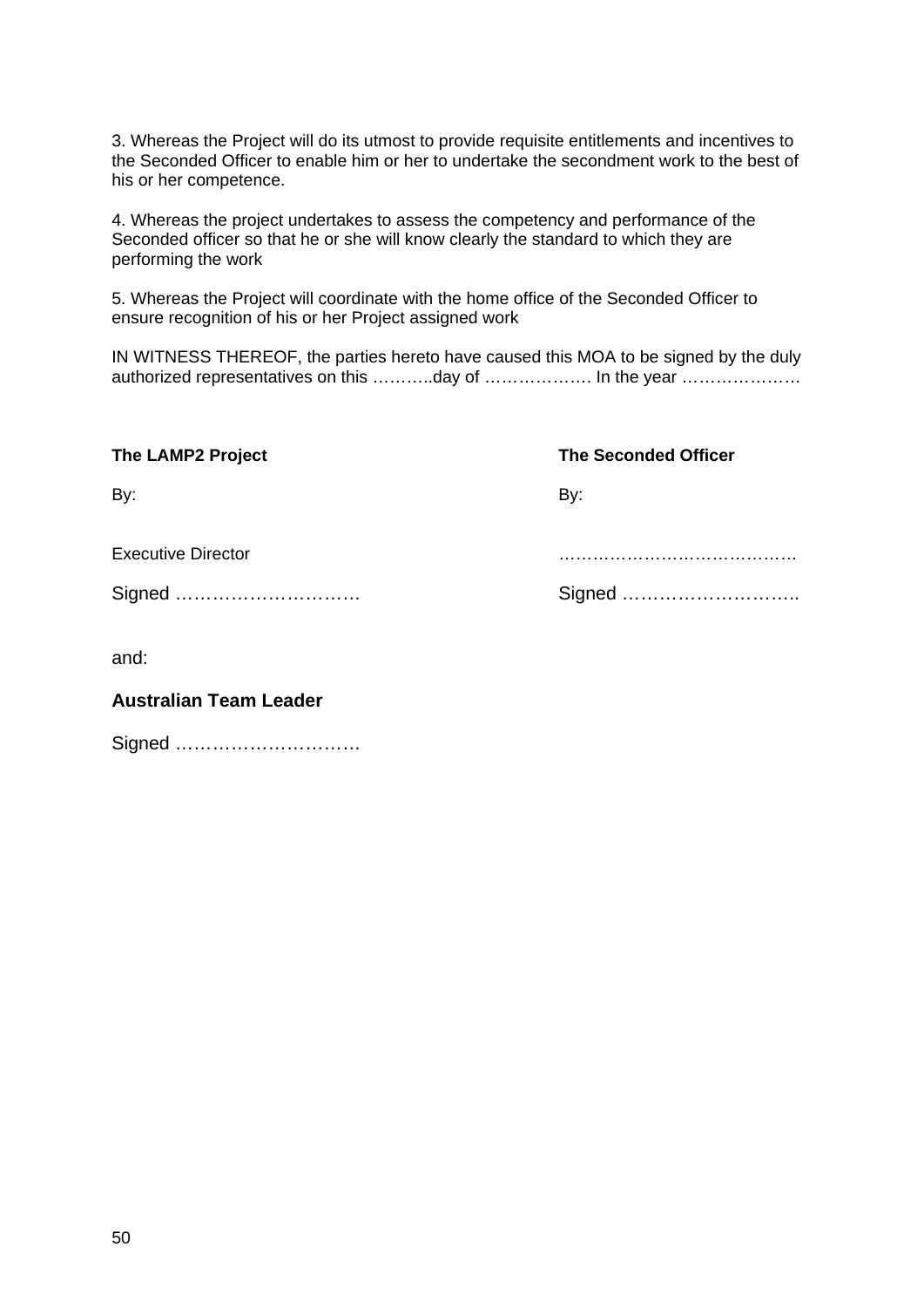**Annex 2** 

#### **CONTRACT OF SERVICE**

#### **KNOW ALL MEN BY THESE PRESENTS:**

This contract made and entered by and between:

The **DEPARTMENT OF ENVIRONMENT AND NATURAL RESOURCES**, a government agency of the Republic of the Philippines, with principal office at Visayas Avenue, Diliman, Quezon City, represented herein by the Undersecretary for Management and Technical Services **ATTY. JOSE N. FERRER, JR.,** hereinafter referred to as the "First Party";

-and-

xxxxxxxxxxxxxxxxxxxxxxxxx**, of legal age, Filipino, a resident of 4 Falconet St., Area III, Sitio Veterans, Quezon City, hereinafter referred to as the "Second Party";** 

#### **WITNESSETH:**

- 1. That the First Party is in need of the services of the Second Party who shall perform work not performed by the regular personnel of the First Party;
- 2. That the Second Party has signified her intention, to which the First Party has accepted, to provide the service needed by the latter;
- 3. That the Second Party hereby possesses the education, experience, and skills required to perform the job as described herein;
- 4. That the Second Party hereby attests that she is not related within the third degree of consanguinity or affinity to the: 1) hiring authority and/or 2) representative of the First Party; that she has not been previously dismissed from government service by reason of an administrative offence; that she has not already reached the compulsory retirement age of sixty-five (65);
- 5. That in view hereof the Second Party is hereby contracted as **(position)\_\_\_\_\_\_\_\_\_\_\_\_\_\_\_\_**  for the period of **July 01 to December 31, 2007** in consideration of a monthly rate of **\_\_\_\_\_\_\_\_\_\_\_\_\_(based on new salary schedule \_\_\_\_\_\_\_\_\_\_\_\_\_\_\_\_\_\_\_\_\_\_\_\_\_ (SG amount)**  drawn from Fund 102 under the Land Administration Management Project Phase 2 (LAMP2), to be paid on a semi-monthly basis;
- 6. That as **\_\_\_\_\_\_\_\_\_\_\_\_\_\_\_\_\_\_(position)\_\_\_\_\_\_\_\_\_\_\_** the Second Party is expected to assist the First Party in achieving the following Key Result Areas (KRAs):

 i. ii. iii. iv. v.

- vi.
- 7. That the Second Party will be provided additional entitlements as they are determined from time to time.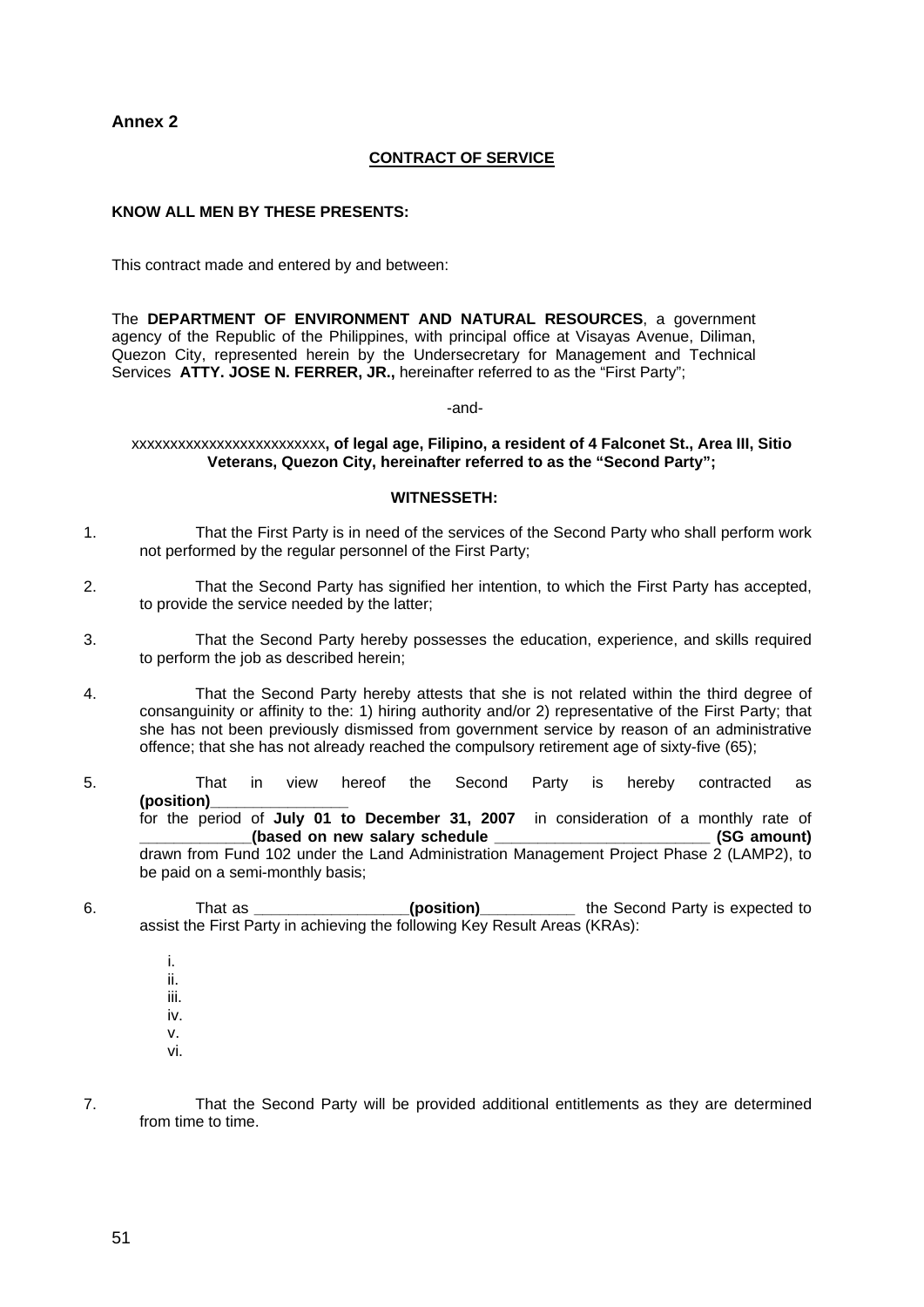- 8. The Second Party will be assessed on his/her performance in achieving the above KRAs at least twice per year. The results of said assessment will determine the package of incentives that may provided to the Second Party.
- 9. That the Second Party shall perform work at a time and schedule to be agreed upon by both parties;
- 10. That it is understood that this contract does not create an employer-employee relationship between the First Party and the Second Party, that the services rendered hereunder are not considered as government service; and that the latter is not entitled to benefits enjoyed by the regular personnel of the First Party.
- 11. That the Second Party is entitled to traveling expenses while on official travel subject to the usual accounting and auditing rules and procedures.
- 12. That this Contract may be terminated by either party for any reason as may be deemed appropriate before the expiration of the period indicated in Item No. 5 hereof, giving the other party prior written notice not less than fifteen (15) days before the intended date of termination.

**IN WITNESS WHEREOF**, both parties have hereunto set their hands this \_\_\_\_\_\_\_\_\_\_ day of  $\qquad \qquad$ , 2007 at  $\qquad \qquad$ .

#### **DEPARTMENT OF ENVIRONMENT AND NATURAL RESOURCES**

By: **and and and and** 

*Management and Technical Services* 

**ATTY. JOSE N. FERRER, JR. xxxxxxxxxxxxxxxxxxxxxxxxxxxxxxxx**  *Undersecretary Project Development Officer II/HRM Officer* 

#### **SIGNED IN THE PRESENCE OF:**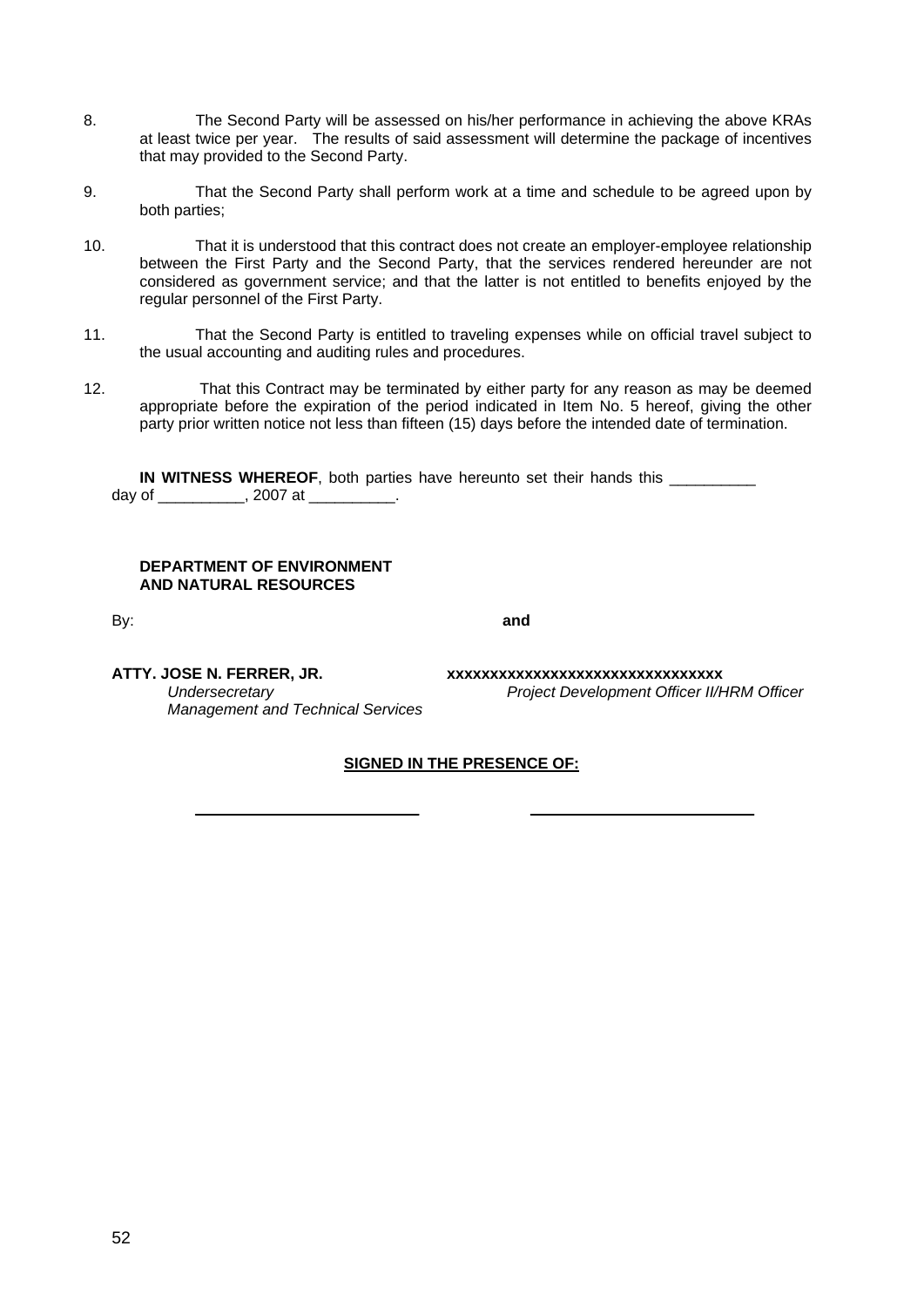#### **ACKNOWLEDGMENT**

Republic of the Philippines)

| following:                                                                          | BEFORE ME, a Notary Public for and ____________________, personally appeared the |      |                        |
|-------------------------------------------------------------------------------------|----------------------------------------------------------------------------------|------|------------------------|
|                                                                                     | Community<br>Tax Cert, No.                                                       |      | Date/Place<br>Of Issue |
| DEPARTMENT OF ENVIRONMENT<br>AND NATURAL RESOURCES<br>BY: ATTY. JOSE N. FERRER, JR. | XXXXXXXXXX                                                                       |      | Date<br>Quezon City    |
| xxxxxxxxxxxxxxxxxxxxxxxx                                                            | <b>XXXXXXXXXXX</b>                                                               | Date | Quezon City            |

Known to me and to me known to be the same persons who executed the foregoing Contract of Services and they acknowledged before me that the same is their free and voluntary act and deed, as well as the free and voluntary act and deed of the entities they represent.

IN WITNESS HEREOF, I have hereunto set my hand and affixed my notarial seal on the date and at the place hereinabove written.

| Doc. No.   |  |
|------------|--|
| Page No.   |  |
| Book No.   |  |
| Series No. |  |

#### **Annex Three: Sample Certificate of Recognition of Services**

**See over**